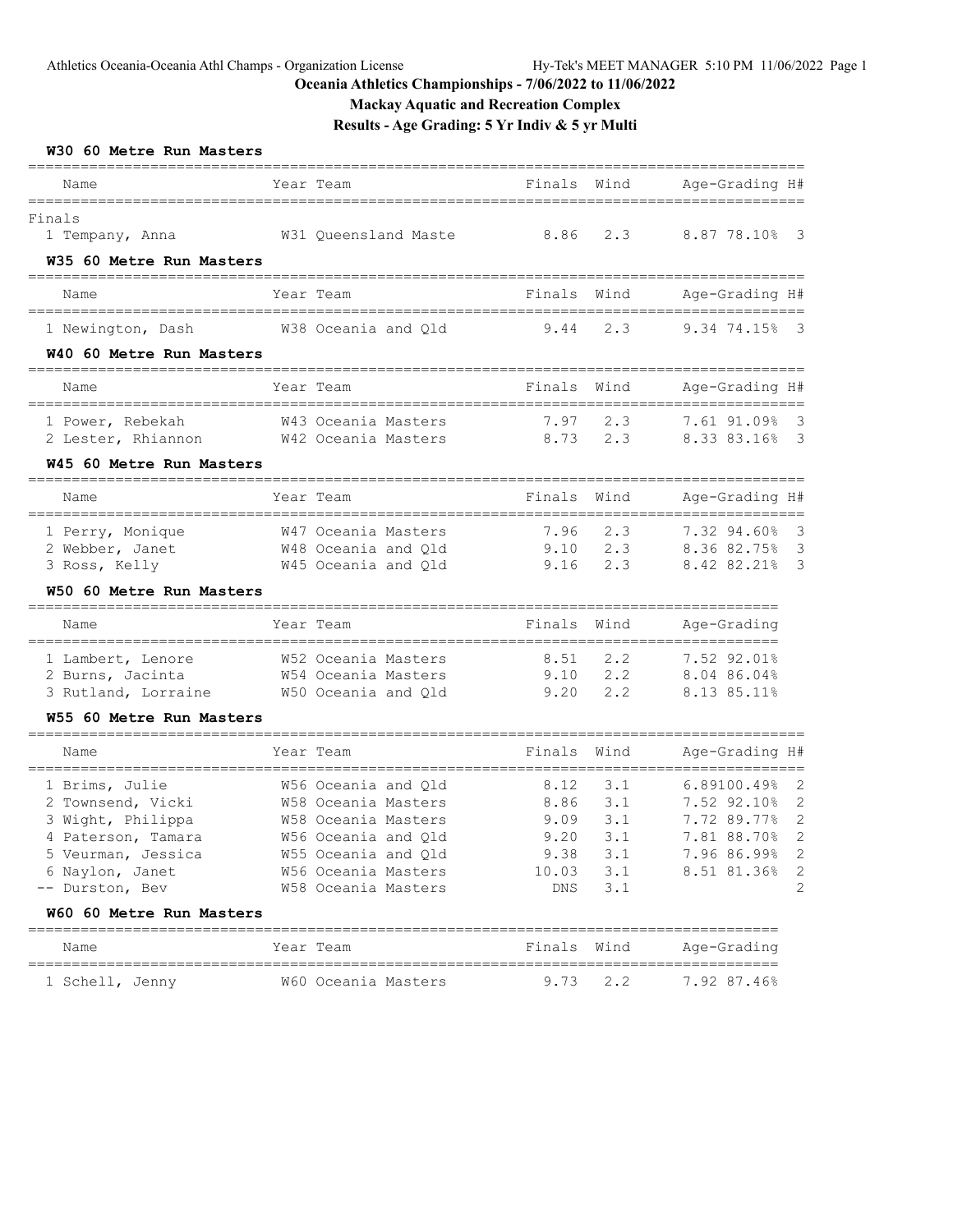**Mackay Aquatic and Recreation Complex**

**Results - Age Grading: 5 Yr Indiv & 5 yr Multi**

| W65 60 Metre Run Masters                                                                                         |             |                                                                   |                             |                   |                                                             |
|------------------------------------------------------------------------------------------------------------------|-------------|-------------------------------------------------------------------|-----------------------------|-------------------|-------------------------------------------------------------|
| Name                                                                                                             |             | Year Team                                                         | Finals                      | Wind              | Age-Grading                                                 |
| 1 Hayden, Gillian M65 Oceania Masters<br>W75 60 Metre Run Masters                                                |             |                                                                   | 11.81                       | 2.2               | 9.19 75.36%                                                 |
| ================================<br>Name                                                                         |             | Year Team                                                         | Finals                      | Wind              | -------------------------<br>Age-Grading                    |
| 1 Johnstone, Kerry W75 Oceania Masters                                                                           |             |                                                                   | 11.65                       | 2.2               | 8.0985.58%                                                  |
| W90 60 Metre Run Masters<br>-------------------------------------                                                |             |                                                                   |                             |                   |                                                             |
| Name                                                                                                             |             | Year Team                                                         | Finals                      | Wind              | Age-Grading                                                 |
| 1 Dauphinet, Christiane W91 Oceania and Qld<br>W30 100 Metre Run Masters                                         |             |                                                                   | 20.32                       | 2.2               | 9.96 69.54%                                                 |
| =====================================<br>Name                                                                    |             | Year Team                                                         | Finals                      |                   | Wind Age-Grading                                            |
| 1 Tempany, Anna<br>W35 100 Metre Run Masters                                                                     |             | W31 Queensland Maste 14.32                                        |                             | NWI               | 14.33 73.25%                                                |
| Name                                                                                                             | ___________ | Year Team                                                         | Finals                      | Wind              | ------------------<br>Age-Grading                           |
| 1 Newington, Dash W38 Oceania and Qld                                                                            |             |                                                                   | 15.68                       | NWI               | 15.53 67.60%                                                |
| W40 100 Metre Run Masters                                                                                        |             |                                                                   |                             |                   |                                                             |
| Name                                                                                                             |             | Year Team                                                         | Finals                      | Wind              | Age-Grading                                                 |
| 1 Power, Rebekah<br>2 Lester, Rhiannon<br>-- Simmons, Madeleine W40 Oceania and Qld<br>W45 100 Metre Run Masters |             | W43 Oceania Masters<br>W42 Oceania Masters                        | 12.82<br>14.30<br>DNS       | NWI<br>NWI<br>NWI | 12.25 85.73%<br>13.66 76.85%                                |
| Name                                                                                                             |             | Year Team                                                         | Finals                      | Wind              | Age-Grading H#                                              |
| 1 Perry, Monique<br>2 Webber, Janet<br>3 Ross, Kelly<br>W50 100 Metre Run Masters                                |             | W47 Oceania Masters<br>W48 Oceania and Old<br>W45 Oceania and Qld | 12.83<br>14.62<br>14.79 1.1 | 1.1<br>1.1        | 11.80 88.93%<br>2<br>-2<br>13.45 78.04%<br>13.61 77.15% 2   |
| ____________________________________<br>Name                                                                     |             | Year Team                                                         | Finals                      | Wind              | Age-Grading H#                                              |
| 1 Lambert, Lenore<br>2 Burns, Jacinta<br>3 Rutland, Lorraine                                                     |             | W52 Oceania Masters<br>W54 Oceania Masters<br>W50 Oceania and Qld | 13.72<br>14.73<br>14.76     | 1.1<br>1.1<br>1.1 | 12.14 86.44%<br>2<br>13.03 80.52%<br>2<br>13.06 80.35%<br>2 |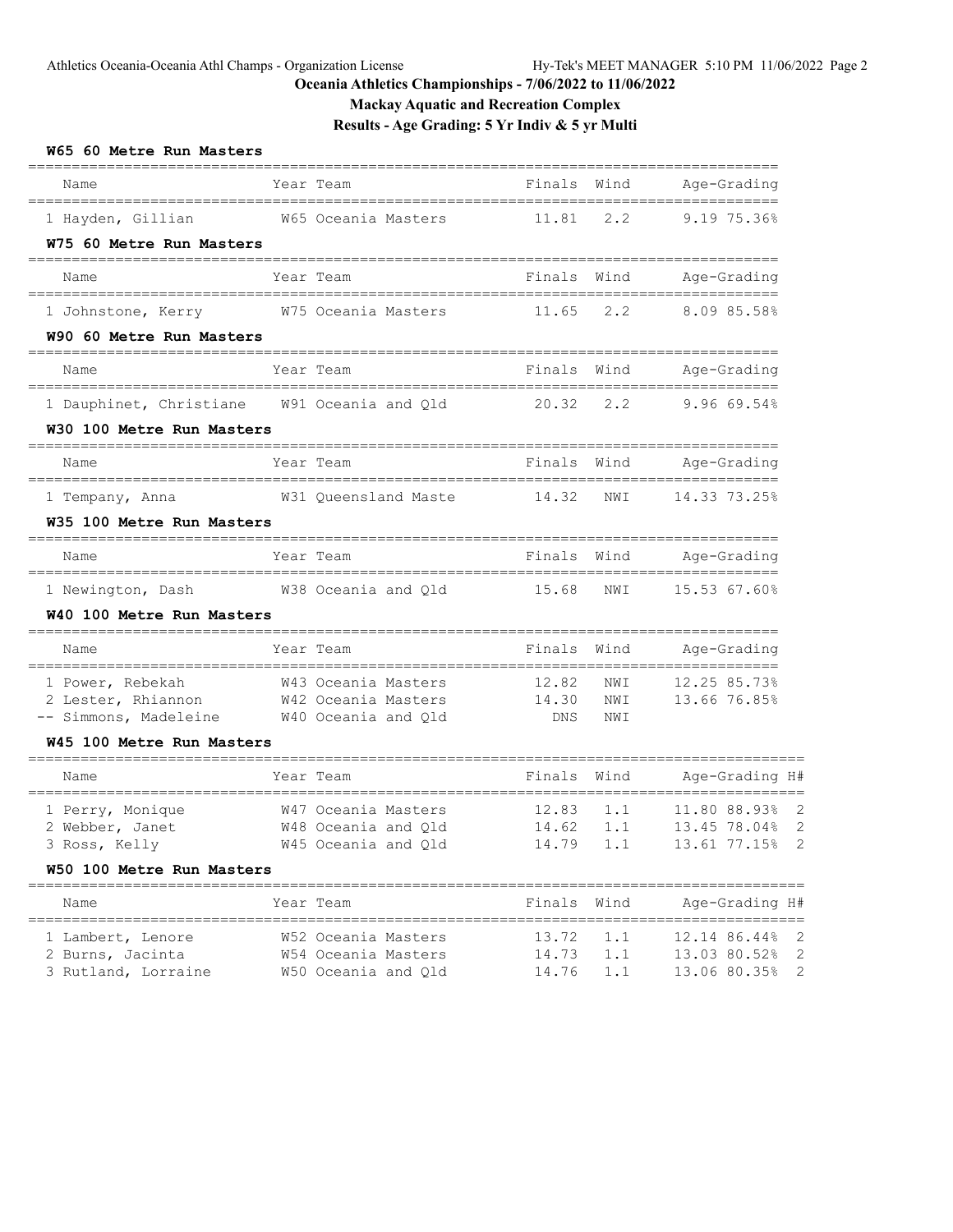**Mackay Aquatic and Recreation Complex**

**Results - Age Grading: 5 Yr Indiv & 5 yr Multi**

### **W55 100 Metre Run Masters**

| Name                                                 | Year Team                                  | Finals         | Wind       | Age-Grading H#                 |        |
|------------------------------------------------------|--------------------------------------------|----------------|------------|--------------------------------|--------|
| 1 Brims, Julie<br>2 Townsend, Vicki                  | W56 Oceania and Qld<br>W58 Oceania Masters | 12.88<br>14.40 | 0.9<br>0.9 | 10.94 95.89%<br>12.23 85.76%   | 3<br>3 |
| 3 Wight, Philippa                                    | W58 Oceania Masters                        | 14.51          | 0.9        | 12.33 85.11%                   | 3      |
| 4 Paterson, Tamara                                   | W56 Oceania and Old                        | 15.06          | 0.9        | 12.79 82.01%                   | 3      |
| 5 Veurman, Jessica                                   | W55 Oceania and Qld                        | 15.25          | 0.9        | 12.96 80.98%                   | 3      |
| -- Durston, Bev                                      | W58 Oceania Masters                        | DNS            | 0.9        |                                |        |
| -- Naylon, Janet<br>W60 100 Metre Run Masters        | W56 Oceania Masters                        | DNS            | 0.9        |                                |        |
| Name                                                 | Year Team                                  | Finals         | Wind       | Age-Grading H#                 |        |
| 1 Schell, Jenny                                      | W60 Oceania Masters                        | 16.18          | $+0.0$     | 13.18 79.67%<br>- 4            |        |
| W65 100 Metre Run Masters                            |                                            |                |            |                                |        |
| Name                                                 | Year Team                                  | Finals         | Wind       | Age-Grading H#                 |        |
| 1 Hayden, Gillian                                    | W65 Oceania Masters                        | 20.30          | $+0.0$     | 15.81 66.35%<br>- 4            |        |
| W75 100 Metre Run Masters                            |                                            |                |            |                                |        |
| Name                                                 | Year Team                                  | Finals         | Wind       | Age-Grading H#                 |        |
| -- Johnstone, Kerry                                  | W75 Oceania Masters                        | <b>SCR</b>     |            |                                |        |
| W90 100 Metre Run Masters                            |                                            |                |            |                                |        |
| Name                                                 | Year Team                                  | Finals         | Wind       | Age-Grading H#                 |        |
| 1 Dauphinet, Christiane W91 Oceania and Qld          |                                            | $34.02 + 0.0$  |            | 16.70 62.82%<br>$\overline{4}$ |        |
| W30 200 Metre Run Masters                            |                                            |                |            |                                |        |
| Name                                                 | Year Team                                  | Finals         | Wind       | Age-Grading H#                 |        |
| -- Tempany, Anna                                     | W31 Queensland Maste                       | <b>SCR</b>     |            |                                |        |
| W35 200 Metre Run Masters<br>======================= |                                            |                |            |                                |        |
| Name                                                 | Year Team                                  | Finals         | Wind       | Age-Grading                    |        |
| 1 Newington, Dash                                    | W38 Oceania and Qld                        | 32.32          | 3.2        | 31.36 68.07%                   |        |
| W40 200 Metre Run Masters                            |                                            |                |            |                                |        |
| Name                                                 | Year Team                                  | Finals         | Wind       | Age-Grading                    |        |
| 1 Power, Rebekah                                     | W43 Oceania Masters                        | 26.32          | 3.2        | 24.59 86.78%                   |        |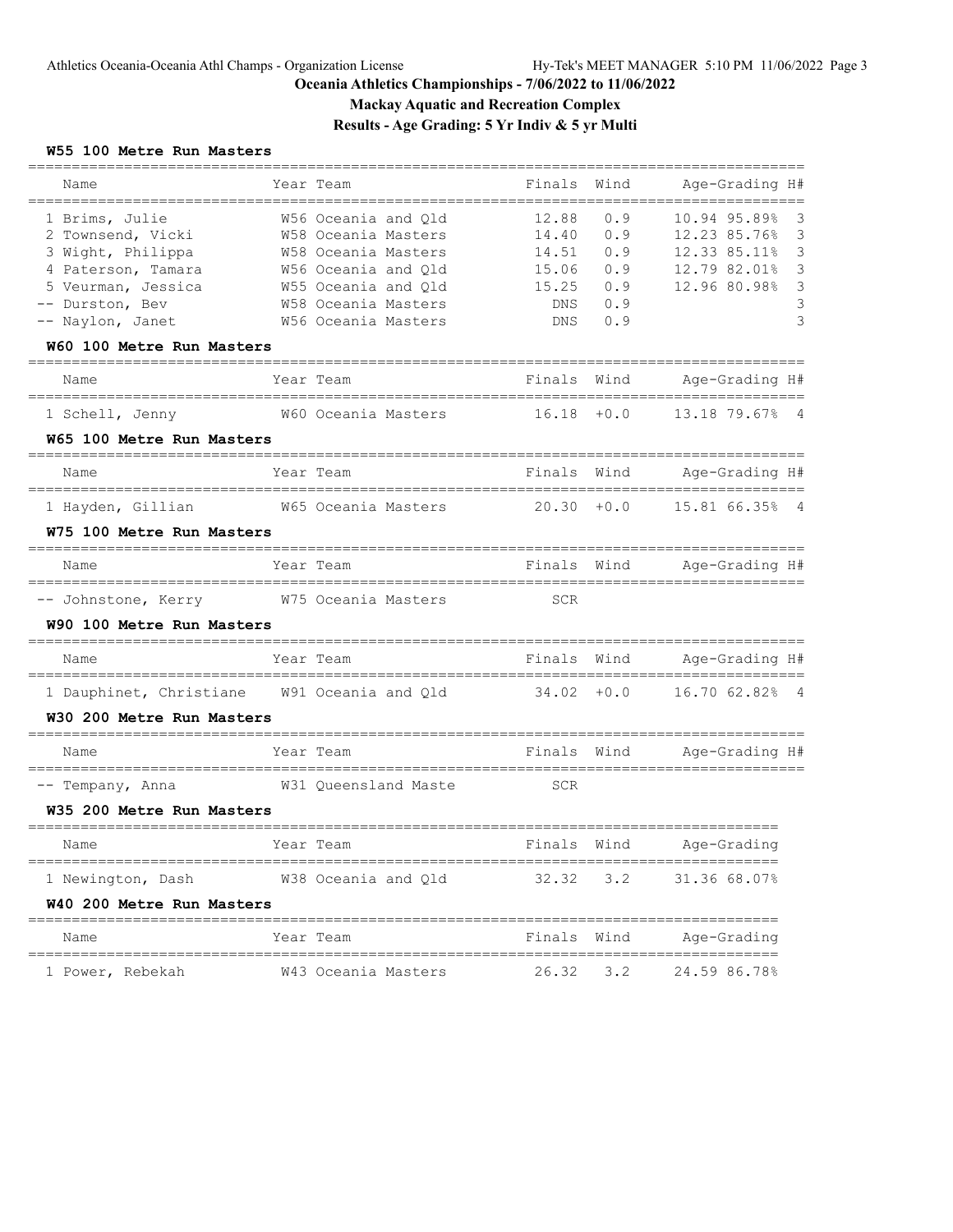**Mackay Aquatic and Recreation Complex**

**Results - Age Grading: 5 Yr Indiv & 5 yr Multi**

### **W45 200 Metre Run Masters**

| Name                                                                                                                                                                          | Year Team                                                                                                                                                   | Finals                                                  | Wind                                   | Age-Grading                                                                  |                                                               |
|-------------------------------------------------------------------------------------------------------------------------------------------------------------------------------|-------------------------------------------------------------------------------------------------------------------------------------------------------------|---------------------------------------------------------|----------------------------------------|------------------------------------------------------------------------------|---------------------------------------------------------------|
| 1 Perry, Monique<br>2 Webber, Janet<br>3 Braden, Donna<br>W50 200 Metre Run Masters                                                                                           | W47 Oceania Masters<br>W48 Oceania and Qld<br>W46 Oceania Masters                                                                                           | 26.86<br>30.89<br>34.72                                 | 3.2<br>3.2<br>3.2                      | 24.13 88.46%<br>27.75 76.92%<br>31.19 68.43%                                 |                                                               |
| Name                                                                                                                                                                          | Year Team                                                                                                                                                   | Finals                                                  | Wind                                   | Age-Grading H#                                                               |                                                               |
| 1 Lambert, Lenore<br>2 Rutland, Lorraine<br>W55 200 Metre Run Masters                                                                                                         | W52 Oceania Masters<br>W50 Oceania and Qld                                                                                                                  | 28.49<br>32.80                                          | 1.1<br>1.1                             | 24.57 86.87%<br>28.29 75.46%                                                 | 2<br>- 2                                                      |
| Name                                                                                                                                                                          | Year Team                                                                                                                                                   | Finals                                                  | Wind                                   | Age-Grading H#                                                               |                                                               |
| ---------------------<br>1 Brims, Julie<br>2 Townsend, Vicki<br>3 Wight, Philippa<br>4 Paterson, Tamara<br>5 Veurman, Jessica<br>-- Durston, Bev<br>W60 200 Metre Run Masters | _________________<br>W56 Oceania and Qld<br>W58 Oceania Masters<br>W58 Oceania Masters<br>W56 Oceania and Old<br>W55 Oceania and Qld<br>W58 Oceania Masters | 26.40<br>29.78<br>30.27<br>31.87<br>33.08<br><b>DNS</b> | 1.1<br>1.1<br>1.1<br>1.1<br>1.1<br>1.1 | 21.82 97.84%<br>24.61 86.74%<br>25.01 85.33%<br>26.34 81.05%<br>27.34 78.08% | 2<br>$\overline{2}$<br>$\mathbf{2}$<br>2<br>$\mathbf{2}$<br>2 |
| ==================================<br>Name                                                                                                                                    | Year Team                                                                                                                                                   | Finals                                                  | Wind                                   | Age-Grading H#                                                               |                                                               |
| 1 Forster, Julie<br>2 Schell, Jenny<br>W65 200 Metre Run Masters                                                                                                              | W61 Oceania and Qld<br>W60 Oceania Masters                                                                                                                  | 30.19<br>33.63                                          | 1.0<br>1.0                             | 23.86 89.47%<br>26.58 80.32%                                                 | -3<br>-3                                                      |
| Name                                                                                                                                                                          | Year Team                                                                                                                                                   | Finals                                                  | Wind                                   | Age-Grading H#                                                               |                                                               |
| ======================================<br>1 Hayden, Gillian<br>W90 200 Metre Run Masters                                                                                      | ==========================<br>W65 Oceania Masters                                                                                                           | 43.18                                                   | 1.0                                    | ==========<br>========<br>32.57 65.52%                                       | - 3                                                           |
| Name                                                                                                                                                                          | Year Team                                                                                                                                                   | ________________<br>Finals                              | Wind                                   | Age-Grading H#                                                               |                                                               |
| 1 Dauphinet, Christiane<br>W30 400 Metre Run Masters                                                                                                                          | ===============================<br>W91 Oceania and Qld                                                                                                      | 76.28                                                   | 1.0                                    | ==================<br>27.47 77.71%                                           | - 3                                                           |
| Name                                                                                                                                                                          | Year Team                                                                                                                                                   | Finals                                                  |                                        | Age-Grading                                                                  |                                                               |
| 1 Tempany, Anna<br>W35 400 Metre Run Masters                                                                                                                                  | W31 Queensland Maste                                                                                                                                        | 71.58                                                   |                                        | 71.59 66.50%                                                                 |                                                               |
| Name                                                                                                                                                                          | Year Team                                                                                                                                                   | Finals                                                  |                                        | Age-Grading                                                                  |                                                               |
| ================<br>1 McAdam, Lauren                                                                                                                                          | ====================================<br>W35 Oceania and Old                                                                                                 | 61.92                                                   |                                        | $60.68$ 78.46%                                                               |                                                               |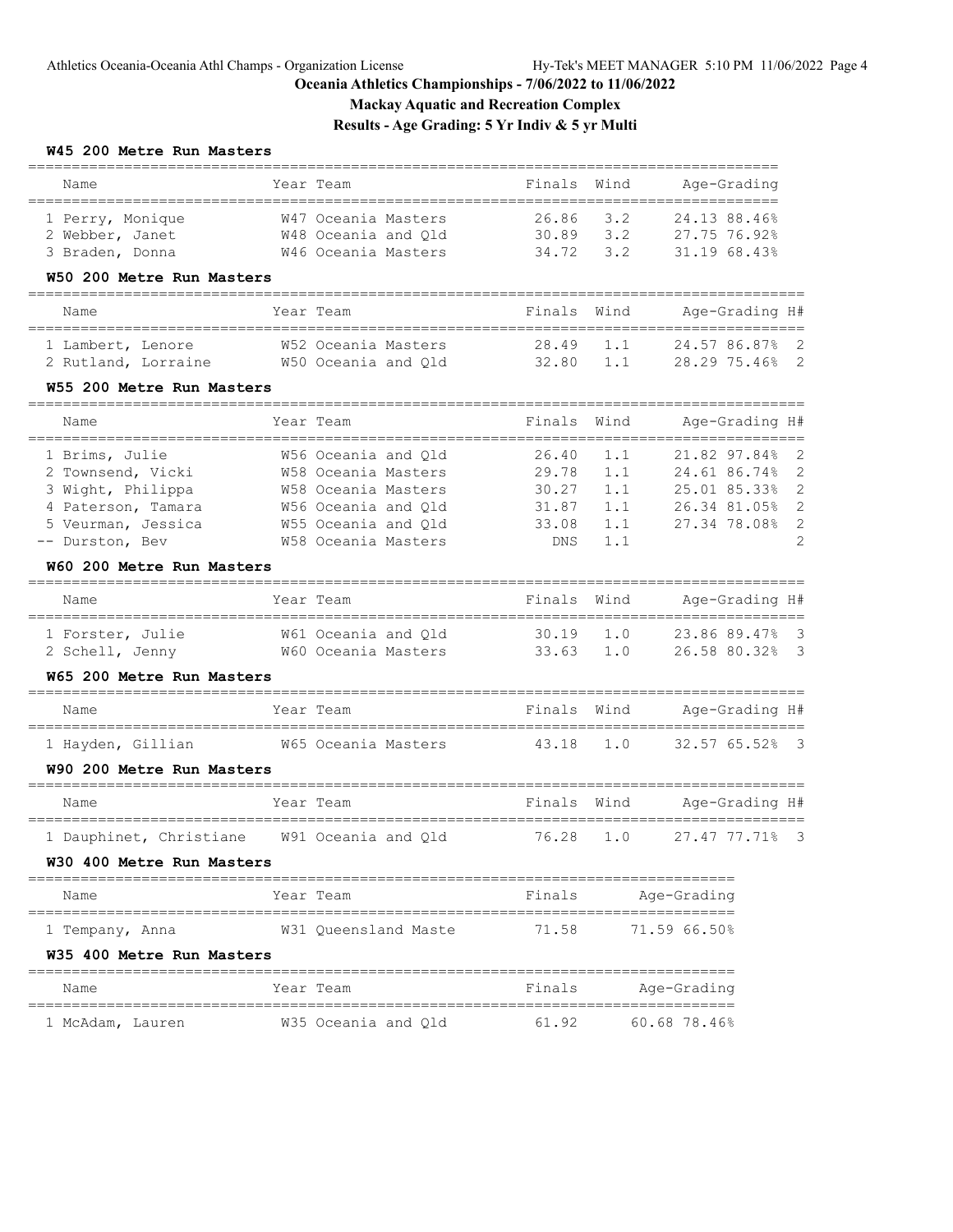# **Mackay Aquatic and Recreation Complex**

**Results - Age Grading: 5 Yr Indiv & 5 yr Multi**

### **W40 400 Metre Run Masters**

| Name                                           | Year Team |                                            | Finals                        | ==============<br>Age-Grading             |                |
|------------------------------------------------|-----------|--------------------------------------------|-------------------------------|-------------------------------------------|----------------|
| 1 Power, Rebekah                               |           | W43 Oceania Masters                        | 61.14                         | 57.42 82.91%                              |                |
| 2 Kehoe, Gillian                               |           | W42 Oceania and Qld                        | 67.90                         | 63.77 74.65%                              |                |
| -- Lester, Rhiannon                            |           | W42 Oceania Masters                        | DNS                           |                                           |                |
| W45 400 Metre Run Masters                      |           |                                            |                               |                                           |                |
| Name                                           | Year Team |                                            | Finals                        | Age-Grading                               |                |
|                                                |           |                                            |                               |                                           |                |
| 1 Webber, Janet                                |           | W48 Oceania and Old<br>W46 Oceania Masters | 70.63<br>78.54                | 63.45 75.02%<br>70.56 67.47%              |                |
| 2 Braden, Donna<br>W50 400 Metre Run Masters   |           |                                            |                               |                                           |                |
| ------------------------------------           |           |                                            |                               |                                           |                |
| Name                                           | Year Team |                                            | Finals                        | Age-Grading H#                            |                |
| 1 Bailey, Caroline                             |           | W51 Oceania and Qld                        | 73.64                         | 63.15 75.38%                              | 2              |
| 2 Craswell, Jodie                              |           | W54 Oceania and Qld                        | 1:20.01                       | 68.61 69.38% 2                            |                |
| W55 400 Metre Run Masters                      |           |                                            |                               |                                           |                |
| Name                                           | Year Team |                                            | Finals                        | Age-Grading H#                            |                |
|                                                |           |                                            |                               |                                           |                |
| 1 Brims, Julie                                 |           | W56 Oceania and Old                        | 62.75                         | 51.25 92.88%                              | 2              |
| 2 Wight, Philippa                              |           | W58 Oceania Masters                        | 71.70                         | 58.56 81.28%                              | $\overline{c}$ |
| 3 Paterson, Tamara                             |           | W56 Oceania and Qld                        | 76.85                         | 62.77 75.84%                              | $\overline{c}$ |
| 4 Veurman, Jessica                             |           | W55 Oceania and Qld                        | 79.41                         | 64.86 73.39%                              | $\overline{c}$ |
| 5 Hulena, Karen                                |           | W58 Oceania Masters                        | 1:28.34                       | 72.15 65.97%                              | $\overline{c}$ |
| -- Durston, Bev                                |           | W58 Oceania Masters                        | DNS                           |                                           | $\overline{c}$ |
| W60 400 Metre Run Masters                      |           |                                            |                               |                                           |                |
| Name                                           | Year Team |                                            | Finals                        | Age-Grading H#<br>======================= |                |
| 1 Forster, Julie                               |           | W61 Oceania and Qld                        | 70.48                         | 54.38 87.54% 3                            |                |
| 2 Chinner, Sarah                               |           | W60 Oceania Masters                        | 73.87                         | 57.00 83.53% 3                            |                |
| W65 400 Metre Run Masters                      |           |                                            |                               |                                           |                |
| ======================================<br>Name | Year Team |                                            | ===================<br>Finals | Age-Grading H#                            |                |
| 1 Hayden, Gillian                              |           | W65 Oceania Masters                        | 1:43.52                       | 74.55 63.85% 3                            |                |
| W90 400 Metre Run Masters                      |           |                                            |                               |                                           |                |
| Name                                           | Year Team |                                            | Finals                        | Age-Grading H#                            |                |
| 1 Dauphinet, Christiane M91 Oceania and Qld    |           |                                            | 3:14.42                       | 51.82 91.87%                              | - 3            |
| W40 800 Metre Run Masters                      |           |                                            |                               |                                           |                |
| Name                                           | Year Team |                                            | Finals                        | Age-Grading                               |                |
| 1 Kehoe, Gillian                               |           | W42 Oceania and Qld                        | 2:41.22                       | 2:33.76 73.68%                            |                |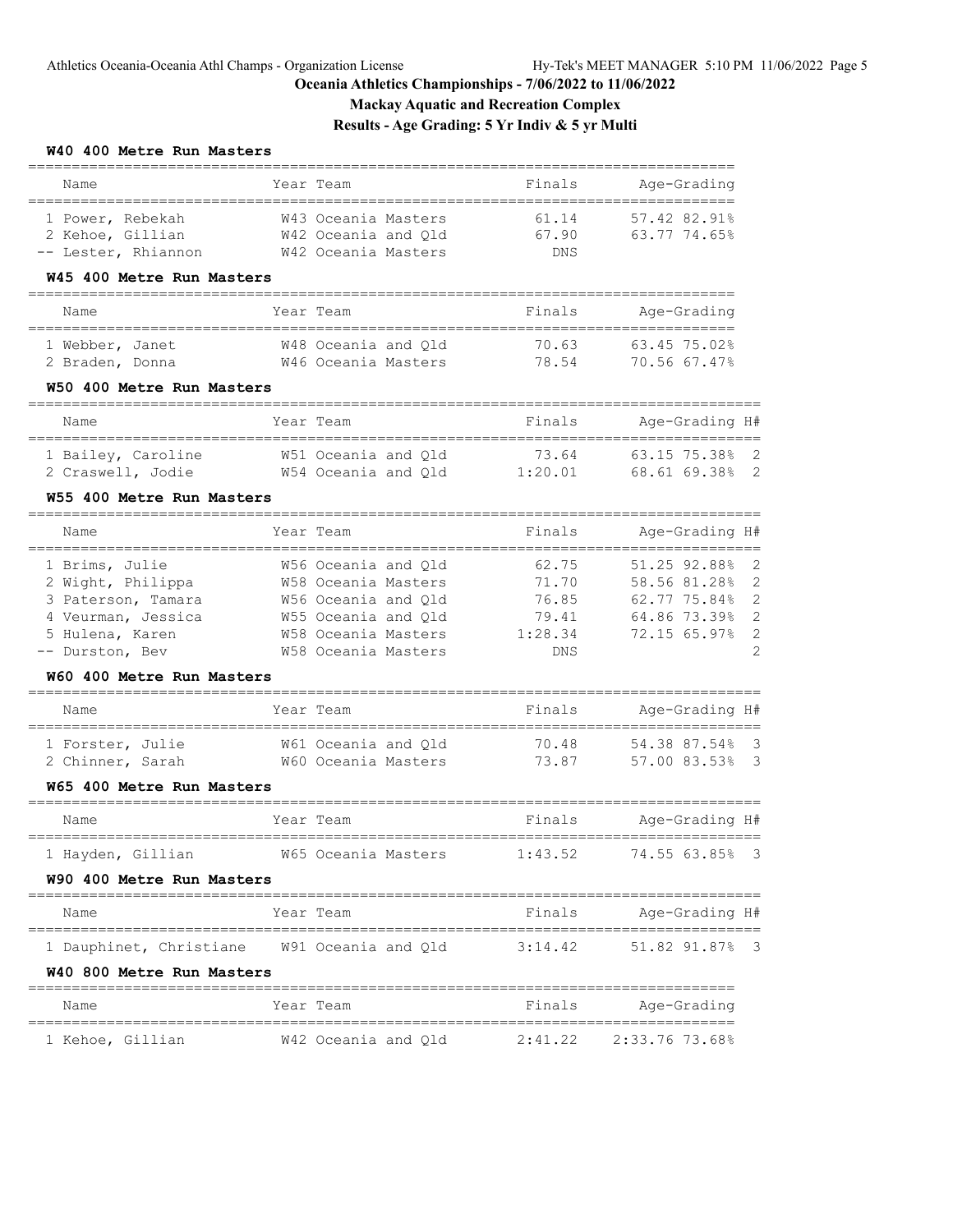# **Mackay Aquatic and Recreation Complex**

# **Results - Age Grading: 5 Yr Indiv & 5 yr Multi**

# **W45 800 Metre Run Masters**

| Name<br>=======================                 | Year Team                                  | Finals                        | Age-Grading                        |
|-------------------------------------------------|--------------------------------------------|-------------------------------|------------------------------------|
| 1 Braden, Donna                                 | W46 Oceania Masters                        | 3:08.48                       | 2:51.96 65.88%                     |
| W50 800 Metre Run Masters                       |                                            |                               |                                    |
| Name<br>_________________________________       | Year Team                                  | Finals<br>=================== | Age-Grading                        |
| 1 Storer, Heidi                                 | W51 Oceania and Qld                        | 2:43.01                       | 2:21.97 79.79%                     |
| 2 Bailey, Caroline<br>W55 800 Metre Run Masters | W51 Oceania and Qld                        | 2:45.97                       | 2:24.55 78.37%                     |
|                                                 | Year Team                                  | Finals                        | Age-Grading                        |
| Name                                            |                                            |                               |                                    |
| 1 Paterson, Tamara                              | W56 Oceania and Old                        | 3:22.29                       | $2:47.80$ 67.51%                   |
| 2 Hulena, Karen<br>3 Durston, Bev               | W58 Oceania Masters<br>W58 Oceania Masters | 3:31.11<br>4:43.37            | 2:55.12 64.69%<br>3:55.06 48.19%   |
| W60 800 Metre Run Masters                       |                                            |                               |                                    |
| Name                                            | Year Team                                  | Finals                        | Age-Grading                        |
| ------------------------------                  |                                            | ---------------------         | ====================               |
| 1 Chinner, Sarah<br>2 Howell, Susan             | W60 Oceania Masters<br>W61 Oceania Masters | 2:44.07<br>2:50.16            | 2:08.77 87.97%<br>2:13.55 84.83%   |
| W40 1500 Metre Run Masters                      |                                            |                               |                                    |
| Name                                            | Year Team                                  | Finals                        | Age-Grading                        |
| 1 Williams, Katie                               | W43 Oceania and Qld                        | 6:10.30                       | 5:50.20 66.38%                     |
| W50 1500 Metre Run Masters                      |                                            |                               |                                    |
| Name<br>_________________________               | Year Team<br>-----------------             | Finals                        | Age-Grading<br>________<br>------- |
| 1 Storer, Heidi                                 | W51 Oceania and Qld                        | 5:37.53                       | 4:51.19 79.84%                     |
| W55 1500 Metre Run Masters                      |                                            | ________________________      | -------------                      |
| Name<br>=======================                 | Year Team                                  | Finals                        | Age-Grading                        |
| 1 Durston, Bev                                  | W58 Oceania Masters                        | 9:16.11                       | 7:36.68 50.91%                     |
| W60 1500 Metre Run Masters                      |                                            |                               |                                    |
| Name                                            | Year Team                                  | Finals                        | Age-Grading                        |
| 1 Howell, Susan                                 | W61 Oceania Masters                        | 5:34.38                       | 4:19.45 89.60%                     |
| 2 Chinner, Sarah                                | W60 Oceania Masters                        | 5:41.14                       | 4:24.70 87.83%                     |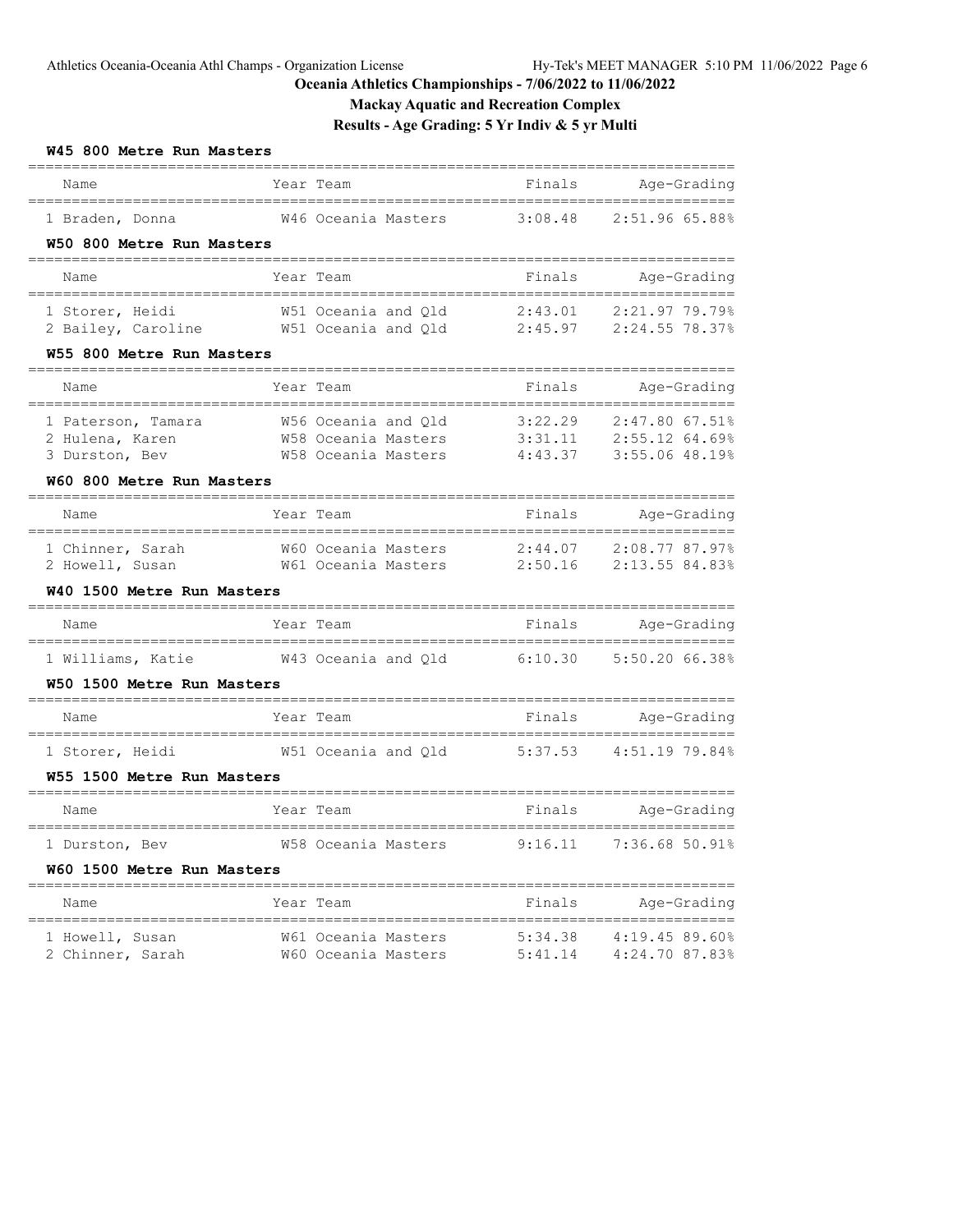# **Mackay Aquatic and Recreation Complex**

**Results - Age Grading: 5 Yr Indiv & 5 yr Multi**

# **W40 5000 Metre Run Masters**

| Name                                                                                                                                             | Year Team                                                           | Finals         | =================  | Age-Grading                  |
|--------------------------------------------------------------------------------------------------------------------------------------------------|---------------------------------------------------------------------|----------------|--------------------|------------------------------|
| 1 Williams, Katie 65.86% M43 Oceania and Qld 22:23.22 21:53.00 65.86%<br>-- Mitchell, Victoria M40 Oceania Masters<br>W50 5000 Metre Run Masters |                                                                     | DNS            |                    |                              |
| Name                                                                                                                                             | Year Team                                                           | Finals         |                    | Age-Grading                  |
| 1 Storer, Heidi<br>2 Bailey, Caroline M51 Oceania and Q1d 21:19.09 18:36.01 77.48%<br>-- Ware, Aleisha<br>W55 5000 Metre Run Masters             | W51 Oceania and Qld 21:01.23 18:20.43 78.58%<br>W52 Oceania and Q1d | DNS            |                    |                              |
| Name                                                                                                                                             | Year Team                                                           |                | Finals Age-Grading |                              |
| -- Durston, Bev<br>W60 5000 Metre Run Masters                                                                                                    | W58 Oceania Masters                                                 | DNS            |                    |                              |
| Name                                                                                                                                             | Year Team                                                           |                | Finals Age-Grading |                              |
| 1 Howell, Susan<br>W40 80 Short Hurdles W40-49 @ .76 Masters                                                                                     |                                                                     |                |                    |                              |
| Name                                                                                                                                             | Year Team                                                           | Finals Wind    |                    | Age-Grading                  |
| 1 Lester, Rhiannon M42 Oceania Masters 14.46 2.8<br>2 Simmons, Madeleine M40 Oceania and Qld 16.87 2.8 19.97 61.17%                              |                                                                     |                |                    | 17.12 71.37%                 |
| W45 80 Short Hurdles W40-49 @ .76 Masters                                                                                                        |                                                                     |                |                    |                              |
| Name                                                                                                                                             | Year Team                                                           | Finals Wind    |                    | Age-Grading                  |
| 1 Ross, Kelly<br>2 Webber, Janet M48 Oceania and Q1d 15.12 2.8 16.51 74.01%                                                                      | W45 Oceania and Q1d 14.62 2.8                                       |                |                    | 15.96 76.54%                 |
| W50 80 Short Hurdles W50-59 @ .76 Masters                                                                                                        |                                                                     |                |                    |                              |
| Name                                                                                                                                             | Year Team                                                           | Finals Wind    |                    | Age-Grading                  |
| 1 Lambert, Lenore<br>2 Kenshole, Gaelyne<br>W55 80 Short Hurdles W50-59 @ .76 Masters                                                            | W52 Oceania Masters<br>W52 Oceania Masters                          | 14.89          | 13.12 2.0<br>2.0   | 14.39 84.91%<br>16.33 74.82% |
| Name                                                                                                                                             | Year Team                                                           | Finals         | Wind               | Age-Grading                  |
| 1 Townsend, Vicki<br>2 Wight, Philippa                                                                                                           | W58 Oceania Masters<br>W58 Oceania Masters                          | 14.26<br>15.72 | 2.0<br>2.0         | 14.33 85.27%<br>15.79 77.35% |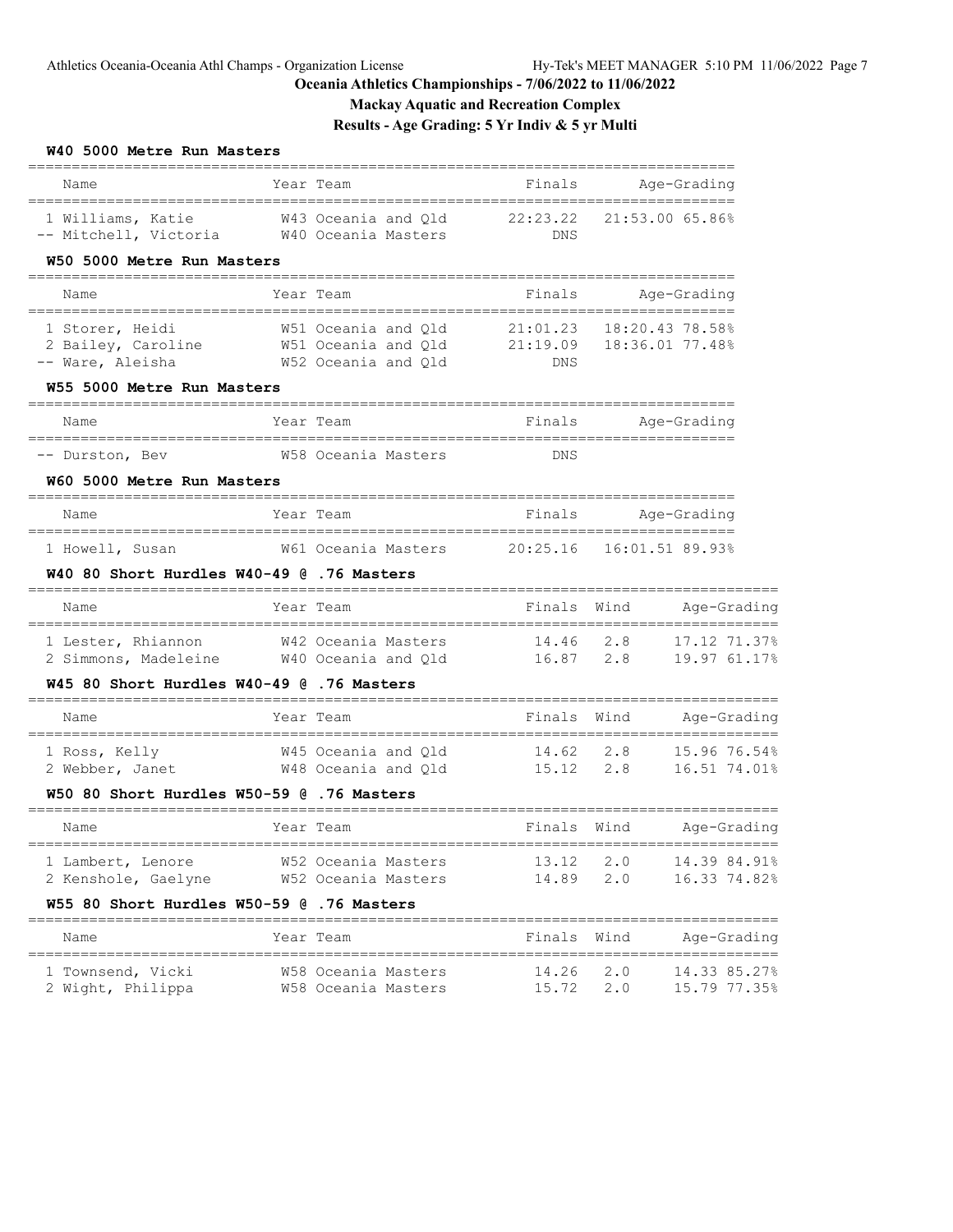# **Mackay Aquatic and Recreation Complex**

# **Results - Age Grading: 5 Yr Indiv & 5 yr Multi**

| Name                                                    | Year Team                                                                                                                                              | Finals           | Wind                               | Age-Grading  |
|---------------------------------------------------------|--------------------------------------------------------------------------------------------------------------------------------------------------------|------------------|------------------------------------|--------------|
| 1 Newington, Dash                                       | W38 Oceania and Qld                                                                                                                                    | 19.38            | 0.9                                | 19.10 63.93% |
| W55 300 Long Hurdles W50-59 @.762 Masters               |                                                                                                                                                        |                  |                                    |              |
| Name                                                    | Year Team                                                                                                                                              | Finals           | Age-Grading                        |              |
| 1 Wight, Philippa                                       | W58 Oceania Masters                                                                                                                                    | 56.34            | 56.35 92.90%                       |              |
| W35 400 Long Hurdles W30-49 @.762 Masters               |                                                                                                                                                        | ---------------- |                                    |              |
| Name                                                    | Year Team                                                                                                                                              | Finals           | Age-Grading                        |              |
| 1 McAdam, Lauren                                        | W35 Oceania and Qld                                                                                                                                    | 67.69            | 67.70 77.32%                       |              |
| 2 Seymour, Eliana                                       | W37 Oceania and Qld                                                                                                                                    | 70.58            | 70.59 74.16%                       |              |
|                                                         | W75 2000 Metre Steeplechase W30+ @ .762 Masters                                                                                                        |                  |                                    |              |
| Name                                                    | Year Team                                                                                                                                              | Finals           | Age-Grading H#                     |              |
| -- Davey, Irene                                         | W75 Queensland Maste                                                                                                                                   | SCR              |                                    |              |
| W35 High Jump Masters                                   |                                                                                                                                                        |                  |                                    |              |
| Name                                                    | Year Team                                                                                                                                              | Finals           | Age-Grading                        |              |
| 1 Newington, Dash<br>$\Omega$<br>$\sim$ $-$             | W38 Oceania and Qld<br>1.00 1.05 1.10 1.15 1.20 1.25 1.30 1.35 1.40<br>$ -$ 0<br>$\circ$<br>XO<br>XXX                                                  | 1.35m            | 1.41m 67.84%                       |              |
| W45 High Jump Masters                                   |                                                                                                                                                        |                  |                                    |              |
| Name<br>____________________                            | Year Team                                                                                                                                              | Finals           | Age-Grading<br>=================== |              |
| 1 Ross, Kelly                                           | -----------------------------------<br>W45 Oceania and Qld<br>1.00 1.05 1.10 1.15 1.20 1.25 1.30 1.35 1.40 1.45<br>$\Omega$<br>$\circ$<br>O<br>O<br>XO | 1.40m<br>XXX     | 1.62m 77.78%                       |              |
| 2 Webber, Janet                                         | W48 Oceania and Qld<br>1.00 1.05 1.10 1.15 1.20 1.25 1.30 1.35 1.40<br>O<br>$\circ$<br>XXX                                                             | 1.35m            | 1.56m 75.00%                       |              |
| W50 High Jump Masters                                   |                                                                                                                                                        |                  |                                    |              |
| Name                                                    | Year Team                                                                                                                                              | Finals           | Age-Grading                        |              |
| $\overline{\phantom{a}}$                                | 1 Lambert, Lenore 652 Oceania Masters 1.49m 1.82m 87.13%<br>1.00 1.05 1.10 1.15 1.20 1.25 1.30 1.35 1.40 1.45 1.49<br>$  -$ 0 $XO$ 0 $XXO$             |                  |                                    |              |
| 1.00 1.05 1.10 1.15 1.20 1.25 1.30<br>0 - 0 0 XXO XX- - | 2 Craswell, Jodie 6 1.20 W54 Oceania and Qld 1.20 1.47 m 70.18% retired                                                                                |                  |                                    |              |
|                                                         | -- Rutland, Lorraine M50 Oceania and Qld                                                                                                               | <b>DNS</b>       |                                    |              |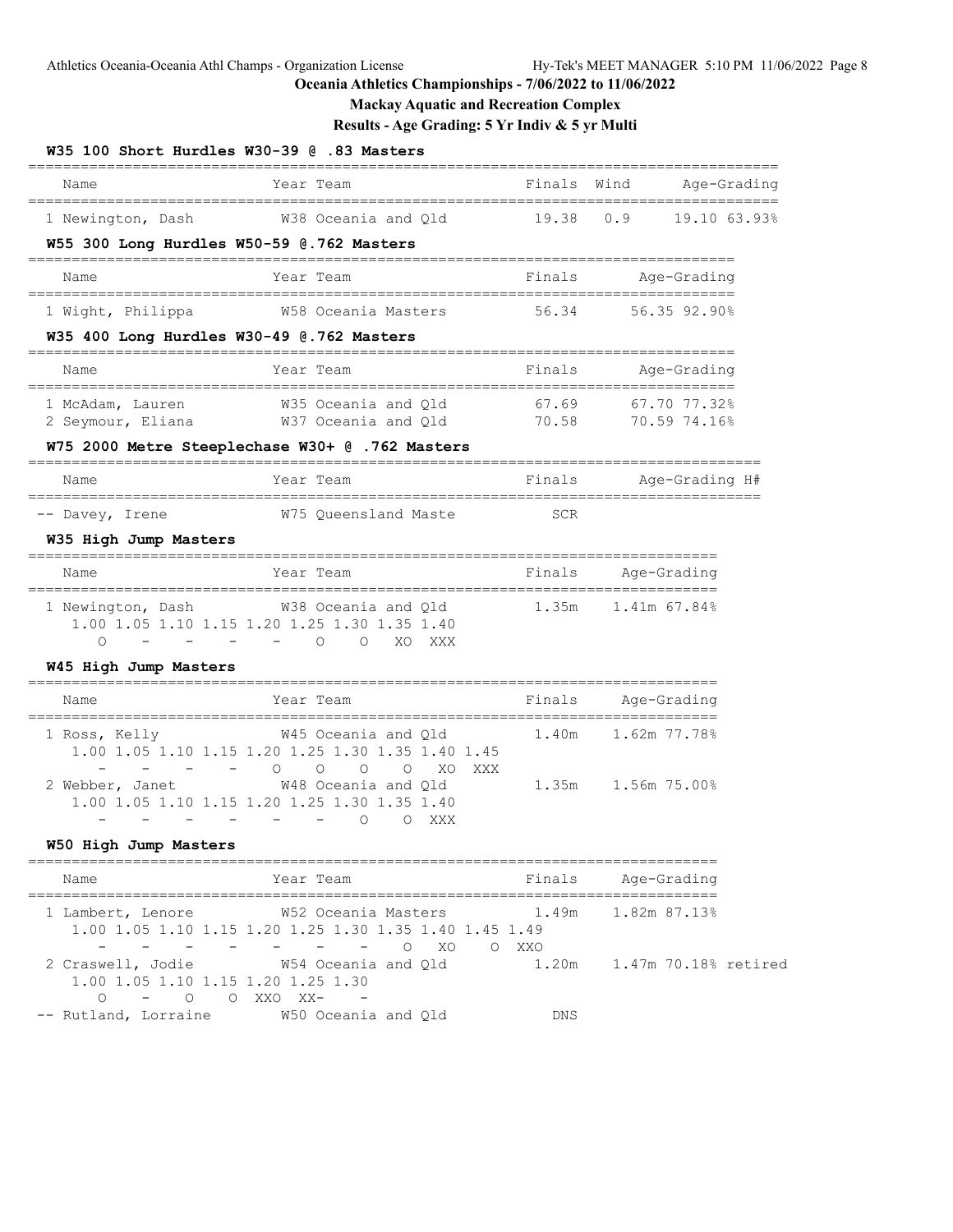# **Mackay Aquatic and Recreation Complex**

**Results - Age Grading: 5 Yr Indiv & 5 yr Multi**

# **W55 High Jump Masters**

| Name                                                                   | Year Team                                                                                                                                                     |        | ===============<br>Finals Age-Grading |
|------------------------------------------------------------------------|---------------------------------------------------------------------------------------------------------------------------------------------------------------|--------|---------------------------------------|
| 1 Townsend, Vicki<br>1.00 1.05 1.10 1.15 1.20 1.25 1.30 1.35<br>$\sim$ | W58 Oceania Masters<br>– – O O O XXX                                                                                                                          |        | 1.30m 1.68m 80.75%                    |
| 2 Hulena, Karen<br>1.00 1.05 1.10 1.15 1.20<br>O O XXO XXX             |                                                                                                                                                               |        |                                       |
| W60 High Jump Masters                                                  |                                                                                                                                                               |        |                                       |
| Name                                                                   | Year Team                                                                                                                                                     | Finals | Age-Grading                           |
|                                                                        | 1 Mayfield, Deann W60 Queensland Maste<br>1.00 1.05 1.10 1.15 1.20 1.25 1.30 1.35 1.40<br>- O XO XO XXX                                                       |        | 1.35m 1.86m 88.82%                    |
| W35 Pole Vault Masters                                                 |                                                                                                                                                               |        |                                       |
| Pool 1 - Start time 9am<br>Pool $2$ - Start time $10:45$               |                                                                                                                                                               |        |                                       |
| Name                                                                   | Year Team                                                                                                                                                     |        | Finals Age-Grading H#                 |
|                                                                        | 1 Newington, Dash M38 Oceania and Q1d 2.70m 2.92m 56.72% 2                                                                                                    |        |                                       |
| W40 Pole Vault Masters                                                 |                                                                                                                                                               |        |                                       |
| Pool 1 - Start time 9am                                                |                                                                                                                                                               |        |                                       |
| Pool $2$ - Start time $10:45$<br>Name                                  | Year Team                                                                                                                                                     |        | Finals Age-Grading                    |
| 1.40 1.50 1.60 1.70 1.80 1.90 2.00<br>$-$ 0 0 0 0                      | 1 Simmons, Madeleine M40 Oceania and Q1d 1.90m 2.17m 42.22%                                                                                                   |        |                                       |
| W50 Pole Vault Masters                                                 |                                                                                                                                                               |        |                                       |
| Pool 1 - Start time 9am<br>Pool $2$ - Start time $10:45$               |                                                                                                                                                               |        |                                       |
| Name                                                                   | Year Team                                                                                                                                                     |        | Finals Age-Grading H#                 |
|                                                                        | 1 Burns, Jacinta 62.97% 2.50m 3.24m 62.97% 2                                                                                                                  |        |                                       |
| $\sim$                                                                 | 2 Kenshole, Gaelyne W52 Oceania Masters<br>1.40 1.50 1.60 1.70 1.80 1.90 2.00 2.20 2.30 2.40<br>$\sim$<br>O XXX<br>$\frac{1}{2}$ .<br>$-$<br>$\sim$ 100 $\mu$ |        | 2.30m 2.98m 57.93% 1                  |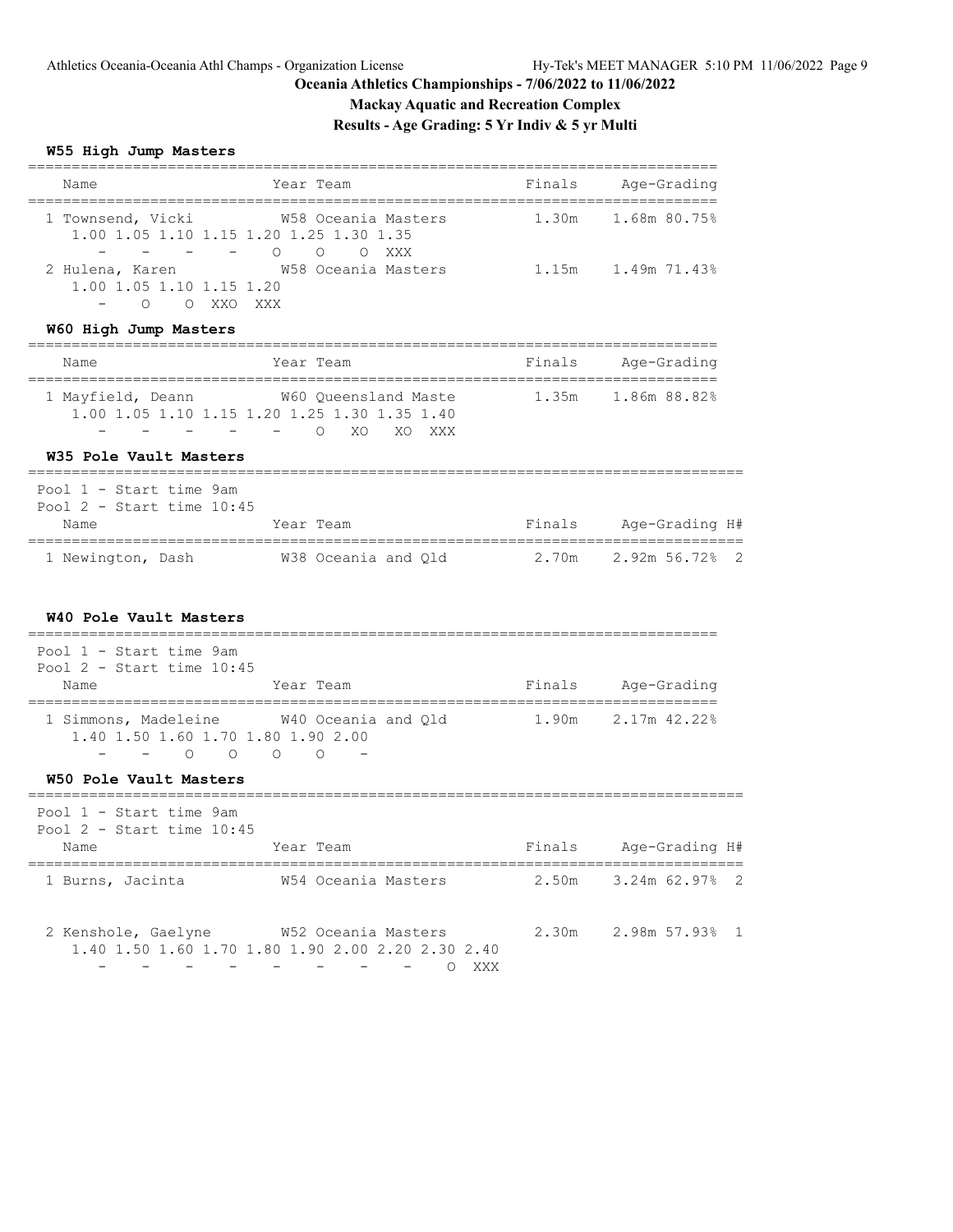# **Mackay Aquatic and Recreation Complex**

**Results - Age Grading: 5 Yr Indiv & 5 yr Multi**

#### **W55 Pole Vault Masters**

| Pool 1 - Start time 9am                                                   |                                                                                                            |                  |      |                                   |
|---------------------------------------------------------------------------|------------------------------------------------------------------------------------------------------------|------------------|------|-----------------------------------|
| Pool $2$ - Start time $10:45$<br>Name                                     | Year Team                                                                                                  | Finals           |      | Age-Grading                       |
| 1 Wight, Philippa                                                         | W58 Oceania Masters<br>1.40 1.50 1.60 1.70 1.80 1.90 2.00 2.20 2.30 2.40<br>$\bigcap$<br>XO.<br>XXX        | 2.30m            |      | 3.19m 61.99%                      |
| 2 Lamb, Heather<br>1.40 1.50 1.60 1.70 1.80<br>O XXO<br>$\bigcirc$<br>XO. | W58 Oceania Masters<br>XXX                                                                                 | 1.70m            |      | 2.35m 45.82%                      |
| W70 Pole Vault Masters<br>________________________                        |                                                                                                            |                  |      |                                   |
| Pool 1 - Start time 9am<br>Pool $2$ - Start time $10:45$                  |                                                                                                            |                  |      |                                   |
| Name<br>___________________                                               | Year Team<br>-------                                                                                       | Finals           |      | Age-Grading<br>================== |
| 1 Perkins, Wilma<br>1.40 1.50 1.60<br>$\circ$<br>XO XXX                   | W72 Queensland Maste                                                                                       | 1.50m            |      | 2.67m 52.08%                      |
| W35 Long Jump Masters<br>=====================                            |                                                                                                            |                  |      |                                   |
| Name                                                                      | Year Team                                                                                                  | Finals           | Wind | Age-Grading                       |
| 1 Newington, Dash<br>$X(0.2)$ 4.33m(1.4) -                                | W38 Oceania and Qld<br><b>Contract Contract</b>                                                            | 4.33m            | 1.4  | 4.54m 60.47%                      |
| W40 Long Jump Masters                                                     |                                                                                                            |                  |      |                                   |
| Name                                                                      | Year Team                                                                                                  | Finals           | Wind | Age-Grading<br>:======            |
| 1 Power, Rebekah                                                          | W43 Oceania Masters<br>$4.68m(0.8)$ $4.05m(2.1)$ $4.02m(2.8)$ $4.62m(1.9)$                                 | 4.68m            | 0.8  | 5.19m 69.13%                      |
| $3.66m(1.5)$ $3.69m(2.3)$ $3.65m(0.2)$ -                                  | 2 Simmons, Madeleine W40 Oceania and Qld                                                                   | 3.69m            | 2.3  | 4.09m 54.51%                      |
| W45 Long Jump Masters                                                     |                                                                                                            |                  |      |                                   |
| Name                                                                      | Year Team                                                                                                  | Finals Wind      |      | Age-Grading                       |
| =====================================<br>1 Ross, Kelly                    | ----------------------<br>W45 Oceania and Qld<br>$4.18m(0.8)$ $4.09m(1.6)$ $4.29m(2.4)$ $4.10m(2.7)$       | =======<br>4.29m | 2.4  | 5.05m 67.14%                      |
|                                                                           | 2 Webber, Janet 648 Oceania and Qld<br>$3.68$ m $(2.6)$ $3.65$ m $(2.1)$ $3.84$ m $(0.8)$ $4.09$ m $(1.9)$ | 4.09m            | 1.9  | 4.81m 64.01%                      |
| W50 Long Jump Masters                                                     |                                                                                                            |                  |      |                                   |

| Name                | Year Team                                                                       | Finals Wind | Age-Grading                |
|---------------------|---------------------------------------------------------------------------------|-------------|----------------------------|
| 1 Lambert, Lenore   | W52 Oceania Masters<br>$4.69m(1.4)$ $X(0.8)$ $4.68m(1.9)$ $4.77m(2.8)$          |             | 4.77m 2.8 5.98m 79.50%     |
| 2 Kenshole, Gaelyne | W52 Oceania Masters<br>$3.72m (+0.0)$ $3.64m (2.1)$ $3.67m (2.0)$ $3.44m (2.9)$ |             | $3.72m + 0.0$ 4.66m 62.00% |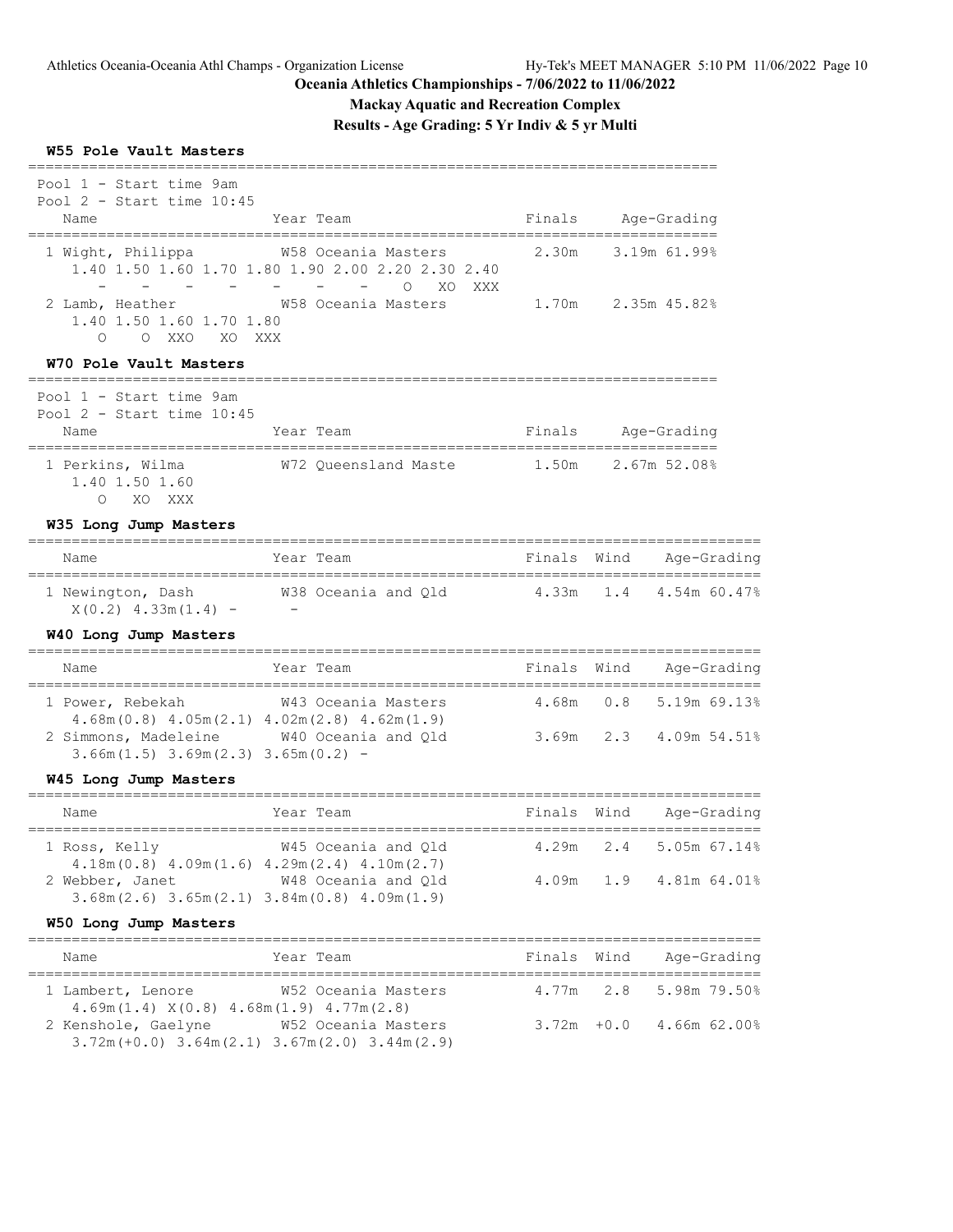Athletics Oceania-Oceania Athl Champs - Organization License Hy-Tek's MEET MANAGER 5:10 PM 11/06/2022 Page 11

### **Oceania Athletics Championships - 7/06/2022 to 11/06/2022**

### **Mackay Aquatic and Recreation Complex**

**Results - Age Grading: 5 Yr Indiv & 5 yr Multi**

# **....W50 Long Jump Masters**

 3 Craswell, Jodie W54 Oceania and Qld 3.58m 1.2 4.48m 59.67% 3.58m(1.2) X(0.5) 3.34m(2.2) 3.47m(2.3)

### **W55 Long Jump Masters**

| Name                                                                                      | Year Team           | Finals Wind | Age-Grading                     |
|-------------------------------------------------------------------------------------------|---------------------|-------------|---------------------------------|
| 1 Townsend, Vicki 658 Oceania Masters<br>$4.15m(1.0)$ $4.14m(2.0)$ $X(1.9)$ $4.17m(1.8)$  |                     |             | 4.17m 1.8 5.58m 74.33%          |
| 2 Paterson, Tamara<br>$3.64$ m $(1.7)$ $3.73$ m $(3.3)$ $3.65$ m $(1.7)$ $3.60$ m $(3.6)$ | W56 Oceania and Old |             | $3.73m$ $3.3$ $5.00m$ 66.49%    |
| 3 Naylon, Janet<br>$3.56$ m $(2.3)$ $3.47$ m $(3.1)$ $3.50$ m $(2.5)$ $3.48$ m $(2.4)$    | W56 Oceania Masters |             | $3.56m$ $2.3$ $4.77m$ $63.46\%$ |
| 4 Hulena, Karen<br>$3.20$ m (1.1) $3.14$ m (0.6) $2.93$ m (0.3) $3.24$ m (1.9)            | W58 Oceania Masters |             | 3.24m 1.9 4.34m 57.75%          |

#### **W75 Long Jump Masters**

| Name                                     | Year Team                                       | Finals Wind |     | Age-Grading |
|------------------------------------------|-------------------------------------------------|-------------|-----|-------------|
| -- Johnstone, Kerry<br>$X(1.5) X(1.8) -$ | W75 Oceania Masters<br>$\overline{\phantom{0}}$ | ND          | NWI |             |

# **W35 Triple Jump Masters**

| Name                                            | Year Team           | Finals Wind | Age-Grading                  |
|-------------------------------------------------|---------------------|-------------|------------------------------|
| 1 Newington, Dash                               | W38 Oceania and Old |             | $9.21m$ $1.7$ $9.38m$ 60.51% |
| $8.57m(1.7)$ $8.79m(1.9)$ $9.21m(1.7)$ $X(1.3)$ |                     |             |                              |

### **W40 Triple Jump Masters**

| Name                                                                      | Year Team           | Finals Wind | Age-Grading                       |
|---------------------------------------------------------------------------|---------------------|-------------|-----------------------------------|
| 1 Lester, Rhiannon<br>$10.00$ m $(1.6)$ 9.65m $(0.4)$ X $(2.1)$ X $(1.3)$ | W42 Oceania Masters |             | 10.00m    1.6    10.78m    69.54% |

#### **W45 Triple Jump Masters**

| Name          | Year Team                                                                  | Finals Wind | Age-Grading                   |
|---------------|----------------------------------------------------------------------------|-------------|-------------------------------|
| 1 Ross, Kelly | W45 Oceania and Old<br>$8.72m(1.0)$ $8.80m(0.6)$ $8.61m(1.1)$ $8.89m(0.8)$ |             | 8.89m   0.8   10.17m   65.66% |

#### **W50 Triple Jump Masters**

| Name                                                                | Year Team           | Finals Wind | Age-Grading             |
|---------------------------------------------------------------------|---------------------|-------------|-------------------------|
| 1 Kenshole, Gaelyne                                                 | W52 Oceania Masters |             | 8.63m 1.4 10.53m 67.95% |
| $8.49$ m $(2.4)$ $8.63$ m $(1.4)$ $8.63$ m $(2.2)$ $8.55$ m $(1.1)$ |                     |             |                         |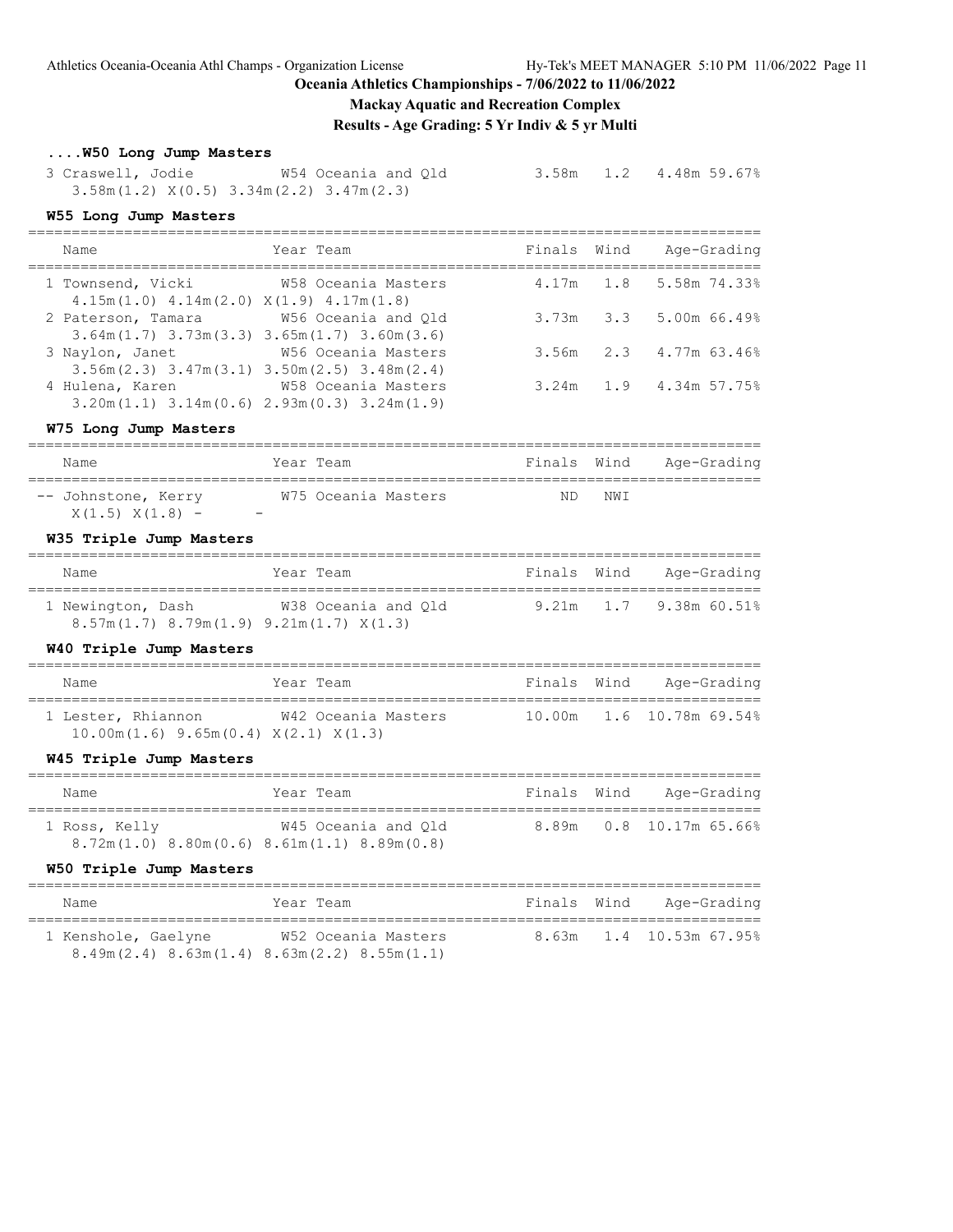# **Mackay Aquatic and Recreation Complex**

**Results - Age Grading: 5 Yr Indiv & 5 yr Multi**

# **W55 Triple Jump Masters**

| Name                                         | Year Team                                                                                                                                    | Finals | Wind<br>Age-Grading                                |
|----------------------------------------------|----------------------------------------------------------------------------------------------------------------------------------------------|--------|----------------------------------------------------|
| 1 Townsend, Vicki<br>2 Paterson, Tamara      | W58 Oceania Masters<br>$9.11m(1.3) 9.07m(0.9) 9.00m(1.8) 9.22m(1.4)$<br>W56 Oceania and Qld<br>$7.91m(1.9) 8.30m(1.3) 8.14m(1.9) 7.71m(0.9)$ |        | 9.22m 1.4 12.04m 77.74%<br>8.30m 1.3 10.84m 69.98% |
| W30 Shot Put Masters                         |                                                                                                                                              |        |                                                    |
| Name                                         | Year Team                                                                                                                                    |        | Finals Age-Grading                                 |
| 9.66m 10.15m 10.08m 9.99m                    | 1 Carr, Bianca 6. M31 Oceania and Q1d 10.15m 10.15m 44.85%                                                                                   |        |                                                    |
| W35 Shot Put Masters                         |                                                                                                                                              |        |                                                    |
| Name                                         | Year Team                                                                                                                                    |        | Finals Age-Grading                                 |
| 8.69m 8.81m 9.30m 9.17m                      | 1 Ramsden, Miranda 6738 Oceania and Qld                                                                                                      |        | $9.30m$ $9.64m$ $42.60\%$                          |
| 2 Newington, Dash<br>6.49m 6.36m 6.69m 6.23m | W38 Oceania and Qld                                                                                                                          |        | $6.69m$ $6.93m$ $30.65\%$                          |
| 3 Wessling, sara<br>4.59m 4.14m 4.81m 5.05m  | W37 Oceania and Qld                                                                                                                          |        | $5.05m$ $5.23m$ $23.13\%$                          |
| W40 Shot Put Masters                         |                                                                                                                                              |        |                                                    |
| Name                                         | Year Team                                                                                                                                    |        | Finals Age-Grading                                 |
| 7.30m 7.96m 7.63m 7.44m                      | 1 Hoare, Cathryn W40 Oceania and Q1d 7.96m 8.83m 39.04%                                                                                      |        |                                                    |
| 7.85m 7.68m 7.66m 7.58m                      | 2 Wright, Amanda W41 Oceania and Q1d 7.85m 8.71m 38.50%                                                                                      |        |                                                    |
| W45 Shot Put Masters                         |                                                                                                                                              |        |                                                    |
| Name                                         | Year Team                                                                                                                                    |        | Finals Age-Grading                                 |
| 1 Harris, Ingrid<br>6.57m 6.88m 6.59m 7.01m  |                                                                                                                                              |        |                                                    |
| 2 wallis, Helen<br>6.75m 6.79m 6.78m 7.00m   | W45 Oceania Masters                                                                                                                          |        | 7.00m 8.36m 36.94%                                 |
| 6.51m 6.49m 6.62m 6.20m                      | 3 Bitcheno, Michelle M48 Oceania and Qld                                                                                                     | 6.62m  | 7.90m 34.93%                                       |

### **W50 Shot Put Masters**

| Name                                                                   | Year Team |                     | Finals | Age-Grading         |
|------------------------------------------------------------------------|-----------|---------------------|--------|---------------------|
| 1 Latanis, Samantha 650 Oceania and Old<br>11.11m 10.73m 11.38m 10.82m |           |                     |        |                     |
| 2 Hilton, Leanne<br>9.55m 9.89m 9.78m 9.33m                            |           | W53 Oceania and Old |        | 9.89m 12.46m 55.10% |
| 3 Mackie, Althea<br>9.03m 8.72m 9.06m 9.26m                            |           | W52 Oceania and Old |        | 9.26m 11.67m 51.59% |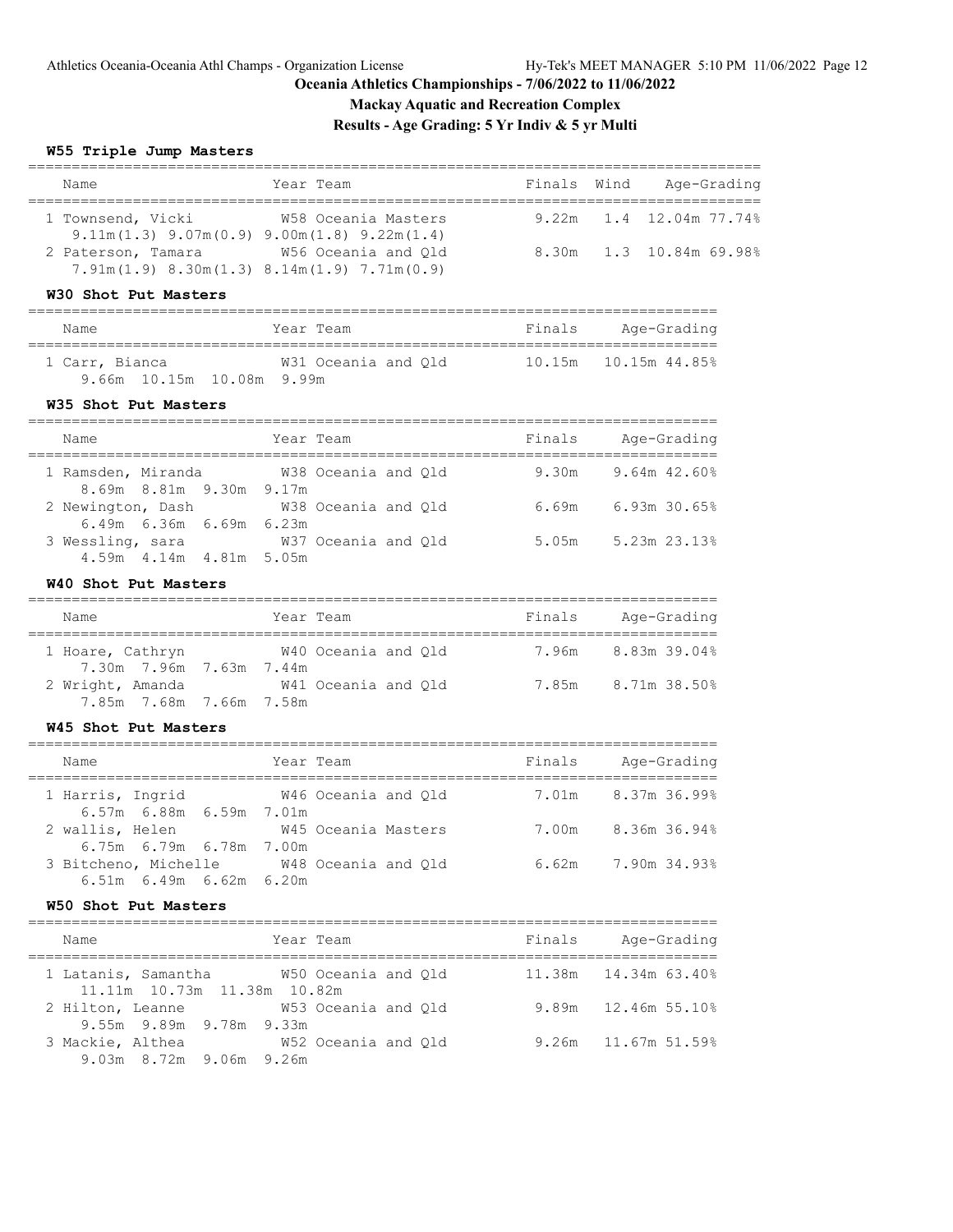# **Mackay Aquatic and Recreation Complex**

**Results - Age Grading: 5 Yr Indiv & 5 yr Multi**

### **....W50 Shot Put Masters**

| 4 Stolberg, Theresa W50 Oceania and Qld  |                     |       | 8.89m 11.20m 49.53%  |
|------------------------------------------|---------------------|-------|----------------------|
| 8.37m 8.11m 8.89m 8.72m                  |                     |       |                      |
| 5 Lynch, Helen                           | W51 Oceania and Old |       | $6.24m$ 7.86m 34.76% |
| 5.64m 5.67m 6.24m 5.90m                  |                     |       |                      |
| 6 Manson, Andrea                         | W54 Oceania and Old | 5.53m | 6.97m 30.81%         |
| 5.05m 4.97m 5.53m 5.35m                  |                     |       |                      |
| 7 Taylor, Lisa                           | W52 Oceania Masters | 5.18m | $6.53m$ 28.86%       |
| 5.08m 5.01m 4.79m 5.18m                  |                     |       |                      |
| -- Rutland, Lorraine M50 Oceania and Old |                     | DNS   |                      |
|                                          |                     |       |                      |

#### **W55 Shot Put Masters**

| Name                                                                 | Year Team           |       | Finals Age-Grading          |
|----------------------------------------------------------------------|---------------------|-------|-----------------------------|
| 1 Townsend, Vicki 678 Oceania Masters<br>9.62m 10.23m 10.69m 10.52m  |                     |       | $10.69m$ $14.65m$ $64.75\%$ |
| 2 Naylon, Janet 6 756 Oceania Masters<br>7.04m 6.96m 7.37m 6.91m     |                     | 7.37m | $10.10m$ 44.64%             |
| 3 Paterson, Tamara 60 W56 Oceania and Q1d<br>6.98m 7.09m 6.91m 7.34m |                     |       | 7.34m 10.06m 44.46%         |
| 4 Lamb, Heather W58 Oceania Masters<br>7.18m 6.83m 6.89m 6.65m       |                     |       | 7.18m 9.84m 43.49%          |
| 5 Durston, Bev 678 Oceania Masters<br>5.70m 5.83m 5.62m 5.82m        |                     |       | 5.83m 7.99m 35.31%          |
| 6 Weekes, Anne<br>4.91m 5.31m 5.54m 5.43m                            | W59 Oceania Masters |       | 5.54m 7.59m 33.56%          |
| 7 Tucker, Susan M59 Oceania and Qld<br>4.52m  4.66m  4.65m  4.88m    |                     |       | 4.88m 6.68m 29.56%          |

# **W60 Shot Put Masters**

| Name                    | Year Team            | Finals | Age-Grading         |
|-------------------------|----------------------|--------|---------------------|
| 1 McClintock, Karel     | W61 Oueensland Maste |        | 8.55m 12.83m 56.74% |
| 8.54m 8.55m 8.51m 8.31m |                      |        |                     |

# **W65 Shot Put Masters**

| Name                                         | Year Team           | Finals | Age-Grading         |
|----------------------------------------------|---------------------|--------|---------------------|
| 1 Pronk, Joanne<br>$5.94m$ 6.34m 6.11m 6.47m | W66 Oceania Masters |        | 6.47m 10.74m 47.47% |

#### **W70 Shot Put Masters**

| Name             |  |                             |  | Year Team            |  | Finals | Age-Grading           |  |
|------------------|--|-----------------------------|--|----------------------|--|--------|-----------------------|--|
| 1 Perkins, Wilma |  |                             |  | W72 Oueensland Maste |  |        | $6.49m$ 12.04m 53.24% |  |
|                  |  | $6.18m$ 5.97m $6.49m$ 6.31m |  |                      |  |        |                       |  |
| 2 Conroy, Doreen |  |                             |  | W70 Oueensland Maste |  |        | 5.66m 10.50m 46.43%   |  |
|                  |  | 5.41m 5.56m 5.19m 5.66m     |  |                      |  |        |                       |  |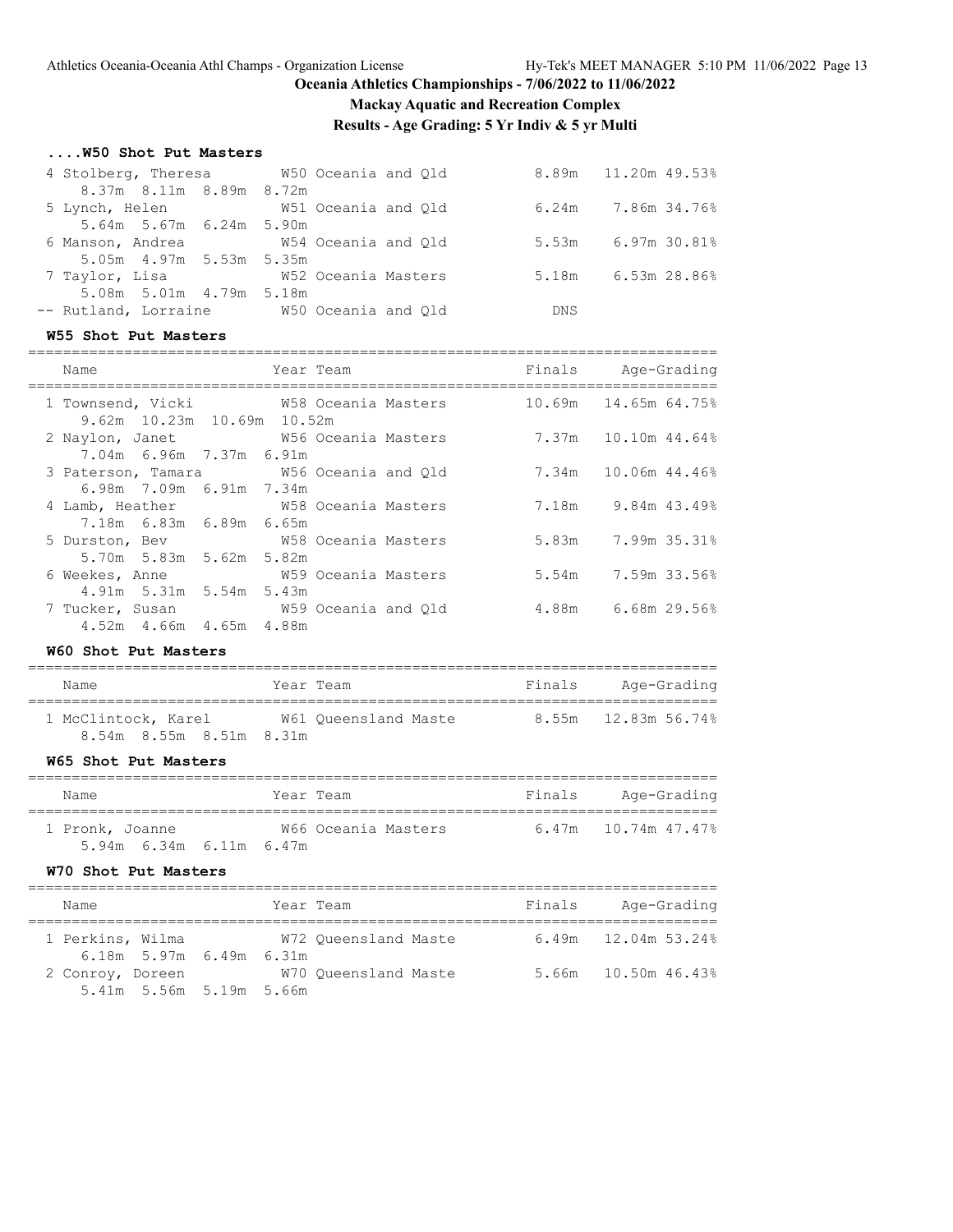# **Mackay Aquatic and Recreation Complex**

# **Results - Age Grading: 5 Yr Indiv & 5 yr Multi**

### **W75 Shot Put Masters**

|  | Name                      | Year Team            | Finals | Age-Grading               |  |  |  |
|--|---------------------------|----------------------|--------|---------------------------|--|--|--|
|  | 1 Birtwell, Lorraine      | W79 Oueensland Maste |        | $6.16m$ $11.28m$ $49.888$ |  |  |  |
|  | 6.16m 5.86m 5.96m 5.97m   |                      |        |                           |  |  |  |
|  | 2 Johnstone, Kerry        | W75 Oceania Masters  |        | $6.04m$ 11.06m 48.91%     |  |  |  |
|  | $6.04m$ 5.81m 5.95m 5.95m |                      |        |                           |  |  |  |

### **W35 Discus Throw Masters**

| Name                                            | Year Team           | Finals<br>Age-Grading   |
|-------------------------------------------------|---------------------|-------------------------|
| 1 Newington, Dash<br>23.99m X 20.60m 23.27m     | W38 Oceania and Old | 23.99m 24.87m 32.39%    |
| 2 Ramsden, Miranda<br>19.35m X 20.68m 21.32m    | W38 Oceania and Old | 21.32m 22.10m 28.78%    |
| 3 Wessling, sara<br>20.78m 20.84m 21.28m 20.20m | W37 Oceania and Old | 22.06m 28.73%<br>21.28m |

### **W40 Discus Throw Masters**

| Name                                             | Year Team |                     | Finals | Age-Grading            |
|--------------------------------------------------|-----------|---------------------|--------|------------------------|
| 1 Wright, Amanda<br>$23.91m$ $23.59m$ $25.54m$ X |           | W41 Oceania and Old |        | 25.54m 28.47m 37.08%   |
| 2 Hoare, Cathryn<br>19.37m X 19.33m 19.92m       |           | W40 Oceania and Old |        | 19.92m 22.21m 28.92%   |
| 3 Brown, Kristie<br>15.52m 15.36m X 16.38m       |           | W42 Oceania and Old |        | 16.38m  18.26m  23.78% |

### **W45 Discus Throw Masters**

| Name                 |                             |  | Year Team           |  | Finals |                      | Age-Grading |
|----------------------|-----------------------------|--|---------------------|--|--------|----------------------|-------------|
| 1 wallis, Helen      | 21.30m 23.90m 24.87m 24.86m |  | W45 Oceania Masters |  |        | 24.87m 29.98m 39.05% |             |
| 2 Bitcheno, Michelle | 18.19m 17.99m X X           |  | W48 Oceania and Old |  |        | 18.19m 21.93m 28.56% |             |
| 3 Harris, Ingrid     |                             |  | W46 Oceania and Old |  |        | 17.94m 21.63m 28.17% |             |
|                      | $16.24m$ $17.94m$ X X       |  |                     |  |        |                      |             |

### **W50 Discus Throw Masters**

| Name                                                                      | Year Team |  | Finals Age-Grading   |
|---------------------------------------------------------------------------|-----------|--|----------------------|
| 1 Latanis, Samantha 60 W50 Oceania and Q1d<br>25.10m 23.85m 26.75m 23.77m |           |  | 26.75m 35.11m 45.73% |
| 2 Hilton, Leanne 53 Oceania and Old<br>20.94m 22.93m 23.21m 24.69m        |           |  | 24.69m 32.41m 42.21% |
| 3 Mackie, Althea 652 Oceania and Old<br>23.11m 24.44m X 23.30m            |           |  | 24.44m 32.08m 41.78% |
| 4 Rutland, Lorraine 50 Oceania and Old<br>18.55m X 17.75m 17.28m          |           |  | 18.55m 24.35m 31.71% |
| 5 Manson, Andrea 6 654 Oceania and Old<br>16.44m 16.47m X 16.08m          |           |  | 16.47m 21.62m 28.15% |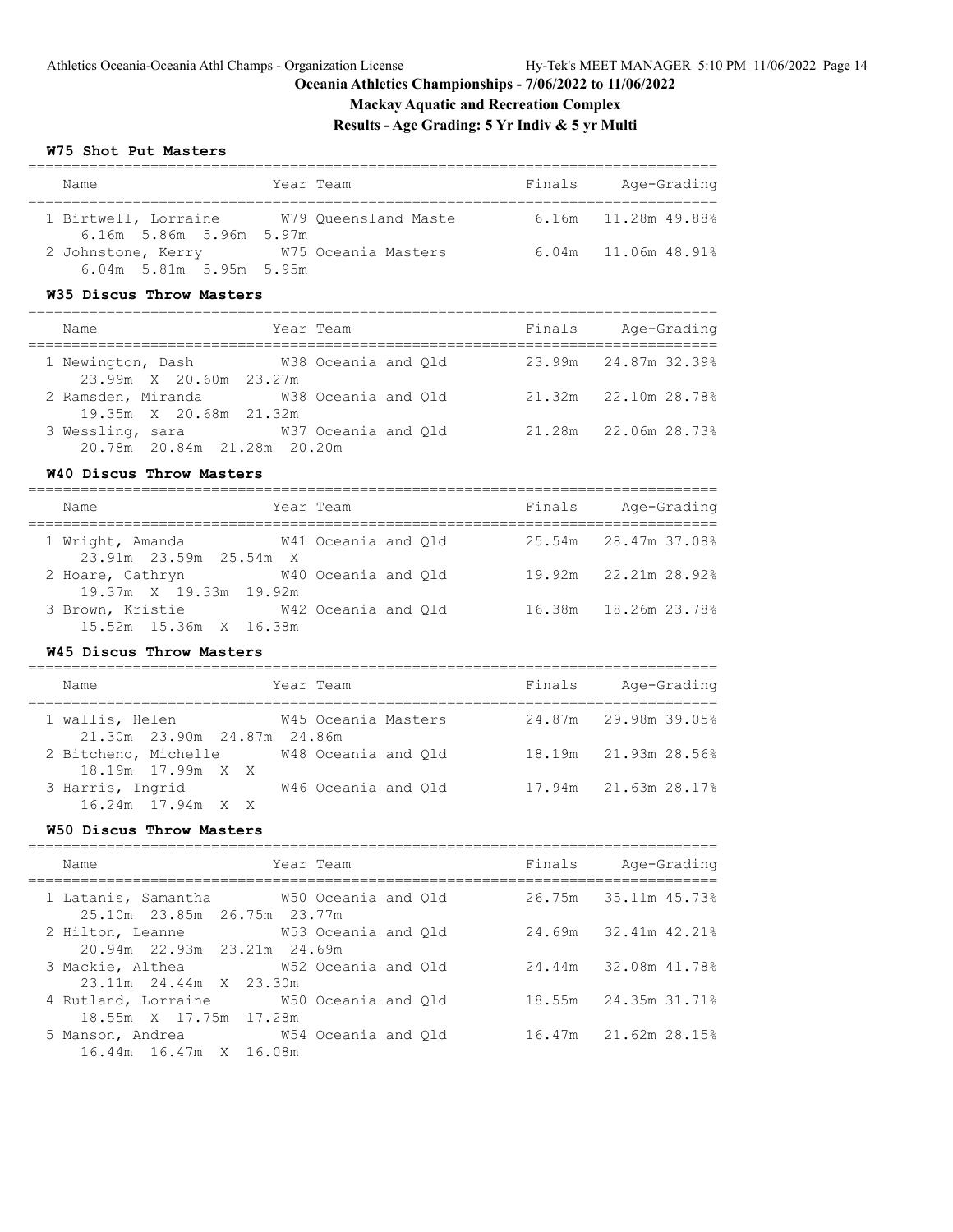# **Mackay Aquatic and Recreation Complex**

**Results - Age Grading: 5 Yr Indiv & 5 yr Multi**

| W50 Discus Throw Masters |  |  |
|--------------------------|--|--|
|--------------------------|--|--|

| 6 Lynch, Helen                 | W51 Oceania and Old | 14.18m   18.61m   24.24% |
|--------------------------------|---------------------|--------------------------|
| X 13.94m 13.33m 14.18m         |                     |                          |
| 7 Taylor, Lisa                 | W52 Oceania Masters | 13.75m 18.05m 23.50%     |
| 12.78m  13.68m  12.97m  13.75m |                     |                          |

#### **W55 Discus Throw Masters**

=============================================================================== Name Team Year Team Finals Age-Grading

| 1 Townsend, Vicki 6758 Oceania Masters |                     |  | 25.26m 36.39m 47.38% |
|----------------------------------------|---------------------|--|----------------------|
| 25.26m 24.89m 21.77m X                 |                     |  |                      |
| 2 Lamb, Heather                        | W58 Oceania Masters |  | 16.09m 23.18m 30.18% |
| 15.71m 16.03m 14.62m 16.09m            |                     |  |                      |
| 3 Durston, Bev 658 Oceania Masters     |                     |  | 15.78m 22.73m 29.60% |
| 13.74m 15.60m 10.83m 15.78m            |                     |  |                      |
| 4 Weekes, Anne 659 Oceania Masters     |                     |  | 14.80m 21.32m 27.76% |
| 14.08m 14.41m 12.55m 14.80m            |                     |  |                      |
| 5 Tucker, Susan 6. 659 Oceania and Old |                     |  | 10.27m 14.79m 19.26% |
| X X X 10.27m                           |                     |  |                      |

#### **W60 Discus Throw Masters**

| Name                                               |  | Year Team            | Finals | Age-Grading          |  |  |  |
|----------------------------------------------------|--|----------------------|--------|----------------------|--|--|--|
| 1 McClintock, Karel<br>18.85m 20.42m 20.21m 19.87m |  | W61 Oueensland Maste |        | 20.42m 32.59m 42.44% |  |  |  |
| 2 Schell, Jenny<br>16.97m 18.44m 17.56m 19.04m     |  | W60 Oceania Masters  |        | 19.04m 30.38m 39.57% |  |  |  |

### **W65 Discus Throw Masters**

| Name                        | Year Team           | Finals | Age-Grading          |
|-----------------------------|---------------------|--------|----------------------|
| 1 Pronk, Joanne             | W66 Oceania Masters |        | 15.07m 27.01m 35.18% |
| 14.85m 14.40m 15.07m 14.66m |                     |        |                      |

#### **W70 Discus Throw Masters**

| Name                           | Year Team            | Finals | Age-Grading          |  |  |  |  |  |
|--------------------------------|----------------------|--------|----------------------|--|--|--|--|--|
| 1 Conroy, Doreen               | W70 Oueensland Maste |        | 12.12m 24.89m 32.42% |  |  |  |  |  |
| 11.03m  12.12m  11.07m  11.98m |                      |        |                      |  |  |  |  |  |

#### **W75 Discus Throw Masters**

| Name                 |                             | Year Team |                      | Finals | Age-Grading          |  |  |  |
|----------------------|-----------------------------|-----------|----------------------|--------|----------------------|--|--|--|
| 1 Birtwell, Lorraine |                             |           | W79 Oueensland Maste |        | 15.43m 33.24m 43.29% |  |  |  |
|                      | 13.80m 14.58m 14.34m 15.43m |           |                      |        |                      |  |  |  |

#### **W30 Hammer Throw Masters**

| Name | Year Team | Finals | Age-Grading |
|------|-----------|--------|-------------|
|      |           |        |             |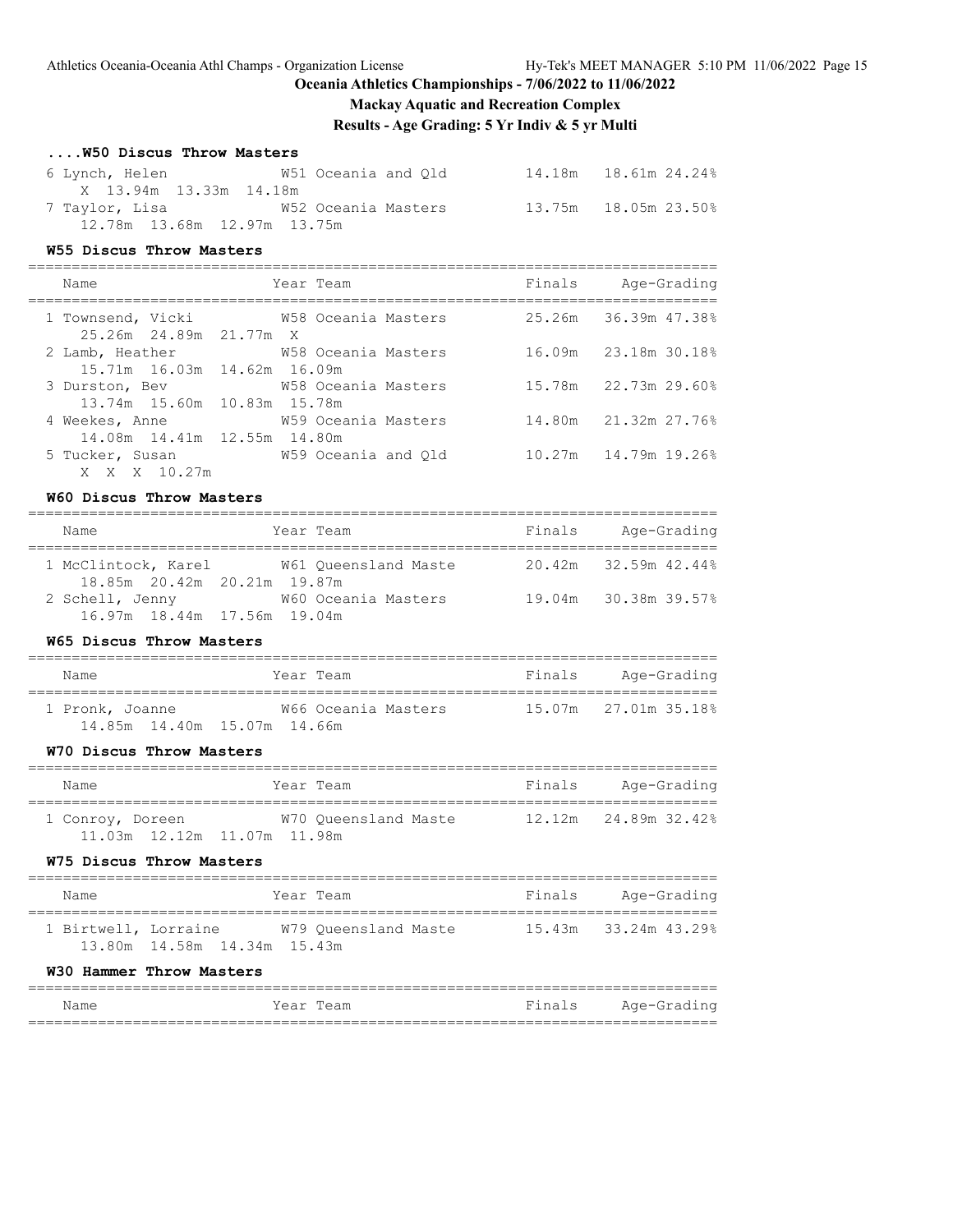# **Mackay Aquatic and Recreation Complex**

**Results - Age Grading: 5 Yr Indiv & 5 yr Multi**

# **....W30 Hammer Throw Masters**

 1 Carr, Bianca W31 Oceania and Qld 37.99m 37.99m 49.34% 34.58m X 37.99m X

### **W35 Hammer Throw Masters**

| Name                                              | Year Team                              | Finals | Age-Grading          |
|---------------------------------------------------|----------------------------------------|--------|----------------------|
| 24.53m 27.29m 26.24m 27.50m                       | 3 Newington, Dash 6738 Oceania and Old |        | 27.50m 30.09m 39.08% |
| 6 Ramsden, Miranda<br>24.09m 23.65m 21.27m 23.80m | W38 Oceania and Old                    |        | 24.09m 26.35m 34.23% |
| 9 Wessling, sara<br>15.14m 16.13m 15.23m X        | W37 Oceania and Old                    |        | 16.13m 17.64m 22.92% |

### **W40 Hammer Throw Masters**

| Name                                            | Year Team           | Finals | Age-Grading          |
|-------------------------------------------------|---------------------|--------|----------------------|
| 4 Wright, Amanda<br>25.71m 27.39m 26.22m 26.85m | W41 Oceania and Old |        | 27.39m 32.21m 41.84% |
| 8 Hoare, Cathryn<br>X X X 17.92m                | W40 Oceania and Old |        | 17.92m 21.07m 27.38% |

### **W45 Hammer Throw Masters**

| Name                                            | Year Team           | Finals | Age-Grading          |
|-------------------------------------------------|---------------------|--------|----------------------|
| 2 wallis, Helen<br>X X 28.38m 27.33m            | W45 Oceania Masters |        | 28.38m 36.09m 46.87% |
| 5 Bitcheno, Michelle                            | W48 Oceania and Old |        | 25.12m 31.94m 41.49% |
| 23.14m 23.81m 25.12m 24.25m<br>7 Harris, Ingrid | W46 Oceania and Old |        | 19.97m 25.39m 32.98% |
| 17.77m 19.97m 19.70m 19.65m                     |                     |        |                      |

### **W50 Hammer Throw Masters**

| Name                                                                                             | Year Team | ======= | Finals Age-Grading   |
|--------------------------------------------------------------------------------------------------|-----------|---------|----------------------|
| 1 Mackie, Althea 65.2 W52 Oceania and Qld 43.34m 55.63m 72.26%<br>40.25m 42.93m 42.79m 43.34m    |           |         |                      |
| 25.29m 28.90m 30.36m 34.57m                                                                      |           |         | 34.57m 44.38m 57.64% |
| 4 Hilton, Leanne W53 Oceania and Q1d 26.56m 34.09m 44.28%<br>26.56m 23.29m 24.01m 24.92m         |           |         |                      |
| 5 Lynch, Helen W51 Oceania and Q1d 23.97m 30.77m 39.96%<br>23.90m 23.97m 23.21m X                |           |         |                      |
| 9 Manson, Andrea W54 Oceania and Q1d 20.36m 26.13m 33.94%<br>X 18.57m 20.36m 19.68m              |           |         |                      |
| 10 Taylor, Lisa 60 62 60 W52 Oceania Masters 19.26m 24.72m 32.11%<br>17.15m 19.26m 18.80m 19.11m |           |         |                      |
| 12 Rutland, Lorraine M50 Oceania and Old 17.17m 22.04m 28.63%<br>15.81m 15.94m 17.17m 16.17m     |           |         |                      |
|                                                                                                  |           |         |                      |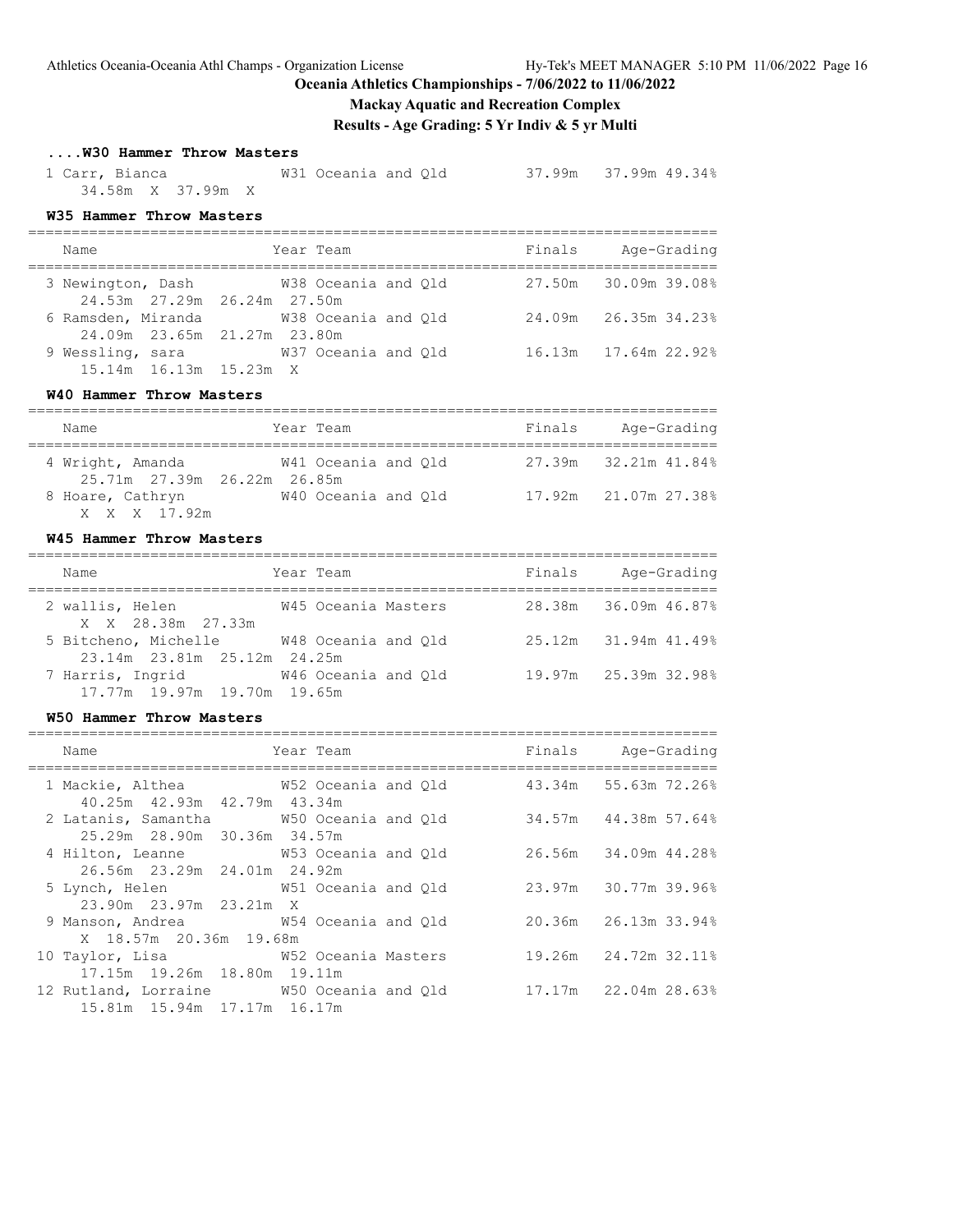# **Mackay Aquatic and Recreation Complex**

**Results - Age Grading: 5 Yr Indiv & 5 yr Multi**

### **W55 Hammer Throw Masters**

| Name                                                                                            | Year Team           |        | Finals Age-Grading   |
|-------------------------------------------------------------------------------------------------|---------------------|--------|----------------------|
| 3 Townsend, Vicki<br>27.74m 27.26m 30.04m 25.77m                                                | W58 Oceania Masters |        | 30.04m 42.00m 54.56% |
| 7 Lamb, Heather W58 Oceania Masters<br>$- - 23.27m$ 23.32m                                      |                     | 23.32m | 32.61m 42.35%        |
| 14 Tucker, Susan<br>13.67m  14.94m  14.11m  14.36m                                              | W59 Oceania and Qld |        | 14.94m 20.89m 27.13% |
| W60 Hammer Throw Masters                                                                        |                     |        |                      |
| Name                                                                                            | Year Team           |        | Finals Age-Grading   |
| 6 McClintock, Karel M61 Queensland Maste 23.81m 36.55m 47.48%<br>23.29m  23.19m  23.81m  23.79m |                     |        |                      |
| 8 Schell, Jenny W60 Oceania Masters 21.42m 32.88m 42.71%<br>21.42m 20.73m X 21.23m              |                     |        |                      |
| W70 Hammer Throw Masters                                                                        |                     |        |                      |
| Name                                                                                            | Year Team           |        | Finals Age-Grading   |
| 13 Conroy, Doreen W70 Queensland Maste 16.71m 32.01m 41.58%<br>14.86m 16.71m 14.82m 15.31m      |                     |        |                      |
| W75 Hammer Throw Masters                                                                        |                     |        |                      |
| Name                                                                                            | Year Team           |        | Finals Age-Grading   |
| 11 Birtwell, Lorraine M79 Queensland Maste 17.79m 33.65m 43.71%<br>16.89m  17.79m  X  17.16m    |                     |        |                      |
| W30 Javelin Throw Masters                                                                       |                     |        |                      |
| Name                                                                                            | Year Team           |        | Finals Age-Grading   |
| 1 Carr, Bianca 6 631 Oceania and Q1d 31.19m 31.19m 42.73%<br>28.41m 31.19m 30.84m 29.30m        |                     |        |                      |
| W35 Javelin Throw Masters                                                                       |                     |        |                      |
| Year Team<br>Name                                                                               |                     |        | Finals Age-Grading   |
| 1 Newington, Dash<br>17.33m 16.10m 20.34m 15.35m                                                | W38 Oceania and Qld |        | 20.34m 21.60m 29.59% |
| 2 Ramsden, Miranda<br>18.49m X X 18.15m                                                         | W38 Oceania and Qld | 18.49m | 19.63m 26.90%        |
| W40 Javelin Throw Masters                                                                       |                     |        |                      |
| Name                                                                                            | Year Team           | Finals | Age-Grading          |

 1 Lester, Rhiannon W42 Oceania Masters 30.52m 35.02m 47.97% 27.74m 30.09m 30.52m 29.68m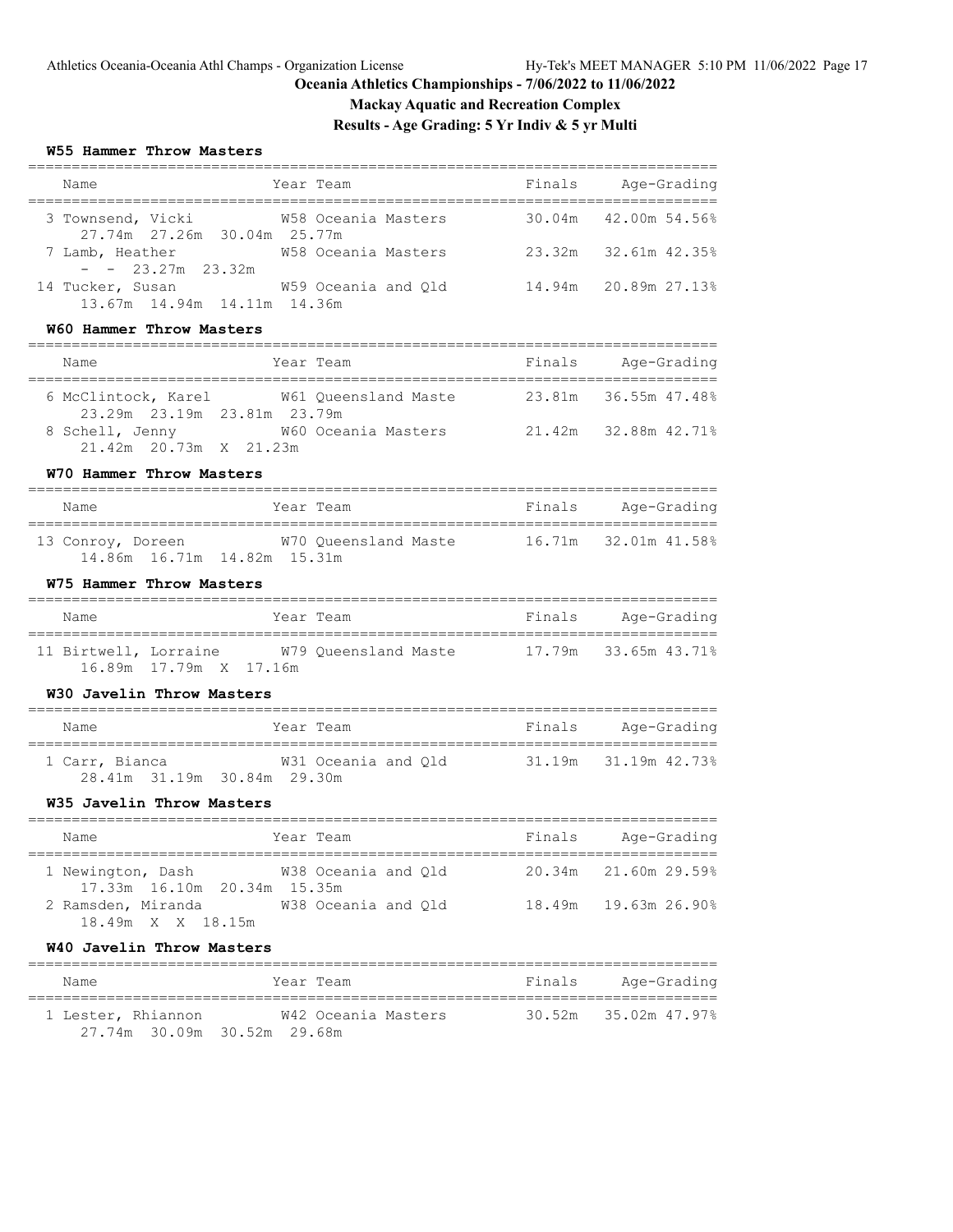# **Mackay Aquatic and Recreation Complex**

**Results - Age Grading: 5 Yr Indiv & 5 yr Multi**

# **....W40 Javelin Throw Masters**

 2 Hoare, Cathryn W40 Oceania and Qld 21.35m 24.49m 33.56% 18.71m 19.69m 20.33m 21.35m

### **W45 Javelin Throw Masters**

| Name                                                                     | Year Team           | Finals | Age-Grading              |
|--------------------------------------------------------------------------|---------------------|--------|--------------------------|
| 1 Webber, Janet<br>29.37m 26.45m 26.70m 29.21m                           | W48 Oceania and Old |        | 29.37m 36.65m 50.21%     |
| 2 wallis, Helen<br>13.90m 13.94m 14.29m 15.69m                           | W45 Oceania Masters |        | 15.69m 19.57m 26.82%     |
| 3 Harris, Ingrid 646 Oceania and Old<br>11.28m 12.49m 14.79m 13.47m      |                     |        | 14.79m 18.45m 25.28%     |
| 4 Bitcheno, Michelle M48 Oceania and Old<br>$12.14m$ $12.35m$ $11.74m$ - |                     |        | 12.35m   15.41m   21.11% |

### **W50 Javelin Throw Masters**

| Name                                                                   | Year Team | Finals | Age-Grading              |
|------------------------------------------------------------------------|-----------|--------|--------------------------|
| 1 Mackie, Althea M52 Oceania and Qld<br>21.53m 16.55m 16.78m 19.82m    |           |        | 21.53m 28.30m 38.77%     |
| 2 Latanis, Samantha W50 Oceania and Q1d<br>11.44m 19.28m X 19.51m      |           |        | 19.51m 25.64m 35.13%     |
| 3 Rutland, Lorraine W50 Oceania and Old<br>14.54m 13.52m 15.30m 14.94m |           |        | 15.30m 20.11m 27.55%     |
| 4 Taylor, Lisa 69 60 62 Oceania Masters<br>13.08m 10.74m 10.44m X      |           |        | 13.08m   17.19m   23.55% |
| 5 Manson, Andrea 6 654 Oceania and Old<br>11.57m 12.34m X 12.78m       |           |        | 12.78m   16.80m   23.01% |

### **W55 Javelin Throw Masters**

| Name                                                                                         | Year Team |  | Finals | Age-Grading                 |
|----------------------------------------------------------------------------------------------|-----------|--|--------|-----------------------------|
| 1 Townsend, Vicki 69 W58 Oceania Masters 24.51m 35.49m 48.62%<br>19.17m 21.10m 23.10m 24.51m |           |  |        |                             |
| 2 Paterson, Tamara 6 M56 Oceania and Old 20.50m 29.68m 40.67%<br>19.06m 18.21m 20.50m 15.79m |           |  |        |                             |
| 3 Naylon, Janet W56 Oceania Masters 17.01m 24.63m 33.74%<br>$16.22m$ $16.72m$ $17.01m$ X     |           |  |        |                             |
| X 13.39m 13.94m X                                                                            |           |  |        |                             |
| 5 Lamb, Heather 67 68 Oceania Masters<br>11.78m 13.89m 12.28m 11.89m                         |           |  |        | $13.89m$ $20.11m$ $27.55\%$ |
| 10.33m 12.42m 13.07m 11.21m                                                                  |           |  |        | 13.07m 18.92m 25.93%        |
| 7 Tucker, Susan M59 Oceania and Q1d 10.66m 15.43m 21.15%<br>9.33m 10.28m 9.60m 10.66m        |           |  |        |                             |
| W60 Javelin Throw Masters                                                                    |           |  |        |                             |

| Name | Year Team | Finals Age-Grading |
|------|-----------|--------------------|
|      |           |                    |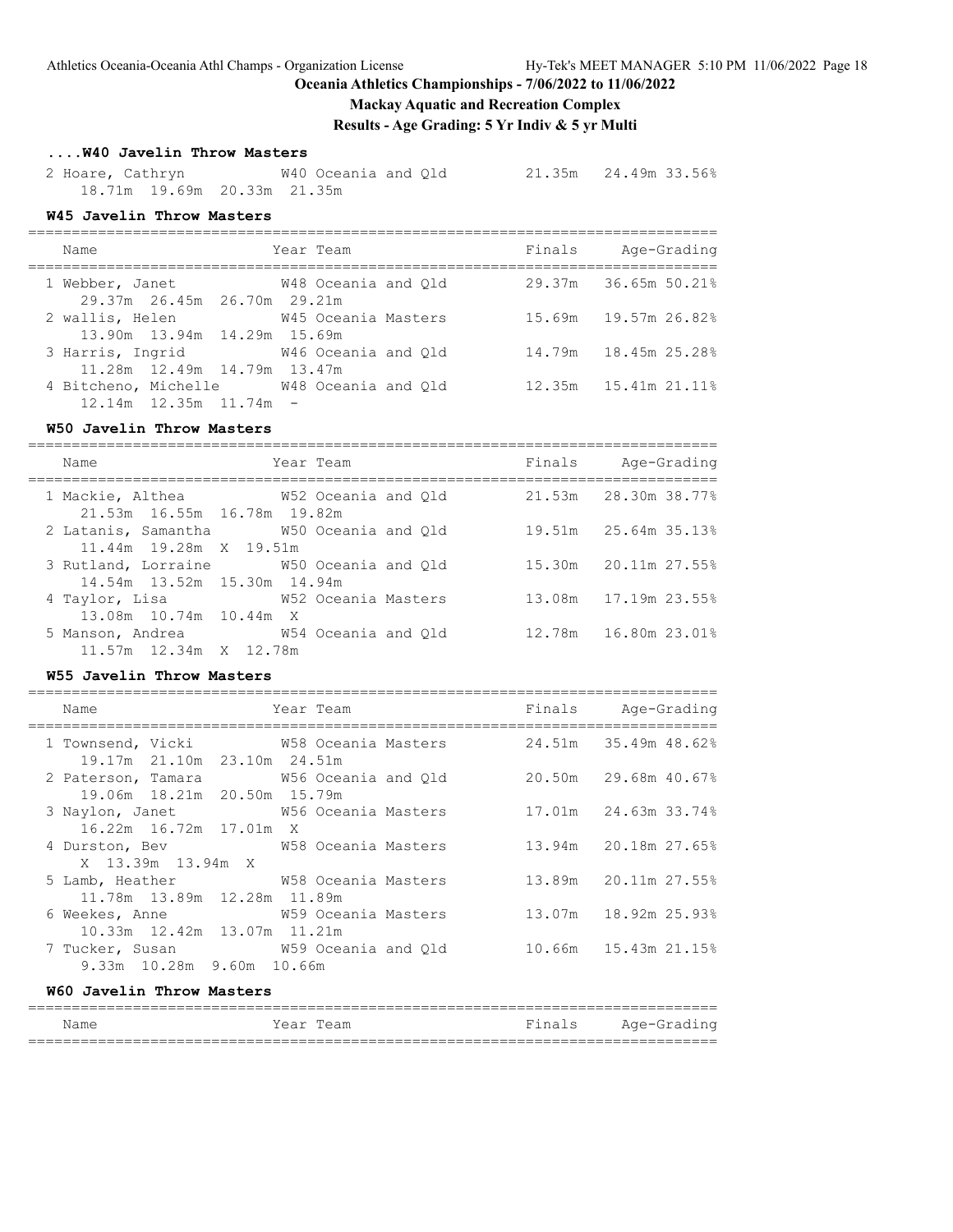Athletics Oceania-Oceania Athl Champs - Organization License Hy-Tek's MEET MANAGER 5:10 PM 11/06/2022 Page 19

**Oceania Athletics Championships - 7/06/2022 to 11/06/2022**

### **Mackay Aquatic and Recreation Complex**

**Results - Age Grading: 5 Yr Indiv & 5 yr Multi**

# **....W60 Javelin Throw Masters**

 1 McClintock, Karel W61 Queensland Maste 18.62m 30.01m 41.11% X 14.69m 18.31m 18.62m

# **W65 Javelin Throw Masters**

| Name                                 | Year Team           | Finals | Age-Grading          |
|--------------------------------------|---------------------|--------|----------------------|
| 1 Pronk, Joanne<br>X 11.17m X 14.40m | W66 Oceania Masters |        | 14.40m 26.16m 35.85% |

### **W70 Javelin Throw Masters**

| Name                                         | Year Team            | Finals | Age-Grading          |
|----------------------------------------------|----------------------|--------|----------------------|
| 1 Perkins, Wilma<br>15.88m 15.96m X 15.99m   | W72 Oueensland Maste |        | 15.99m 33.56m 45.97% |
| 2 Conroy, Doreen<br>8.83m 10.36m 9.88m 9.33m | W70 Oueensland Maste |        | 10.36m 21.74m 29.79% |

# **W75 Javelin Throw Masters**

| Name                                              | Year Team           | Finals | Age-Grading          |
|---------------------------------------------------|---------------------|--------|----------------------|
| 1 Johnstone, Kerry<br>13.77m 14.33m 13.78m 14.95m | W75 Oceania Masters |        | 14.95m 34.07m 46.67% |

# **W35 Weight Throw Masters**

| Name                                          | Year Team           | Finals | Age-Grading             |
|-----------------------------------------------|---------------------|--------|-------------------------|
| 1 Newington, Dash<br>$9.46m \times X$ 9.29m   | W38 Oceania and Old |        | $9.46m$ 10.33m $43.788$ |
| 2 Ramsden, Miranda<br>8.74m 8.85m 8.76m 8.36m | W38 Oceania and Old | 8.85m  | 9.66m 40.95%            |
| 3 Wessling, sara<br>4.37m 4.53m 4.54m 4.86m   | W37 Oceania and Old | 4.86m  | $5.30m$ 22.49%          |

#### **W40 Weight Throw Masters**

| Name                                        | Year Team           | Finals | Age-Grading           |
|---------------------------------------------|---------------------|--------|-----------------------|
| 1 Wright, Amanda<br>9.39m 8.51m 9.77m 9.78m | W41 Oceania and Old |        | $9.78m$ 11.59m 49.12% |
| 2 Hoare, Cathryn<br>7.74m 7.95m 7.64m 7.80m | W40 Oceania and Old | 7.95m  | 9.42m 39.93%          |

### **W45 Weight Throw Masters**

| Name                                        | Year Team           | Finals | Age-Grading         |
|---------------------------------------------|---------------------|--------|---------------------|
| 1 Bitcheno, Michelle<br>7.58m 7.45m 7.82m X | W48 Oceania and Old |        | 7.82m 10.13m 42.92% |
| 2 wallis, Helen<br>6.72m X X 7.52m          | W45 Oceania Masters | 7.52m  | 9.74m 41.27%        |
| 3 Harris, Ingrid<br>7.27m 7.13m 7.44m 7.15m | W46 Oceania and Old | 7.44m  | 9.63m 40.83%        |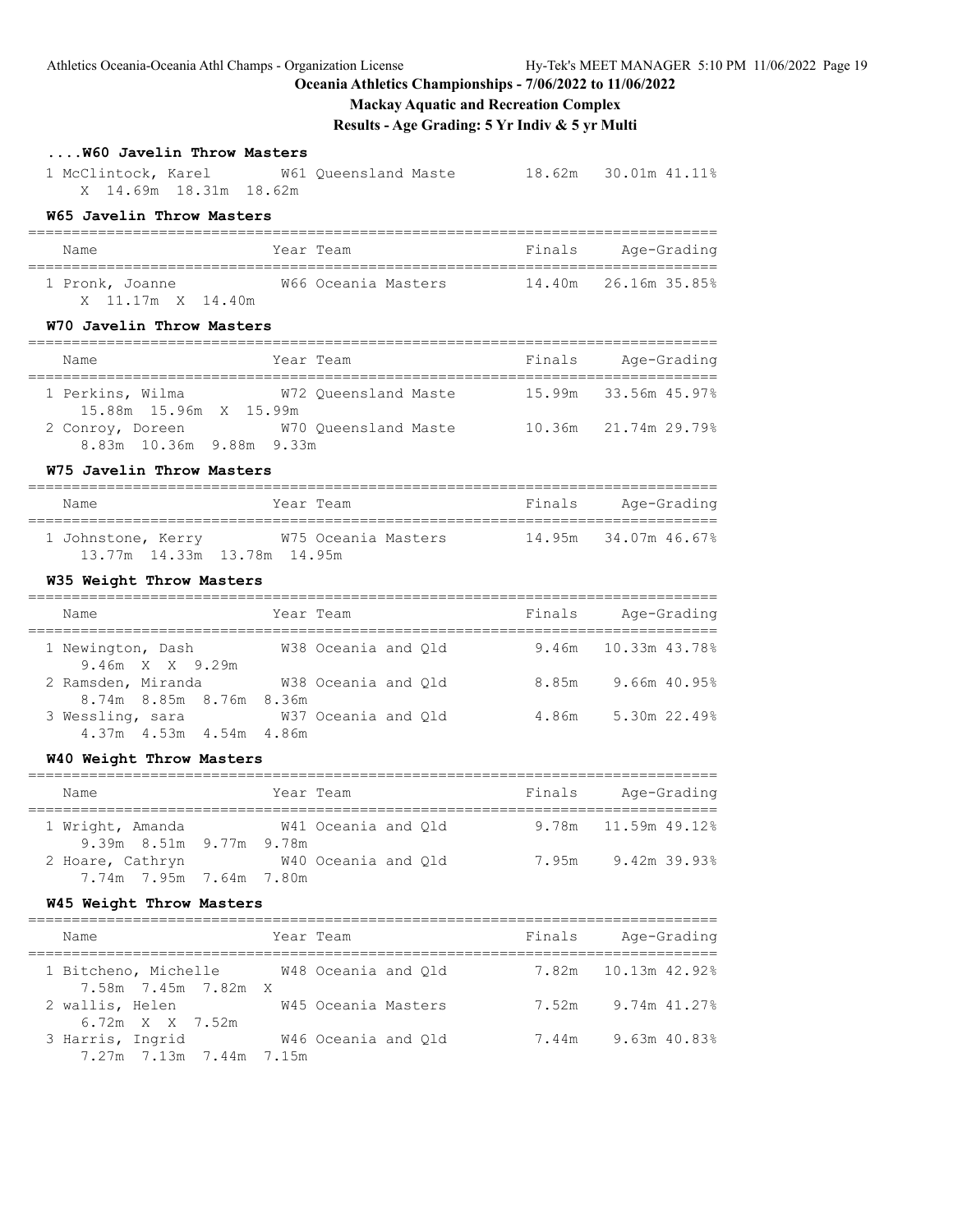# **Mackay Aquatic and Recreation Complex**

**Results - Age Grading: 5 Yr Indiv & 5 yr Multi**

#### **W50 Weight Throw Masters**

| Name                                                                    | Year Team           | Finals     | Age-Grading             |
|-------------------------------------------------------------------------|---------------------|------------|-------------------------|
|                                                                         |                     |            |                         |
| 1 Mackie, Althea M52 Oceania and Old<br>12.64m 12.08m 12.38m 12.49m     |                     | 12.64m     | 14.94m 63.33%           |
| 2 Hilton, Leanne<br>12.25m 10.15m 9.62m 9.69m                           | W53 Oceania and Old |            | 12.25m  14.48m  61.37%  |
| 3 Latanis, Samantha 650 Oceania and Old<br>11.38m X 11.53m X            |                     |            | 11.53m 13.63m 57.77%    |
| 4 Manson, Andrea 6 654 Oceania and Old<br>6.74m 6.61m 6.55m 6.68m       |                     |            | $6.74m$ 7.96m $33.77\%$ |
| 5 Taylor, Lisa                                                          | W52 Oceania Masters | 6.18m      | 7.30m 30.96%            |
| $6.18m$ 5.54m $6.06m$ 6.17m<br>-- Rutland, Lorraine M50 Oceania and Old |                     | <b>DNS</b> |                         |

#### **W55 Weight Throw Masters**

=============================================================================== Name Team Team Finals Age-Grading =============================================================================== 1 Townsend, Vicki W58 Oceania Masters 11.12m 14.36m 60.86% X 11.12m X 10.86m 2 Lamb, Heather W58 Oceania Masters 6.77m 8.74m 37.06% 6.42m 6.71m 5.84m 6.77m 3 Weekes, Anne W59 Oceania Masters 5.92m 7.64m 32.40% 5.91m 5.70m 5.92m 5.70m 4 Tucker, Susan M59 Oceania and Qld 5.36m 6.92m 29.34% 4.37m 5.36m 4.84m X -- Durston, Bev W58 Oceania Masters SCR

#### **W60 Weight Throw Masters**

| Name                                            | Year Team            | Finals | Age-Grading           |
|-------------------------------------------------|----------------------|--------|-----------------------|
| 1 McClintock, Karel<br>9.99m 10.11m 9.50m 9.79m | W61 Oueensland Maste |        |                       |
| 2 Schell, Jenny<br>X 8.58m 9.71m X              | W60 Oceania Masters  |        | $9.71m$ 11.75m 49.82% |

#### **W70 Weight Throw Masters**

| Name             |                         | Year Team |                      | Finals | Age-Grading        |
|------------------|-------------------------|-----------|----------------------|--------|--------------------|
| 1 Conroy, Doreen | 5.97m 5.70m 5.99m 5.79m |           | W70 Oueensland Maste |        | 5.99m 8.78m 37.23% |

#### **W75 Weight Throw Masters**

| Name                 | Year Team            | Finals<br>Age-Grading |
|----------------------|----------------------|-----------------------|
| 1 Birtwell, Lorraine | W79 Oueensland Maste | 9.92m 42.05%<br>7.11m |
| 6.89m 7.11m X 7.01m  |                      |                       |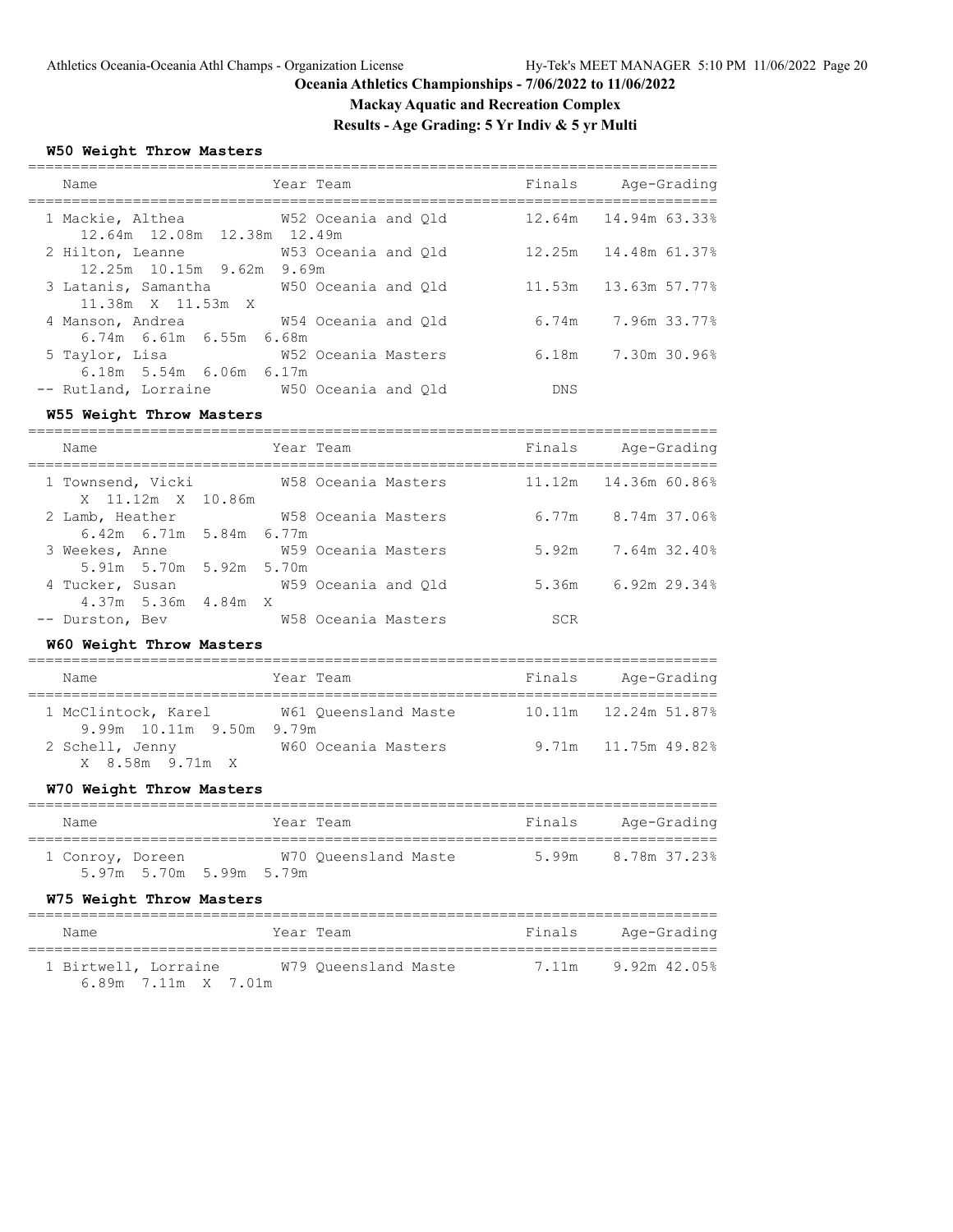Athletics Oceania-Oceania Athl Champs - Organization License Hy-Tek's MEET MANAGER 5:10 PM 11/06/2022 Page 21

# **Oceania Athletics Championships - 7/06/2022 to 11/06/2022**

**Mackay Aquatic and Recreation Complex**

**Results - Age Grading: 5 Yr Indiv & 5 yr Multi**

| W35 1500 Metre Race Walk Masters                                           |                                                                                                        |                                          |                    |                |
|----------------------------------------------------------------------------|--------------------------------------------------------------------------------------------------------|------------------------------------------|--------------------|----------------|
| Name                                                                       | Year Team<br>====================                                                                      | Finals                                   | Age-Grading        |                |
| 1 Newington, Dash                                                          | W38 Oceania and Qld 9:13.96                                                                            |                                          | $9:08.76$ 61.41%   |                |
| W40 1500 Metre Race Walk Masters<br>====================================== |                                                                                                        |                                          |                    |                |
| Name                                                                       | Year Team                                                                                              | Finals                                   | Age-Grading        |                |
|                                                                            | -- Brown, Kristie M42 Oceania and Qld                                                                  | DQ                                       |                    | TR 54.7.1      |
| W45 1500 Metre Race Walk Masters                                           |                                                                                                        |                                          |                    |                |
| Name                                                                       | Year Team                                                                                              | Finals                                   | Age-Grading        |                |
| 1 Harris, Ingrid                                                           | W46 Oceania and Qld 15:54.16 14:42.60 38.18%                                                           |                                          |                    |                |
| W50 1500 Metre Race Walk Masters                                           |                                                                                                        |                                          |                    |                |
| Name<br>========================                                           | Year Team<br>=========================                                                                 | Finals                                   | Age-Grading        |                |
|                                                                            | 1 Craswell, Jodie 654 Oceania and Q1d 11:04.54 9:49.78 57.14%                                          |                                          |                    |                |
| W55 1500 Metre Race Walk Masters                                           |                                                                                                        |                                          |                    |                |
| Name<br>__________________________                                         | Year Team                                                                                              | Finals                                   | Age-Grading        |                |
| -- Weekes, Anne                                                            | W59 Oceania Masters                                                                                    | DQ                                       |                    | TR 54.7.1      |
| W35 5000 Metre Race Walk Masters                                           |                                                                                                        |                                          |                    |                |
| Name                                                                       | Year Team                                                                                              | Finals                                   | Age-Grading        |                |
|                                                                            | 1 Newington, Dash M38 Oceania and Q1d 34:49.16 34:29.53 57.36%                                         |                                          |                    |                |
| W50 5000 Metre Race Walk Masters                                           |                                                                                                        |                                          |                    |                |
| Name                                                                       | Year Team                                                                                              | Finals                                   | Age-Grading        |                |
|                                                                            | ====================================<br>1 Craswell, Jodie M54 Oceania and Q1d 37:10.53 32:57.59 60.02% |                                          |                    |                |
| W55 5000 Metre Race Walk Masters                                           |                                                                                                        |                                          |                    |                |
| Name                                                                       | Year Team                                                                                              | Finals                                   | Age-Grading        |                |
| ============================<br>1 Weekes, Anne                             | W59 Oceania Masters                                                                                    | ____________________________<br>36:58.43 | 31:14.80 63.31%    |                |
| M30 60 Metre Run Masters                                                   |                                                                                                        |                                          |                    |                |
| Name                                                                       | Year Team                                                                                              | Finals                                   | Wind               | Age-Grading H# |
| 1 Vuong, Kenneth                                                           | M31 Oceania Masters                                                                                    | 7.06                                     | 2.3<br>7.07 90.51% | 5              |
| 2 Gray, Daniel                                                             | M31 Oceania and Qld                                                                                    | 7.79                                     | 2.3<br>7.80 82.03% | 5              |
| -- Ashcroft, Brendan                                                       | M31 Oceania Masters                                                                                    | DNS                                      | 2.3                | 5<br>5         |
| -- Gunasinghe, Ruwan                                                       | M30 Oceania Masters                                                                                    | DNS                                      | 2.3                |                |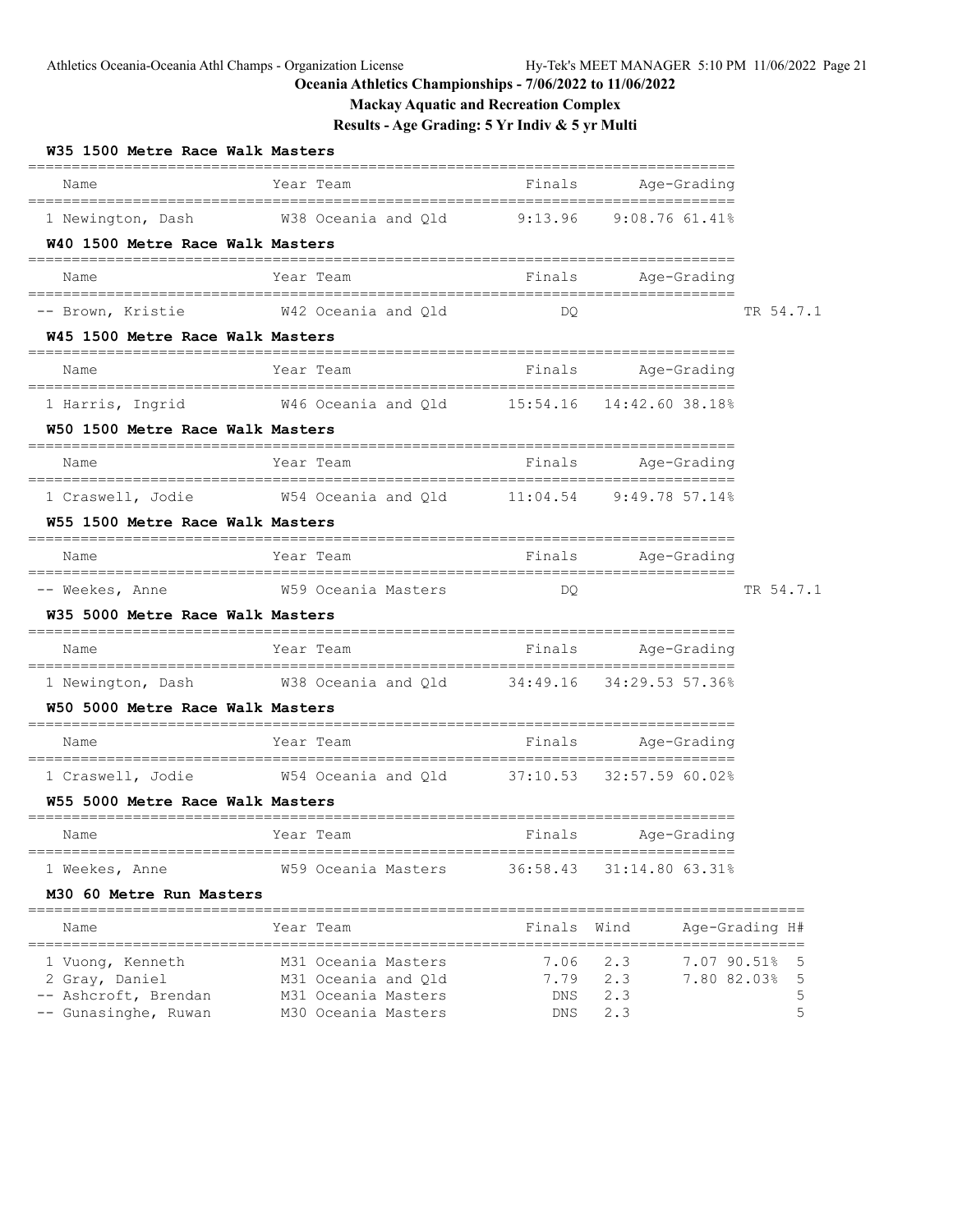**Mackay Aquatic and Recreation Complex**

**Results - Age Grading: 5 Yr Indiv & 5 yr Multi**

# **M35 60 Metre Run Masters**

| woo oo metre vuu ma                            |            |                      |        |      |                                        |
|------------------------------------------------|------------|----------------------|--------|------|----------------------------------------|
| Name                                           |            | Year Team            | Finals | Wind | Age-Grading H#                         |
| 1 Taylor, Ross                                 |            | M39 Oceania and Qld  | 7.64   | 2.3  | 7.54 84.82%<br>5                       |
| 2 Pharmin, Orrin                               |            | M35 Oceania Masters  | 7.74   | 2.3  | 5<br>7.64 83.72%                       |
| 3 Ross, Benjamin                               |            | M36 Oceania Masters  | 7.92   | 2.3  | 5<br>7.81 81.82%                       |
| M40 60 Metre Run Masters                       |            |                      |        |      |                                        |
| ====================================<br>Name   |            | Year Team            | Finals | Wind | Age-Grading H#                         |
| 1 Alexander, Bruce                             |            | M42 Oceania Masters  | 7.32   | 2.4  | 7.01 91.26%<br>$\overline{4}$          |
| 2 Dowling, Ryan                                |            | M43 Oceania Masters  | 7.34   | 2.4  | 7.03 91.01%<br>4                       |
| 3 Fuller, Nick                                 |            | M40 Oceania Masters  | 7.57   | 2.4  | 7.25 88.24%<br>$\overline{4}$          |
| 4 Short, Luke                                  |            | M43 Oceania and Qld  | 7.72   | 2.4  | $\overline{4}$<br>7.39 86.53%          |
| M45 60 Metre Run Masters                       |            |                      |        |      |                                        |
| Name                                           |            | Year Team            | Finals | Wind | Age-Grading H#                         |
| 1 McMahon, Ashley                              |            | M46 Oceania and Old  | 7.52   | 3.6  | $6.98$ $91.62$ <sup>8</sup><br>6       |
| 2 McLean, Andrew                               |            | M45 Oceania and Qld  | 7.69   | 3.6  | 6<br>7.14 89.60%                       |
| 3 Carney, Chris                                |            | M45 Oceania and Qld  | 7.94   | 3.6  | 6<br>7.37 86.78%                       |
| 4 Horder, Matthew                              |            | M47 Oceania and Qld  | 8.18   | 3.6  | 6<br>7.59 84.23%                       |
| 5 Doel, Rene                                   |            | M46 Oceania and Qld  | 8.26   | 3.6  | 6<br>7.67 83.41%                       |
| 6 Calleja, Mark                                |            | M46 Queensland Maste | 8.45   | 3.6  | - 6<br>7.84 81.54%                     |
| M50 60 Metre Run Masters                       |            |                      |        |      |                                        |
| _________________________________<br>Name      |            | Year Team            | Finals | Wind | Age-Grading H#                         |
| 1 Wardecki, Krzysztof (Kri M54 Oceania Masters |            | ==============       | 7.79   | 3.6  | 7.01 91.27%<br>$\overline{\mathbf{3}}$ |
| 2 Sanchez, Guy                                 |            | M53 Oceania Masters  | 8.20   | 3.6  | $\overline{\mathbf{3}}$<br>7.37 86.71% |
| M55 60 Metre Run Masters                       |            |                      |        |      |                                        |
| Name                                           |            | Year Team            | Finals | Wind | Age-Grading H#                         |
| 1 Di Giandomenico, Fabio                       | ---------- | M58 Oceania and Qld  | 8.11   | 3.6  | 7.06 90.63%<br>$\overline{\mathbf{3}}$ |
| 2 Hayward, Paul                                |            | M59 Oceania and Qld  | 8.70   | 3.6  | 3<br>7.57 84.48%                       |
| -- Kotis, Con                                  |            | M57 Oceania Masters  | DNS    | 3.6  | 3                                      |
| -- Mills, Brent                                |            | M59 Oceania and Qld  | DNS    | 3.6  | 3                                      |
| M60 60 Metre Run Masters                       |            |                      |        |      |                                        |
| Name                                           |            | Year Team            | Finals | Wind | Age-Grading H#                         |
| ==============                                 |            | =======              |        |      | ===========                            |
| 1 Parker, Craiq                                |            | M61 Oceania and Qld  | 8.01   | 3.3  | 6.74 94.88%<br>2                       |
| 2 Gray, Neil                                   |            | M63 Oceania and Qld  | 9.49   | 3.3  | $\overline{2}$<br>7.98 80.08%          |
| -- Cassidy, Michael                            |            | M60 Oceania Masters  | DNS    | 3.3  | $\overline{2}$                         |

### **M65 60 Metre Run Masters**

| Name           | Year Team           | Finals Wind |          | Age-Grading H# |
|----------------|---------------------|-------------|----------|----------------|
| 1 Ellis, Daryl | M68 Oceania Masters |             | 8.75 3.3 | 7.09 90.17% 2  |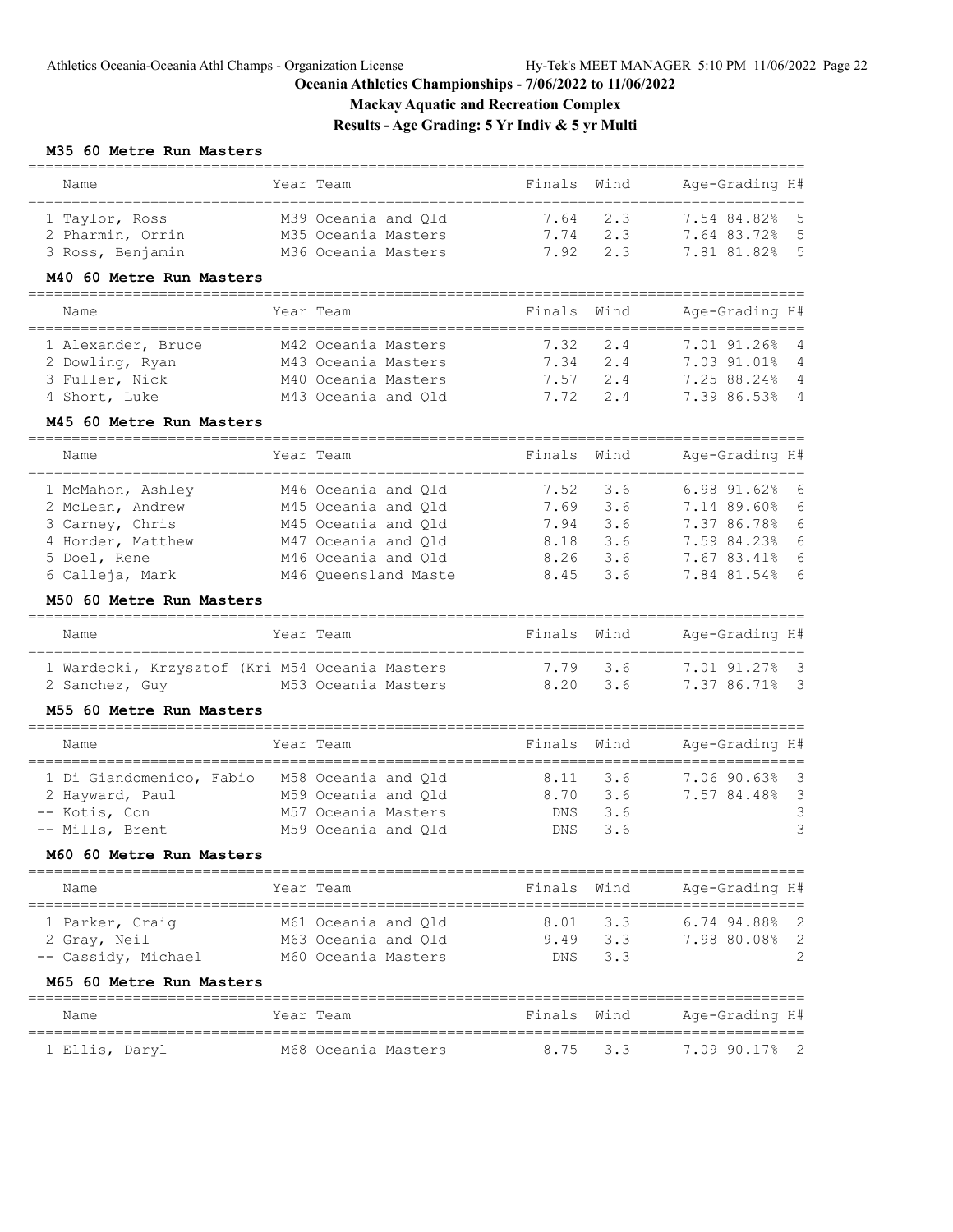# **Mackay Aquatic and Recreation Complex**

**Results - Age Grading: 5 Yr Indiv & 5 yr Multi**

| M65 60 Metre Run Masters                                           |                               |                          |                 |                                            |
|--------------------------------------------------------------------|-------------------------------|--------------------------|-----------------|--------------------------------------------|
| 2 Ryan, Terry                                                      | M68 Oceania and Qld           | 9.33                     | 3.3             | 7.56 84.57%<br>$\overline{2}$              |
| 3 Elliott, Craig                                                   | M65 Oceania and Old           | 10.51                    | 3.3             | 8.52 75.07% 2                              |
| M70 60 Metre Run Masters                                           |                               |                          |                 |                                            |
| ================================<br>Name                           | Year Team                     | Finals                   | Wind            | Age-Grading<br>===============             |
| 1 Wearmouth, Richard                                               | M70 Oceania Masters           | 9.01                     | 2.8             | 7.01 91.23%                                |
| 2 Griffith, Denis                                                  | M73 Oceania and Qld           | 9.27                     | 2.8             | 7.21 88.67%                                |
| 3 Dauphinet, Terry                                                 | M70 Oceania and Qld           | 9.55                     | 2.8             | 7.43 86.07%                                |
| 4 Conroy, Daniel                                                   | M73 Oceania and Qld           | 9.87                     | 2.8             | 7.68 83.28%                                |
| M75 60 Metre Run Masters                                           |                               |                          |                 |                                            |
| Name                                                               | Year Team                     | Finals                   | Wind            | Age-Grading                                |
| 1 Anstiss, David                                                   | M77 Oceania Masters           | 9.93                     | 2.8             | 7.35 87.01%                                |
| 2 Lacko, Dieter                                                    | M75 Oceania and Qld           | 10.81                    | 2.8             | 8.00 79.93%                                |
| M85 60 Metre Run Masters<br>-------------------------------------- |                               |                          |                 | ________________________                   |
| Name                                                               | Year Team<br>_____________    | Finals                   | Wind            | Age-Grading                                |
| 1 Hanson, Peter                                                    | M85 Oceania Masters           | 11.87                    | 2.8             | 7.62 83.91%                                |
| 2 Jones, James Robert                                              | M87 Oceania Masters           | 13.32                    | 2.8             | 8.55 74.77%                                |
| M30 100 Metre Run Masters                                          |                               |                          |                 |                                            |
| Name<br>========================                                   | Year Team<br>================ | Finals<br>============== | Wind<br>------- | Age-Grading H#<br>================         |
| 1 Vuong, Kenneth                                                   | M31 Oceania Masters           | 11.31                    | 0.5             | 11.32 86.56%<br>$\overline{\phantom{0}}^2$ |
| 2 Gray, Daniel                                                     | M31 Oceania and Qld           | 12.59                    | 0.5             | 2<br>12.60 77.76%                          |
| -- Ashcroft, Brendan                                               | M31 Oceania Masters           | DNS                      | 0.5             | 2                                          |
| -- Gunasinghe, Ruwan                                               | M30 Oceania Masters           | SCR                      |                 |                                            |
| M35 100 Metre Run Masters                                          |                               |                          |                 |                                            |
| Name                                                               | Year Team                     | Finals<br>=======        | Wind            | Age-Grading H#<br>======================   |
| 1 Taylor, Ross                                                     | M39 Oceania and Qld           | 12.08                    | 0.5             | 11.93 82.12%<br>2                          |
| 2 Pharmin, Orrin                                                   | M35 Oceania Masters           | 12.52                    | 0.5             | 2<br>12.36 79.23%                          |
| 3 Ross, Benjamin                                                   | M36 Oceania Masters           | 12.97                    | 0.5             | $\mathbf{2}$<br>12.81 76.48%               |
| -- Ash, Nick                                                       | M36 Oceania Masters           | DNS                      | 0.5             | $\overline{2}$                             |
| M40 100 Metre Run Masters                                          |                               |                          |                 |                                            |
| Name                                                               | Year Team                     | Finals                   | Wind            | Age-Grading H#                             |
| 1 Alexander, Bruce                                                 |                               |                          |                 |                                            |
|                                                                    | M42 Oceania Masters           | 11.82                    | $-0.2$          | 11.33 86.46%<br>- 3                        |
| 2 Dowling, Ryan                                                    | M43 Oceania Masters           | $12.28 - 0.2$            |                 | 11.77 83.22%<br>3                          |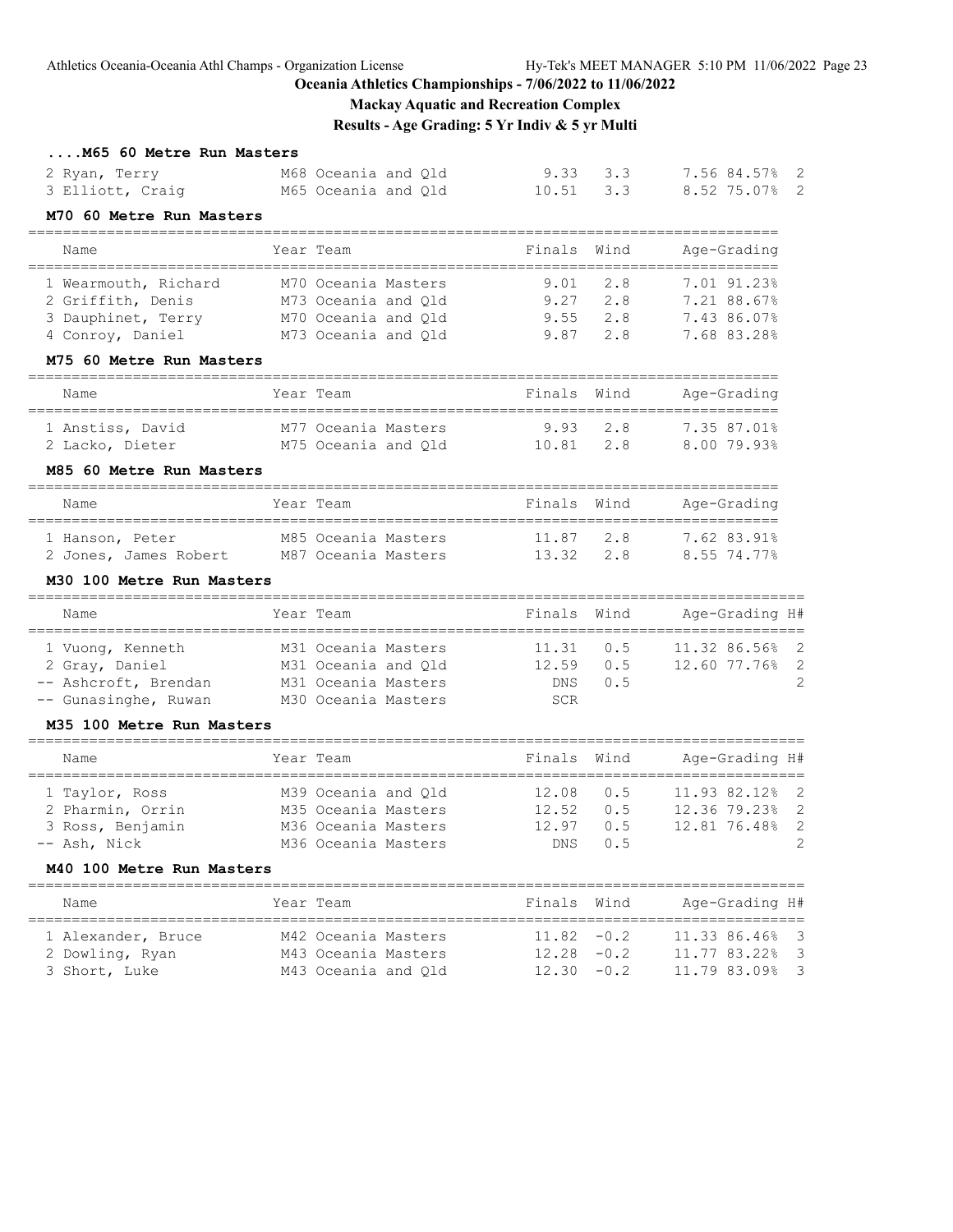**Mackay Aquatic and Recreation Complex**

**Results - Age Grading: 5 Yr Indiv & 5 yr Multi**

### **M45 100 Metre Run Masters**

| Name                                                            | Year Team            | Finals             | Wind   | Age-Grading H#                      |
|-----------------------------------------------------------------|----------------------|--------------------|--------|-------------------------------------|
| 1 McMahon, Ashley                                               | M46 Oceania and Qld  | 11.68              | $-0.2$ | 10.85 90.24%<br>3                   |
| 2 Giglio, Mark                                                  | M49 Oceania Masters  | 11.89              | $-0.2$ | 3<br>11.05 88.65%                   |
| 3 Carney, Chris                                                 | M45 Oceania and Qld  | 12.94              | $-0.2$ | 3<br>12.02 81.45%                   |
| 4 Doel, Rene                                                    | M46 Oceania and Qld  | 13.22              | $-0.2$ | 3<br>12.28 79.73%                   |
| 5 Horder, Matthew                                               | M47 Oceania and Qld  | 13.52              | $-0.2$ | 3<br>12.56 77.96%                   |
| 6 Calleja, Mark                                                 | M46 Queensland Maste | 13.61              | $-0.2$ | 3<br>12.64 77.44%                   |
|                                                                 |                      |                    |        |                                     |
| M50 100 Metre Run Masters<br>=================================  |                      |                    |        |                                     |
| Name                                                            | Year Team            | Finals             | Wind   | Age-Grading                         |
| 1 Berlin, Michael                                               | M53 Oueensland Maste | 12.14              | $-0.2$ | 10.93 89.62%                        |
| 2 Dobrzynski, Stewart                                           | M52 Oceania Masters  | 12.15              | $-0.2$ | 10.94 89.55%                        |
| 3 Wardecki, Krzysztof (Kri M54 Oceania Masters                  |                      | 12.53              | $-0.2$ | 11.28 86.83%                        |
| 4 Sanchez, Guy                                                  | M53 Oceania Masters  | 13.58              | $-0.2$ | 12.22 80.12%                        |
| M55 100 Metre Run Masters<br>================================== |                      |                    |        |                                     |
| Name                                                            | Year Team            | Finals             | Wind   | Age-Grading<br>____________________ |
| 1 Di Giandomenico, Fabio                                        | M58 Oceania and Qld  | 12.76              | $-0.2$ | 11.11 88.17%                        |
| 2 Hayward, Paul                                                 | M59 Oceania and Qld  | 14.43              | $-0.2$ | 12.57 77.96%                        |
| -- Kotis, Con                                                   | M57 Oceania Masters  | <b>SCR</b>         |        |                                     |
| M60 100 Metre Run Masters                                       |                      |                    |        |                                     |
| Name                                                            | Year Team            | Finals             | Wind   | Age-Grading H#                      |
| 1 Cassidy, Michael                                              | M60 Oceania Masters  | 12.42              | $-0.5$ | 10.46 93.72%<br>$\overline{4}$      |
| 2 Parker, Craig                                                 | M61 Oceania and Qld  | 12.84              | $-0.5$ | 10.81 90.65%<br>$\overline{4}$      |
| 3 Gray, Neil                                                    | M63 Oceania and Qld  | 15.52              | $-0.5$ | 13.06 75.00%<br>4                   |
| M65 100 Metre Run Masters                                       |                      |                    |        |                                     |
|                                                                 |                      |                    |        |                                     |
| Name                                                            | Year Team            | Finals             | Wind   | Age-Grading H#                      |
| 1 Ellis, Daryl                                                  | M68 Oceania Masters  | 14.16              | $-0.5$ | 11.49 85.24%<br>$\overline{4}$      |
| 2 Durant, Graham                                                | M67 Oceania and Qld  | 15.20              | $-0.5$ | 12.33 79.41%<br>4                   |
| 3 Ryan, Terry                                                   | M68 Oceania and Qld  | 15.30              | $-0.5$ | 12.41 78.89%<br>$\overline{4}$      |
| 4 Elliott, Craig                                                | M65 Oceania and Qld  | 18.31              | $-0.5$ | 14.86 65.92%<br>4                   |
| M70 100 Metre Run Masters                                       |                      |                    |        |                                     |
| ============================<br>Name                            | Year Team            | Finals             | Wind   | Age-Grading H#                      |
|                                                                 |                      | ================== |        | ======                              |
| 1 Wearmouth, Richard                                            | M70 Oceania Masters  | 14.41              | $-0.5$ | 11.22 87.30%<br>5                   |
| 2 Griffith, Denis                                               | M73 Oceania and Qld  | $15.49 - 0.5$      |        | 12.06 81.21%<br>5                   |
| 3 Conroy, Daniel                                                | M73 Oceania and Qld  | 16.99              | $-0.5$ | 13.23 74.04%<br>5                   |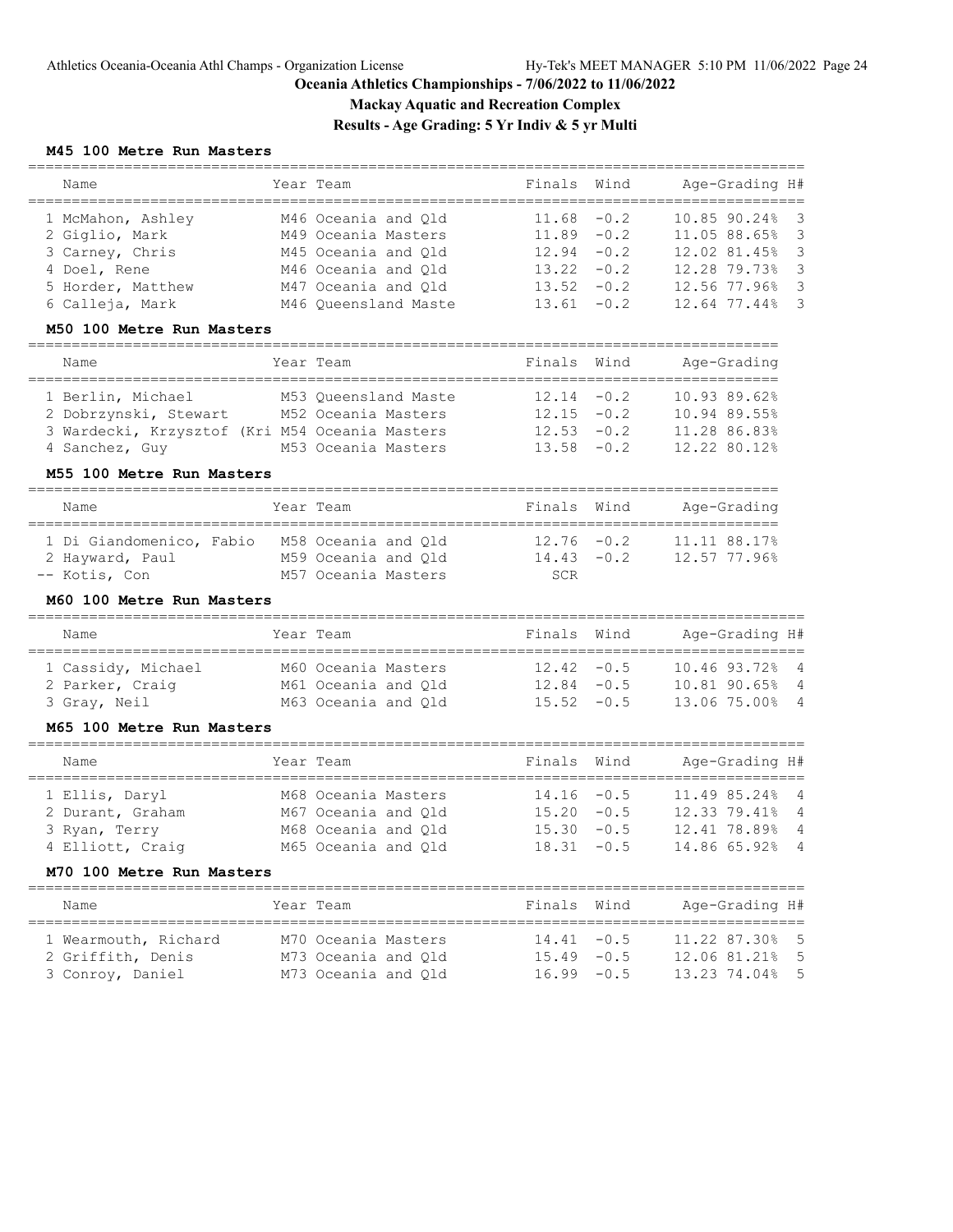**Mackay Aquatic and Recreation Complex**

**Results - Age Grading: 5 Yr Indiv & 5 yr Multi**

#### **M75 100 Metre Run Masters**

| Name                      | Year Team           | Finals Wind   | Age-Grading H# |
|---------------------------|---------------------|---------------|----------------|
| 1 Lacko, Dieter           | M75 Oceania and Old | $18.05 - 0.5$ | 13.38 73.19% 5 |
| M85 100 Metre Run Masters |                     |               |                |

# ========================================================================================= Name Year Team Finals Wind Age-Grading H# ========================================================================================= 1 Hanson, Peter M85 Oceania Masters 21.60 -0.5 13.88 70.56% 5 -- Jones, James Robert M87 Oceania Masters DNS -0.5 5

#### **M30 200 Metre Run Masters**

| Name                 |  | Year Team           | Finals Wind |         | Age-Grading  |  |
|----------------------|--|---------------------|-------------|---------|--------------|--|
| 1 Vuong, Kenneth     |  | M31 Oceania Masters | 23.43 2.1   |         | 23.44 82.46% |  |
| 2 Gray, Daniel       |  | M31 Oceania and Old | 25.66       | 2.1     | 25.67 75.29% |  |
| -- Ashcroft, Brendan |  | M31 Oceania Masters |             | DNS 2.1 |              |  |
| -- Gunasinghe, Ruwan |  | M30 Oceania Masters | <b>SCR</b>  |         |              |  |

### **M35 200 Metre Run Masters**

| Name             | Year Team           | Finals Wind       |         | Age-Grading  |
|------------------|---------------------|-------------------|---------|--------------|
| 1 Taylor, Ross   | M39 Oceania and Old | $25.52 \quad 2.1$ |         | 25.11 76.96% |
| 2 Pharmin, Orrin | M35 Oceania Masters | 26.02             | 2.1     | 25.60 75.48% |
| -- Ash, Nick     | M36 Oceania Masters |                   | DNS 2.1 |              |

#### **M40 200 Metre Run Masters**

| Name               | Year Team           | Finals Wind      |         | Age-Grading H# |
|--------------------|---------------------|------------------|---------|----------------|
| 1 Alexander, Bruce | M42 Oceania Masters | $24.30\qquad0.7$ |         | 23.18 83.37% 2 |
| 2 Fuller, Nick     | M40 Oceania Masters | $24.55$ 0.7      |         | 23.42 82.53% 2 |
| -- Dowling, Ryan   | M43 Oceania Masters |                  | DNS 0.7 | -2             |

#### **M45 200 Metre Run Masters**

| Name              | Year Team            | Finals Wind |     | Age-Grading H# |  |
|-------------------|----------------------|-------------|-----|----------------|--|
| 1 McMahon, Ashley | M46 Oceania and Old  | 23.97 3.4   |     | 22.14 87.28% 3 |  |
| 2 Giglio, Mark    | M49 Oceania Masters  | 24.06       | 3.4 | 22.22 86.95% 3 |  |
| 3 Crowley, Nathan | M49 Oceania Masters  | 24.61       | 3.4 | 22.73 85.01% 3 |  |
| 4 Small, Don      | M45 Oceania and Old  | 24.75       | 3.4 | 22.86 84.53% 3 |  |
| 5 Carney, Chris   | M45 Oceania and Old  | 26.81       | 3.4 | 24.76 78.03% 3 |  |
| 6 Calleja, Mark   | M46 Oueensland Maste | 28.34       | 3.4 | 26.18 73.82% 3 |  |
| 7 Horder, Matthew | M47 Oceania and Old  | 28.66       | 3.4 | 26.47 72.99% 3 |  |
|                   |                      |             |     |                |  |

#### **M50 200 Metre Run Masters**

| Name                  | Year Team            | Finals Wind   |     | Age-Grading H# |
|-----------------------|----------------------|---------------|-----|----------------|
| 1 Dobrzynski, Stewart | M52 Oceania Masters  | $24.63$ $4.0$ |     | 22.01 87.82% 4 |
| 2 Berlin, Michael     | M53 Oueensland Maste | 24.73         | 4.0 | 22.10 87.46% 4 |
| 3 Wilcox, Andrew      | M53 Oceania Masters  | 24.92 4.0     |     | 22.27 86.80% 4 |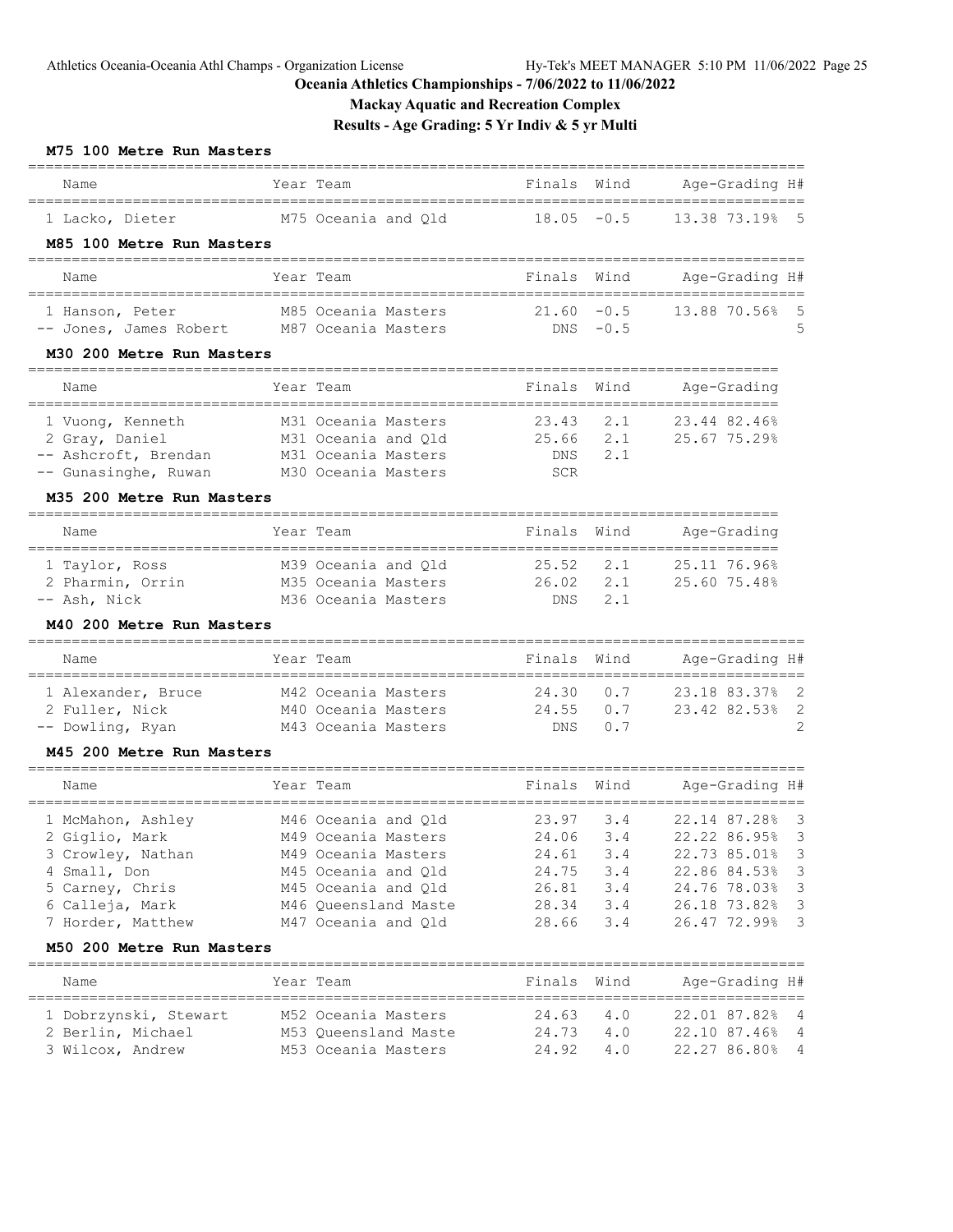# Athletics Oceania-Oceania Athl Champs - Organization License Hy-Tek's MEET MANAGER 5:10 PM 11/06/2022 Page 26

# **Oceania Athletics Championships - 7/06/2022 to 11/06/2022**

**Mackay Aquatic and Recreation Complex**

**Results - Age Grading: 5 Yr Indiv & 5 yr Multi**

| M50 200 Metre Run Masters                      |           |                     |                            |      |                                  |
|------------------------------------------------|-----------|---------------------|----------------------------|------|----------------------------------|
| 4 Wardecki, Krzysztof (Kri M54 Oceania Masters |           |                     | 25.57                      | 4.0  | 22.85 84.59% 4                   |
| 5 Sanchez, Guy 60 M53 Oceania Masters          |           |                     | 28.21                      | 4.0  | 25.21 76.67% 4                   |
| M55 200 Metre Run Masters                      |           |                     |                            |      |                                  |
| Name                                           |           | Year Team           | Finals                     | Wind | Age-Grading H#                   |
| 1 Murfett, Grant                               |           | M55 Oceania Masters | 27.28                      | 4.0  | 23.56 82.04%<br>$\overline{4}$   |
| -- Di Giandomenico, Fabio M58 Oceania and Qld  |           |                     | DNS                        | 4.0  |                                  |
| -- Kotis, Con                                  |           | M57 Oceania Masters | SCR                        |      |                                  |
| M60 200 Metre Run Masters                      |           |                     |                            |      |                                  |
| Name                                           |           | Year Team           | Finals                     | Wind | Age-Grading H#                   |
| 1 Cassidy, Michael                             |           | M60 Oceania Masters | 25.80                      | 3.0  | 21.50 89.88% 5                   |
| 2 Parker, Craig                                |           | M61 Oceania and Qld | 26.10                      | 3.0  | 21.75 88.85% 5                   |
| M65 200 Metre Run Masters                      |           |                     |                            |      |                                  |
| Name                                           |           | Year Team           | Finals                     | Wind | Age-Grading H#                   |
| 1 Hicks, Terry                                 |           | M67 Oceania Masters | 28.97                      | 3.0  | - 5<br>23.20 83.29%              |
| 2 Ellis, Daryl                                 |           | M68 Oceania Masters | 30.02                      | 3.0  | $-5$<br>24.04 80.38%             |
| 3 Durant, Graham                               |           | M67 Oceania and Old | 30.90<br>38.76             | 3.0  | 24.75 78.09% 5<br>31.04 62.25% 5 |
| 4 Elliott, Craig<br>M70 200 Metre Run Masters  |           | M65 Oceania and Qld |                            | 3.0  |                                  |
|                                                |           |                     | ,,,,,,,,,,,,,,,,,,,,,,,,,, |      |                                  |
| Name                                           |           | Year Team           | Finals Wind                |      | Aqe-Grading H#                   |
| 1 Wearmouth, Richard M70 Oceania Masters       |           |                     | 31.82                      | 3.0  | 24.32 79.45% 5                   |
| 2 Griffith, Denis M73 Oceania and Qld          |           |                     | 32.70                      | 3.0  | 24.99 77.31% 5                   |
| M75 200 Metre Run Masters                      |           |                     |                            |      |                                  |
| Name                                           |           | Year Team           | Finals Wind                |      | Age-Grading H#                   |
| 1 Lacko, Dieter                                |           | M75 Oceania and Qld | 39.12                      | 0.7  | 28.23 68.46% 2                   |
| M85 200 Metre Run Masters                      |           |                     |                            |      |                                  |
| Name                                           | Year Team |                     | Finals Wind                |      | Age-Grading H#                   |
| 1 Hanson, Peter                                |           | M85 Oceania Masters | 50.23                      | 0.7  | 30.40 63.57%<br>2                |
| -- Jones, James Robert M87 Oceania Masters     |           |                     | DNS                        | 0.7  | 2                                |
| M30 400 Metre Run Masters                      |           |                     |                            |      |                                  |
| Name                                           |           | Year Team           | Finals                     |      | Age-Grading                      |
| -- Ashcroft, Brendan M31 Oceania Masters       |           |                     | DNS                        |      |                                  |
| -- Gunasinghe, Ruwan M30 Oceania Masters       |           |                     | SCR                        |      |                                  |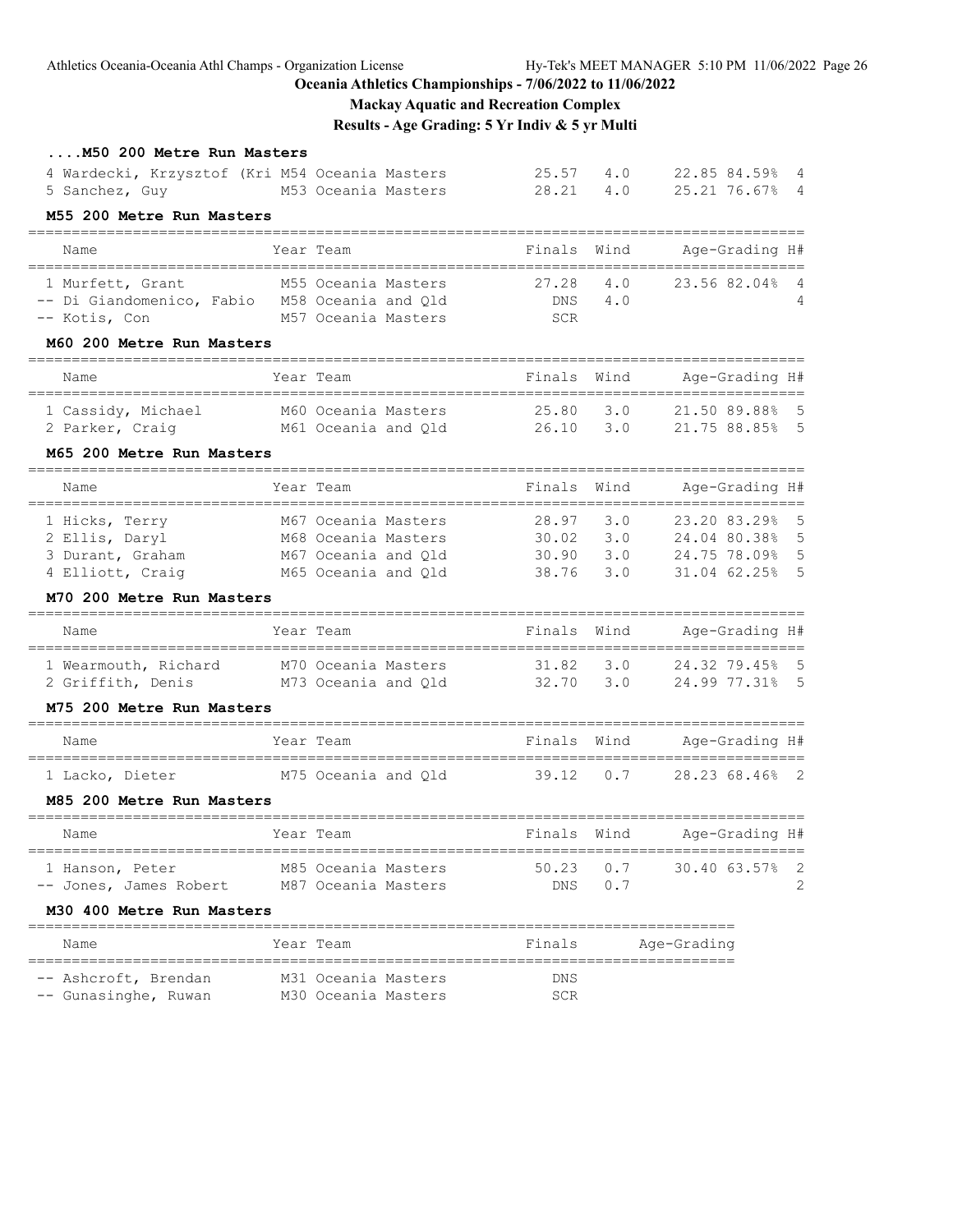# **Mackay Aquatic and Recreation Complex**

**Results - Age Grading: 5 Yr Indiv & 5 yr Multi**

#### **M35 400 Metre Run Masters**

| Name             | Year Team           | Finals     | Age-Grading  |
|------------------|---------------------|------------|--------------|
| 1 Taylor, Ross   | M39 Oceania and Old | 58.12      | 56.11 76.96% |
| 2 Pharmin, Orrin | M35 Oceania Masters | 60.07      | 58.00 74.46% |
| -- Ash. Nick     | M36 Oceania Masters | <b>DNS</b> |              |

### **M45 400 Metre Run Masters**

| Year Team           | Finals | Age-Grading  |
|---------------------|--------|--------------|
|                     |        |              |
| M49 Oceania Masters | 54.14  | 49.02 88.09% |
| M46 Oceania and Old | 59.83  | 54.18 79.71% |
| M46 Oceania and Old | 60.64  | 54.91 78.64% |
|                     |        |              |

### **M50 400 Metre Run Masters**

| Name                                            | Year Team           | Finals     | Age-Grading H# |
|-------------------------------------------------|---------------------|------------|----------------|
|                                                 |                     |            |                |
| 1 Wilcox, Andrew                                | M53 Oceania Masters | 54.67      | 47.86 90.23% 2 |
| 2 Dobrzynski, Stewart                           | M52 Oceania Masters | 55.02      | 48.17 89.66% 2 |
| 3 Sanchez, Guy                                  | M53 Oceania Masters | 65.98      | 57.76 74.77% 2 |
| -- Wardecki, Krzysztof (Kri M54 Oceania Masters |                     | <b>DNS</b> | $\mathcal{P}$  |

#### **M55 400 Metre Run Masters**

| Name |                  | Year Team           | Finals | Age-Grading H# |
|------|------------------|---------------------|--------|----------------|
|      |                  |                     |        |                |
|      | 1 Murfett, Grant | M55 Oceania Masters | 60.33  | 51.01 84.67% 3 |
|      | 2 Bryant, Darryn | M55 Oceania and Old | 63.95  | 54.07 79.87% 3 |
|      | -- Hayward, Paul | M59 Oceania and Old | DNS    |                |

### **M60 400 Metre Run Masters**

| Name            |                        | Year Team |                     | Finals | Age-Grading H# |   |
|-----------------|------------------------|-----------|---------------------|--------|----------------|---|
| 1 Parker, Craig |                        |           | M61 Oceania and Old | 64.43  | 52.54 82.20% 3 |   |
| 2 Lepper, Mark  |                        |           | M60 Oceania and Old | 66.07  | 53.88 80.16% 3 |   |
|                 | -- Davies-Evans, Steve |           | M63 Oceania and Old | DNS    |                | 3 |

### **M65 400 Metre Run Masters**

| Name             | Year Team           | Finals  | Age-Grading H#     |
|------------------|---------------------|---------|--------------------|
| 1 Hicks, Terry   | M67 Oceania Masters | 65.05   | 50.98 84.70% 4     |
| 2 Durant, Graham | M67 Oceania and Old | 70.46   | 55.22 78.20% 4     |
| 3 Cooper, John   | M69 Oceania Masters | 73.49   | 57.59 74.98% 4     |
| 4 Elliott, Craig | M65 Oceania and Old | 1:55.38 | $1:30.42$ 47.76% 4 |
|                  |                     |         |                    |

# **M70 400 Metre Run Masters**

| Name                  |  | Year Team           |  | Finals | Age-Grading H# |  |
|-----------------------|--|---------------------|--|--------|----------------|--|
| -- Wearmouth, Richard |  | M70 Oceania Masters |  | SCR.   |                |  |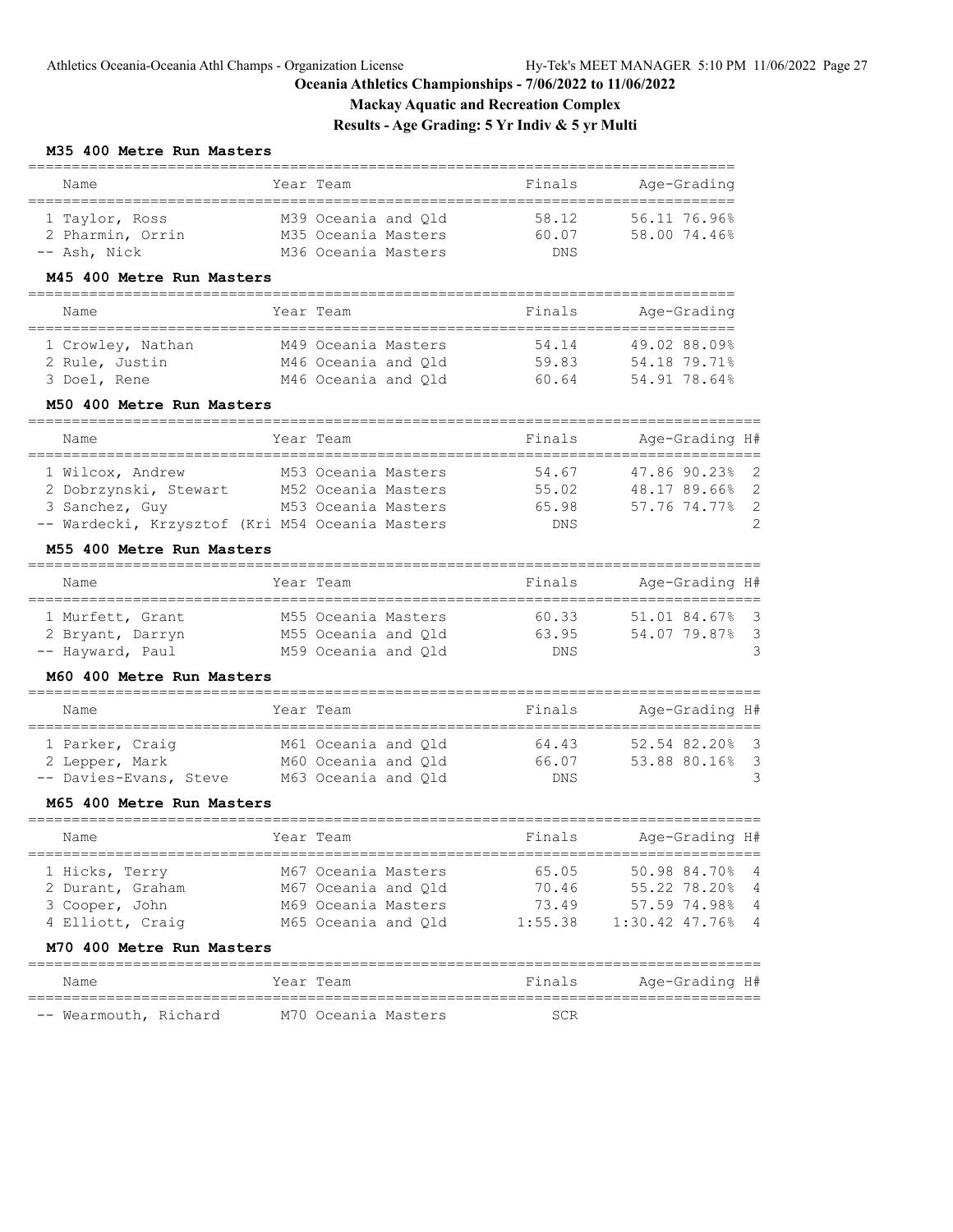**Mackay Aquatic and Recreation Complex**

**Results - Age Grading: 5 Yr Indiv & 5 yr Multi**

### **M75 400 Metre Run Masters**

| Name                                                                                                  | Year Team                                                                                                                 | Finals                                   | Age-Grading H#<br>:=================                                                                    |
|-------------------------------------------------------------------------------------------------------|---------------------------------------------------------------------------------------------------------------------------|------------------------------------------|---------------------------------------------------------------------------------------------------------|
| 1 Lacko, Dieter<br>M85 400 Metre Run Masters                                                          | M75 Oceania and Qld<br>2 Ryhanen, Erkki M76 Oceania and Q1d 1:31.94 64.22 67.25%                                          | 1:28.18                                  | 61.59 70.12%<br>4<br>$\overline{4}$                                                                     |
| Name                                                                                                  | Year Team                                                                                                                 | Finals                                   | Age-Grading H#                                                                                          |
| 1 Hanson, Peter<br>M45 800 Metre Run Masters                                                          | M85 Oceania Masters<br>-- Jones, James Robert M87 Oceania Masters                                                         | 2:03.72<br>DNS                           | ====================<br>68.64 62.91%<br>4<br>4                                                          |
| Name                                                                                                  | ============<br>Year Team                                                                                                 | Finals                                   | Age-Grading                                                                                             |
| M50 800 Metre Run Masters                                                                             | 1 Crowley, Nathan M49 Oceania Masters 2:08.92 1:58.65 85.22%<br>2 Rule, Justin M46 Oceania and Q1d 2:26.41 2:14.75 75.04% |                                          |                                                                                                         |
| Name                                                                                                  | Year Team                                                                                                                 |                                          | Finals Age-Grading                                                                                      |
| 1 Grace, Kevin<br>M55 800 Metre Run Masters                                                           | M52 Oceania and Qld 2:27.61<br>2 Lennon, Matthew M53 Oceania Masters 2:57.41 2:36.96 64.42%                               |                                          | 2:10.60 77.43%                                                                                          |
| Name                                                                                                  | Year Team                                                                                                                 | Finals                                   | Age-Grading                                                                                             |
| 2 Murfett, Grant<br>M60 800 Metre Run Masters                                                         | 1 Bryant, Darryn M55 Oceania and Q1d 2:28.98 2:06.49 79.94%                                                               |                                          |                                                                                                         |
| Name                                                                                                  | Year Team                                                                                                                 | Finals                                   | Age-Grading                                                                                             |
| 1 Lepper, Mark<br>M65 800 Metre Run Masters                                                           | M60 Oceania and Qld 2:29.65                                                                                               |                                          | 2:01.72 83.07%                                                                                          |
| Name                                                                                                  | Year Team                                                                                                                 | Finals                                   | Age-Grading H#                                                                                          |
| 1 Durant, Graham<br>2 greed, shane<br>3 Cooper, John<br>4 Elliott, Craig<br>M70 800 Metre Run Masters | M67 Oceania and Qld<br>M66 Oceania Masters<br>M69 Oceania Masters<br>M65 Oceania and Qld                                  | 2:47.85<br>2:49.21<br>2:52.18<br>4:52.18 | 2:10.53 77.47%<br>$\overline{c}$<br>2:11.58 76.85%<br>2<br>2:13.89 75.52%<br>2<br>$3:47.20$ 44.50%<br>2 |
| Name                                                                                                  | Year Team                                                                                                                 | Finals                                   | Age-Grading H#                                                                                          |
| 1 Dauphinet, Terry                                                                                    | M70 Oceania and Qld                                                                                                       | 3:03.47                                  | 2:16.14 74.27%<br>2                                                                                     |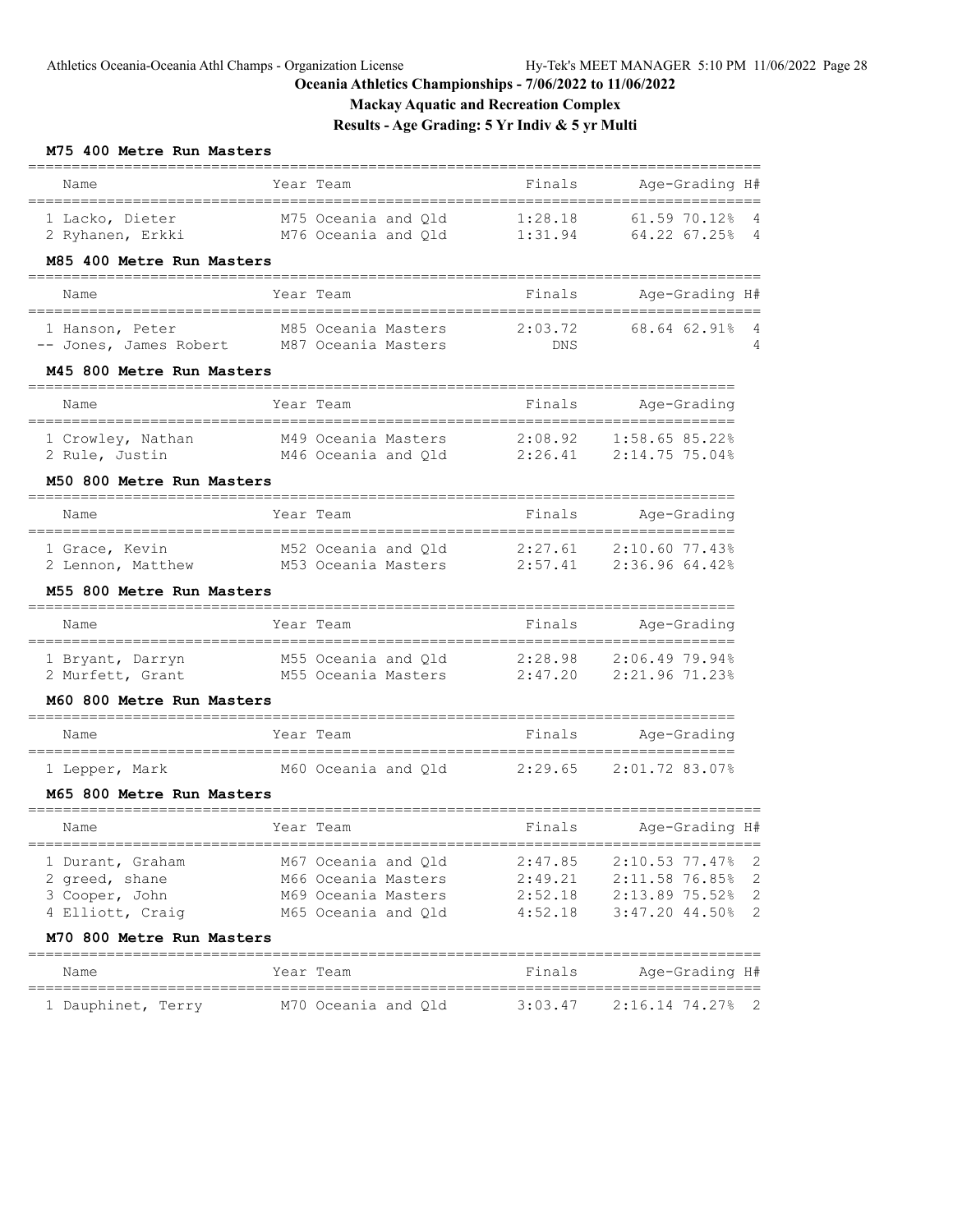**Mackay Aquatic and Recreation Complex**

**Results - Age Grading: 5 Yr Indiv & 5 yr Multi**

### **M75 800 Metre Run Masters**

| Name                                          |                  | Year Team                                  | Finals                            | Age-Grading H#                   |                            |
|-----------------------------------------------|------------------|--------------------------------------------|-----------------------------------|----------------------------------|----------------------------|
| 1 Lacko, Dieter<br>2 Ryhanen, Erkki           |                  | M75 Oceania and Old<br>M76 Oceania and Qld | 3:31.06<br>3:34.70                | 2:26.14 69.19%<br>2:28.66 68.02% | $\overline{\phantom{0}}^2$ |
| M85 800 Metre Run Masters<br>________________ |                  |                                            |                                   |                                  |                            |
| Name<br>================                      | ________________ | Year Team                                  | Finals                            | Age-Grading H#                   |                            |
| -- Jones, James Robert                        |                  | M87 Oceania Masters                        | <b>DNS</b>                        |                                  | 2                          |
| M45 1500 Metre Run Masters                    |                  |                                            |                                   |                                  |                            |
| Name<br>-----------------------------         |                  | Year Team<br>,,,,,,,,,,,,,,,,,,,,,,,       | Finals                            | Age-Grading<br>==========        |                            |
| 1 Nemesi, Eugene                              |                  | M47 Oceania and Qld                        | 4:55.01                           | 4:29.20 76.52%                   |                            |
| 2 Rule, Justin                                |                  | M46 Oceania and Old                        | 4:59.07                           | 4:32.91 75.48%                   |                            |
| M50 1500 Metre Run Masters                    |                  |                                            |                                   |                                  |                            |
| Name                                          |                  | Year Team                                  | Finals                            | Age-Grading                      |                            |
| 1 Lennon, Matthew                             |                  | M53 Oceania Masters                        | 5:31.66                           | 4:49.5871.14%                    |                            |
| M60 1500 Metre Run Masters                    |                  |                                            |                                   |                                  |                            |
| Name                                          |                  | Year Team                                  | Finals                            | Age-Grading                      |                            |
| 1 Lepper, Mark                                |                  | M60 Oceania and Qld                        | 5:14.44                           | 4:09.64 82.52%                   |                            |
| M65 1500 Metre Run Masters                    |                  |                                            | ===========                       |                                  |                            |
| Name                                          |                  | Year Team                                  | Finals                            | Age-Grading                      |                            |
| 1 greed, shane                                |                  | M66 Oceania Masters                        | 5:36.89                           | 4:13.65 81.22%                   |                            |
| 2 Durant, Graham                              |                  | M67 Oceania and Qld                        | 5:37.78                           | 4:14.32 81.00%                   |                            |
| 3 Elliott, Craig                              |                  | M65 Oceania and Qld                        | 9:54.66                           | 7:27.72 46.01%                   |                            |
| M75 1500 Metre Run Masters                    |                  |                                            | -------------                     |                                  |                            |
| Name                                          |                  | Year Team                                  | Finals                            | Age-Grading                      |                            |
| 1 Lacko, Dieter                               |                  | M75 Oceania and Qld                        | 7:18.84                           | 4:47.71 71.60%                   |                            |
| 2 Ryhanen, Erkki                              |                  | M76 Oceania and Qld                        | 7:27.53                           | 4:53.41 70.21%                   |                            |
| M85 1500 Metre Run Masters                    |                  |                                            | ================================= |                                  |                            |
| Name                                          |                  | Year Team                                  | Finals                            | Age-Grading                      |                            |
| -- Jones, James Robert                        |                  | M87 Oceania Masters                        | <b>DNS</b>                        |                                  |                            |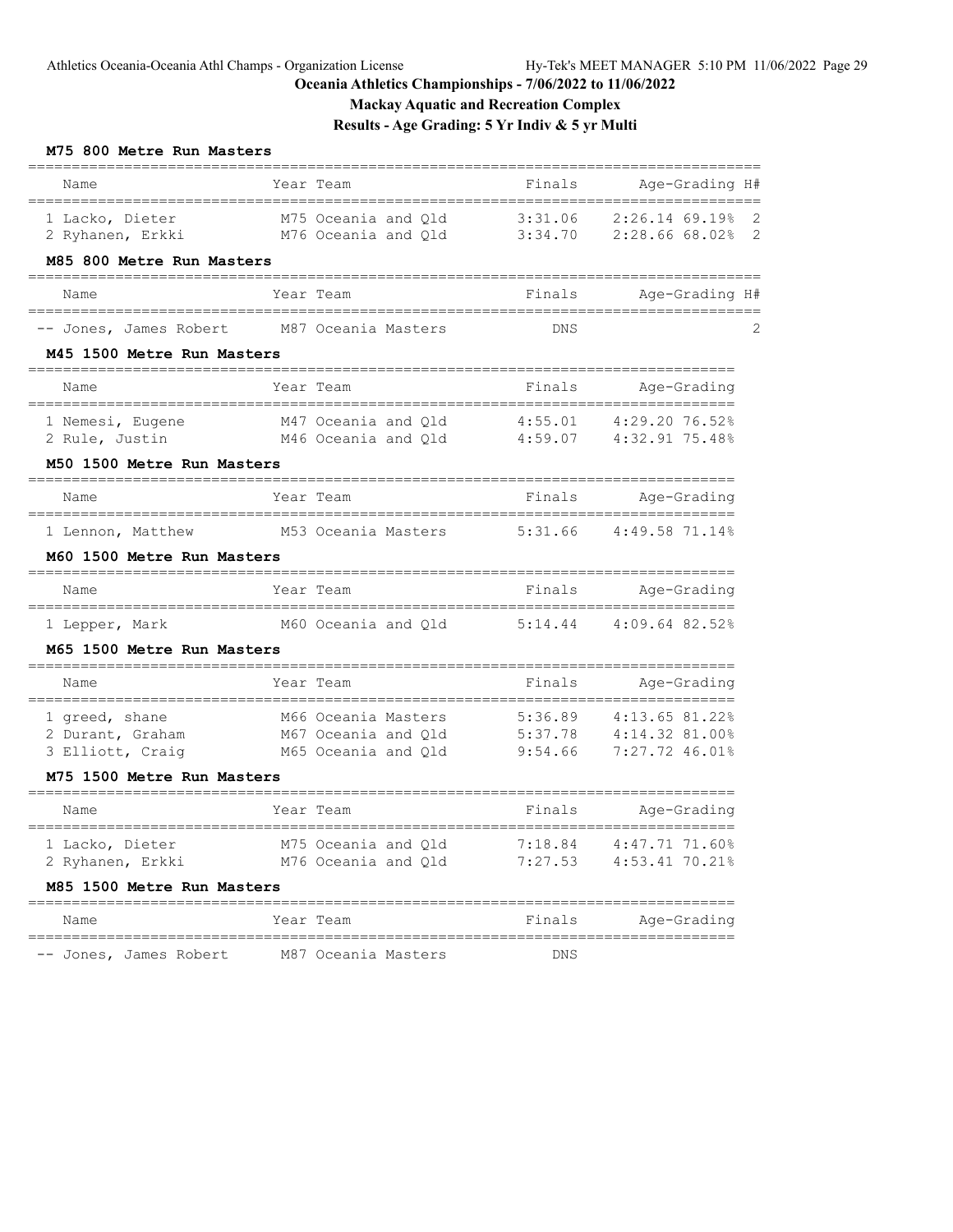**Mackay Aquatic and Recreation Complex**

# **Results - Age Grading: 5 Yr Indiv & 5 yr Multi**

| M45 5000 Metre Run Masters                                     |                                                                 |                          |                                         |                                                 |
|----------------------------------------------------------------|-----------------------------------------------------------------|--------------------------|-----------------------------------------|-------------------------------------------------|
| Name                                                           | Year Team                                                       | Finals                   | Age-Grading<br>======================   |                                                 |
| 1 Rule, Justin<br>M50 5000 Metre Run Masters                   | M46 Oceania and Q1d 19:40.03                                    |                          | 18:17.67 68.96%                         |                                                 |
| _____________________<br>Name                                  | Year Team                                                       |                          | Finals Age-Grading                      |                                                 |
| 1 Lennon, Matthew<br>M75 5000 Metre Run Masters                | M53 Oceania Masters                                             | 20:25.91                 | ====================<br>18:17.56 68.97% |                                                 |
| Name                                                           | Year Team                                                       |                          | Finals Age-Grading                      |                                                 |
| 1 Ryhanen, Erkki<br>M85 5000 Metre Run Masters                 | M76 Oceania and Qld 27:37.40                                    |                          | 19:16.54 65.45%                         |                                                 |
| Name                                                           | Year Team                                                       |                          | Finals Age-Grading                      |                                                 |
| M75 80 Short Hurdles M70-79 @.762 Masters                      | -- Jones, James Robert M87 Oceania Masters                      | DNS                      |                                         |                                                 |
| Name                                                           | Year Team                                                       | Finals                   | Wind                                    | Age-Grading                                     |
| 1 Lacko, Dieter<br>-- Anstiss, David                           | M75 Oceania and Q1d<br>M77 Oceania Masters                      | 20.81<br>DNS             | 3.4<br>3.4                              | 20.82 62.04%                                    |
| M50 100 Short Hurdles M50-59 @.914 Masters                     |                                                                 |                          |                                         |                                                 |
| Name                                                           | Year Team<br>________________________                           | Finals                   | Wind                                    | Age-Grading                                     |
| M60 100 Short Hurdles M60-69 @.838 Masters                     | 1 Wardecki, Krzysztof (Kri M54 Oceania Masters                  | 17.89                    | 2.8                                     | 17.19 75.13%                                    |
| Name                                                           | Year Team                                                       | Finals                   |                                         | Wind Age-Grading                                |
|                                                                | 1 Parker, Craig and Q1d<br>2 Gray, Neil and M63 Oceania and Q1d | ======<br>19.34<br>23.39 | 2.8<br>2.8                              | ===============<br>17.43 74.10%<br>21.08 61.27% |
| M65 100 Short Hurdles M60-69 @.838 Masters                     |                                                                 |                          |                                         |                                                 |
| Name                                                           | Year Team                                                       |                          | Finals Wind                             | Age-Grading                                     |
| 1 Elliott, Craiq<br>M30 110 Short Hurdles M30-49 @ .99 Masters | M65 Oceania and Qld                                             | 28.26                    | 2.8                                     | 24.41 52.90%                                    |
| Name                                                           | Year Team                                                       | Finals Wind              |                                         | Age-Grading                                     |
| 1 D'Abrera, Timothy                                            | M30 Oceania Masters                                             | 23.50                    | 2.8                                     | 23.51 54.94%                                    |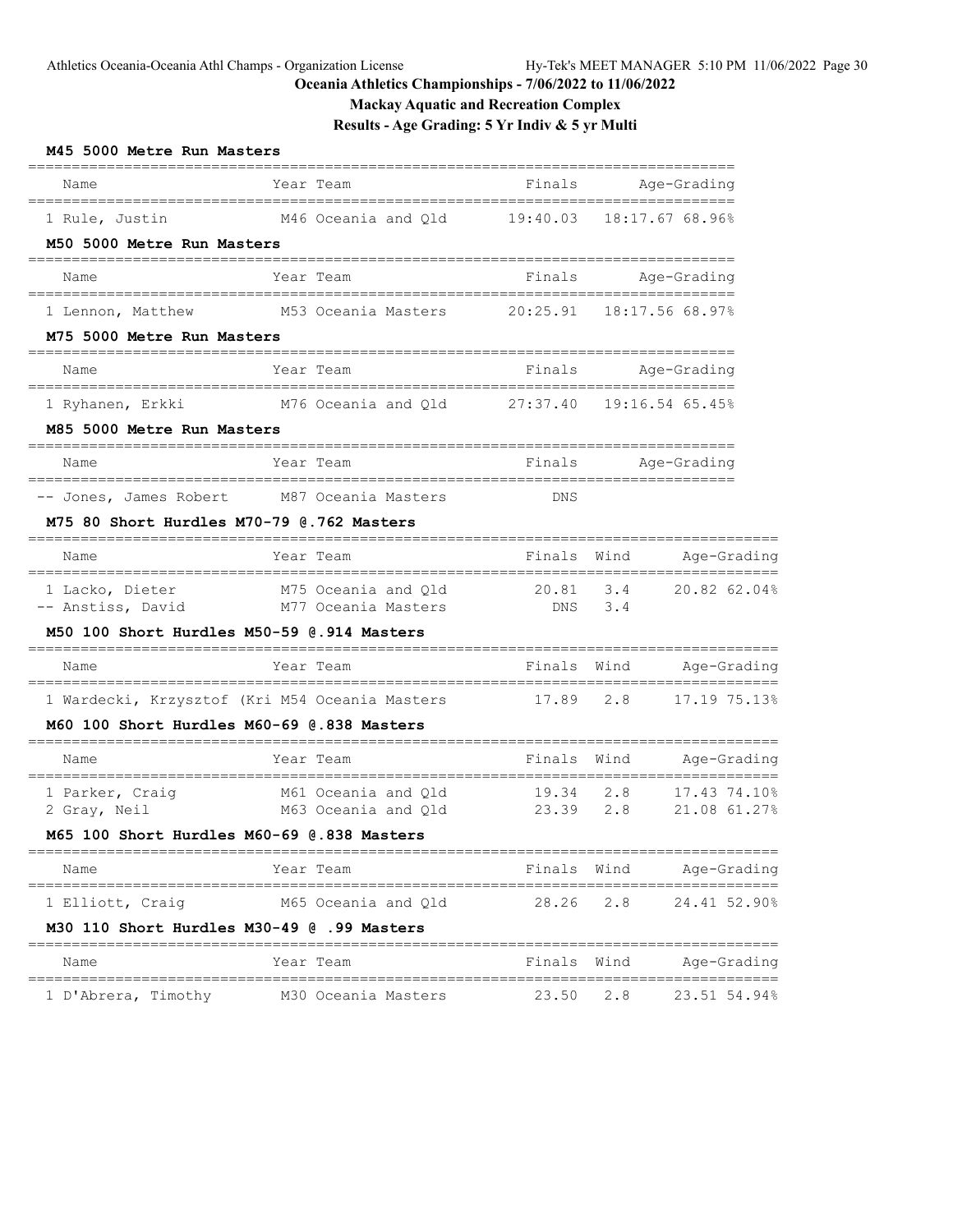**Mackay Aquatic and Recreation Complex**

**Results - Age Grading: 5 Yr Indiv & 5 yr Multi**

| M35 110 Short Hurdles M30-49 @ .99 Masters                       |                    |                                            |                |                              |              |
|------------------------------------------------------------------|--------------------|--------------------------------------------|----------------|------------------------------|--------------|
| Name                                                             | ================== | Year Team                                  | Finals Wind    |                              | Age-Grading  |
| 1 Pharmin, Orrin<br>M60 300 Long Hurdles M60-69 @.762 Masters    |                    | M35 Oceania Masters                        | 23.37          | 2.8                          | 23.14 55.80% |
| Name                                                             |                    | Year Team                                  | Finals         | Age-Grading                  |              |
| 1 Parker, Craig                                                  |                    | M61 Oceania and Qld                        | 51.21          | 51.22 91.35%                 |              |
| M75 300 Long Hurdles M70-79 @.686 Masters                        |                    | ==========                                 | ===========    |                              |              |
| Name                                                             |                    | Year Team                                  | Finals         | Age-Grading                  |              |
| 1 Anstiss, David<br>2 Lacko, Dieter                              |                    | M77 Oceania Masters<br>M75 Oceania and Qld | 63.20<br>67.66 | 63.21 74.02%<br>67.6769.14%  |              |
| M30 400 Long Hurdles M30-49 @.914 Masters                        |                    |                                            |                |                              |              |
| Name                                                             |                    | Year Team                                  | Finals         | Age-Grading                  |              |
| 1 D'Abrera, Timothy<br>M40 400 Long Hurdles M30-49 @.914 Masters |                    | M30 Oceania Masters                        | 1:27.82        | 1:27.83 53.27%               |              |
|                                                                  |                    |                                            |                |                              |              |
| Name                                                             |                    | Year Team                                  | Finals         | Age-Grading                  |              |
| 1 Fuller, Nick<br>M50 400 Long Hurdles M50-59 @.838 Masters      |                    | M40 Oceania Masters                        | 59.75          | 57.20 81.79%                 |              |
| Name                                                             |                    | Year Team                                  | Finals         | Age-Grading                  |              |
| 1 Grace, Kevin<br>2 Wardecki, Krzysztof (Kri M54 Oceania Masters |                    | M52 Oceania and Qld                        | 72.42<br>72.90 | 63.13 74.11%<br>63.54 73.62% |              |
| $M45+$ 400 Long Hurdles $M30-49$ @.914 Masters                   |                    |                                            |                |                              |              |
| Name                                                             |                    | Year Team                                  | Finals         | Age-Grading                  |              |
| 1 Small, Don                                                     |                    | M45 Oceania and Qld                        | 63.59          | 58.15 80.45%                 |              |
| M45 3000 Metre Steeplechase M30-59@.914 Masters                  |                    |                                            |                |                              |              |
| Name                                                             |                    | Year Team                                  | Finals         | Age-Grading                  |              |
| 1 Rule, Justin                                                   |                    | M46 Oceania and Qld                        | 12:17.25       | 10:44.66 73.47%              |              |
| M50 3000 Metre Steeplechase M30-590.914 Masters                  |                    |                                            |                |                              |              |
| Name                                                             |                    | Year Team                                  | Finals         | Age-Grading                  |              |
| 1 Grace, Kevin                                                   |                    | M52 Oceania and Qld                        | 13:55.17       | 11:38.96 67.76%              |              |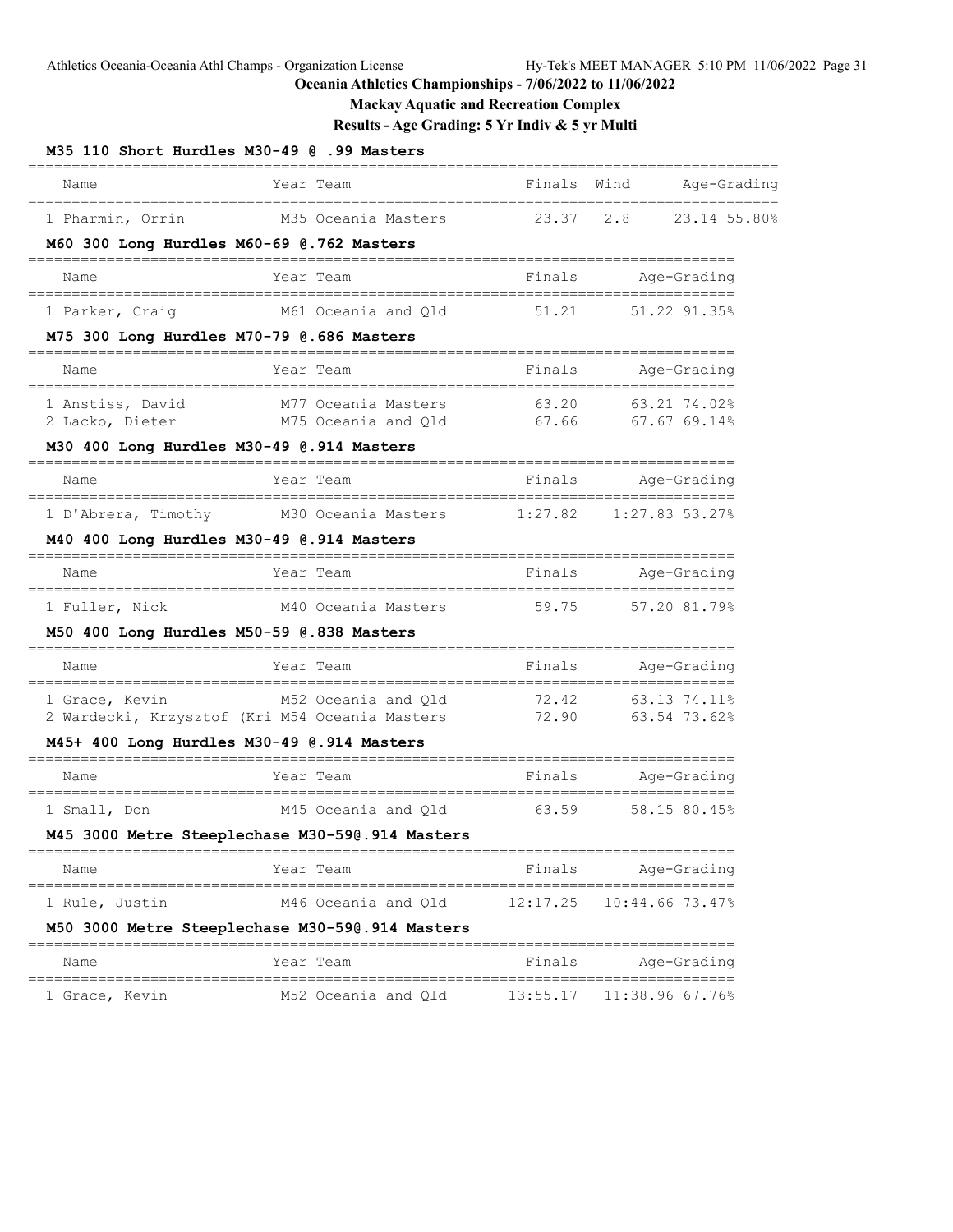**Mackay Aquatic and Recreation Complex**

**Results - Age Grading: 5 Yr Indiv & 5 yr Multi**

# **M30 High Jump Masters**

| Name                | Year Team                                                                          | Finals     | Age-Grading  |
|---------------------|------------------------------------------------------------------------------------|------------|--------------|
| 1 Gray, Daniel      | M31 Oceania and Old<br>0.80 0.90 1.00 1.05 1.10 1.15 1.20 1.25 1.30 1.35 1.40 1.45 |            |              |
|                     |                                                                                    | XXX<br>XO. |              |
| 2 D'Abrera, Timothy | M30 Oceania Masters                                                                | 1.25m      | 1.25m 51.02% |
|                     | 0.80 0.90 1.00 1.05 1.10 1.15 1.20 1.25 1.30                                       |            |              |
|                     | XXX<br>$\cap$                                                                      |            |              |

### **M35 High Jump Masters**

| Name                                                                  | Year Team |                     |        |             | Finals | Age-Grading |  |
|-----------------------------------------------------------------------|-----------|---------------------|--------|-------------|--------|-------------|--|
|                                                                       |           |                     |        |             |        |             |  |
| 1 Pharmin, Orrin                                                      |           | M35 Oceania Masters |        |             |        |             |  |
| 0.80 0.90 1.00 1.05 1.10 1.15 1.20 1.25 1.30 1.35 1.40 1.45 1.50 1.55 |           |                     |        |             |        |             |  |
|                                                                       |           |                     | $\cap$ | O XO XO XXO |        | XV XXX      |  |

### **M45 High Jump Masters**

| Name               | Year Team                                                                       | Finals     | Age-Grading        |
|--------------------|---------------------------------------------------------------------------------|------------|--------------------|
| 1 McMahon, Ashley  | M46 Oceania and Old                                                             |            | 1.50m 1.65m 67.57% |
|                    | 0.80 0.90 1.00 1.05 1.10 1.15 1.20 1.25 1.30 1.35 1.40 1.45 1.50 1.55           |            |                    |
|                    | $\cap$<br>$\cap$<br><b>Contract Contract Contract</b>                           | $- X \cap$ | $\circ$ 0<br>XXX   |
| 2 Clifford, Morgan | M45 Oceania Masters                                                             |            | 0.80m 0.88m 36.04% |
|                    | 0.80 0.90 1.00 1.05 1.10 1.15 1.20 1.25 1.30 1.35 1.40 1.45 1.50 1.55 1.60 1.65 |            |                    |
|                    |                                                                                 |            |                    |

# **M50 High Jump Masters**

| Name              |  |  |  |  |  | Year Team                                                                                                           |  |  |                                        | Finals             | Age-Grading |       |
|-------------------|--|--|--|--|--|---------------------------------------------------------------------------------------------------------------------|--|--|----------------------------------------|--------------------|-------------|-------|
| 1 Berlin, Michael |  |  |  |  |  | M53 Oueensland Maste                                                                                                |  |  |                                        | 1.60m 1.85m 75.83% |             |       |
|                   |  |  |  |  |  | 0.80 0.90 1.00 1.05 1.10 1.15 1.20 1.25 1.30 1.35 1.40 1.45 1.50 1.55 1.60 1.65                                     |  |  |                                        |                    |             |       |
|                   |  |  |  |  |  | and the contract of the contract of the contract of the contract of the contract of the contract of the contract of |  |  | $\cap$<br>$\sim$ 100 $\sim$ 100 $\sim$ | $\cap$             |             | n xxx |
| -- Gardner, Caleb |  |  |  |  |  | M54 Oceania Masters                                                                                                 |  |  |                                        | DN S               |             |       |

# **M55 High Jump Masters**

| Name              | Year Team                                                        | Finals | Age-Grading        |
|-------------------|------------------------------------------------------------------|--------|--------------------|
| 1 Lasker, Robert  | M59 Oueensland Maste                                             |        |                    |
|                   | 0.80 0.90 1.00 1.05 1.10 1.15 1.20 1.25 1.30 1.35 1.40 1.45 1.50 |        |                    |
|                   |                                                                  | XXO    | XXX                |
| 2 Hughes, Michael | M58 Oceania and Old                                              |        | 1.30m 1.59m 65.00% |
|                   | 0.80 0.90 1.00 1.05 1.10 1.15 1.20 1.25 1.30 1.35                |        |                    |
|                   | XXX                                                              |        |                    |

# **M60 High Jump Masters**

| Name | Year Team | Finals Age-Grading |
|------|-----------|--------------------|
|      |           |                    |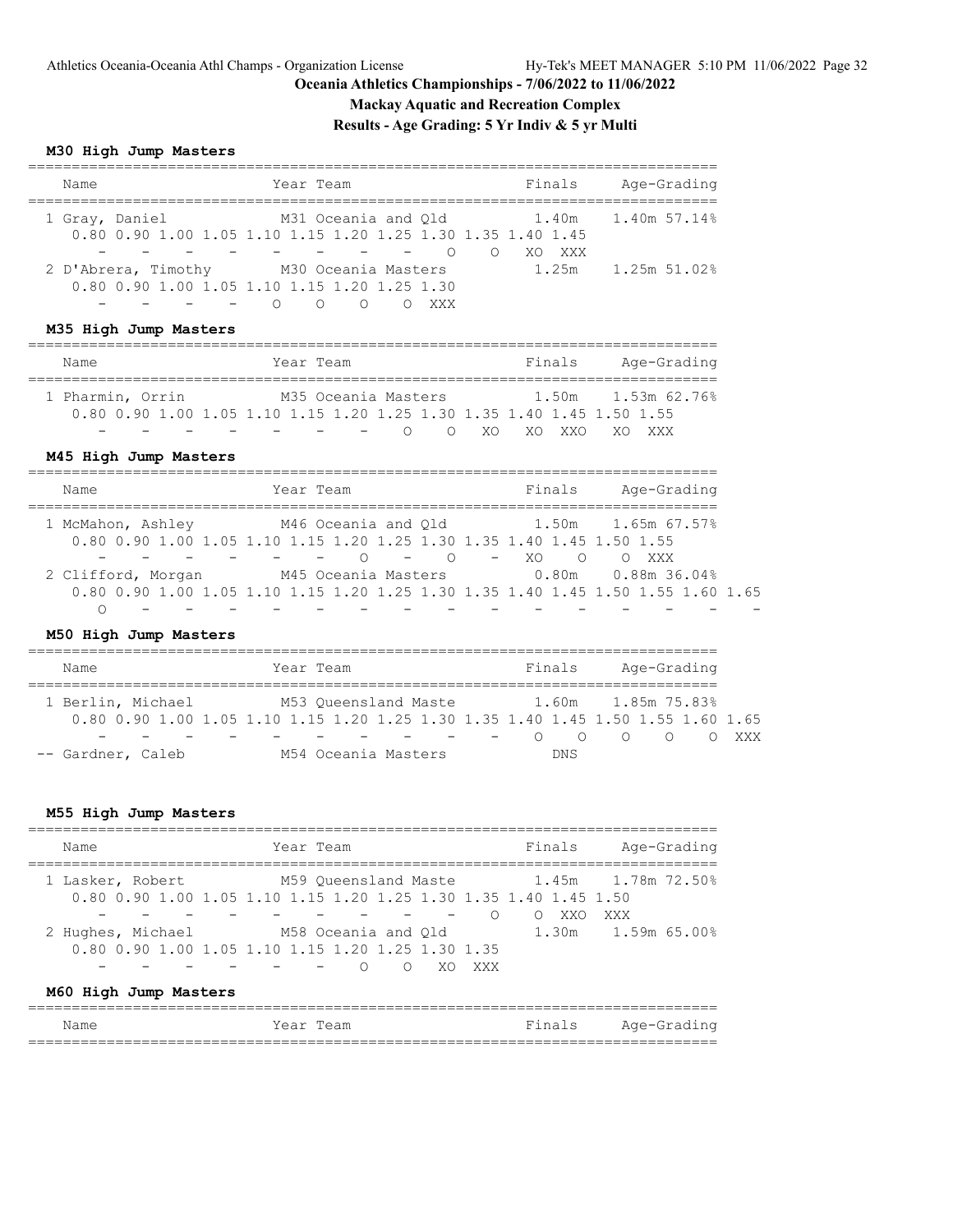**Mackay Aquatic and Recreation Complex**

**Results - Age Grading: 5 Yr Indiv & 5 yr Multi**

### **....M60 High Jump Masters**

 1 Key, Brian M61 Oceania and Qld 1.50m 1.95m 79.79% 0.80 0.90 1.00 1.05 1.10 1.15 1.20 1.25 1.30 1.35 1.40 1.45 1.50 1.55 - - - - - - - - O O O XO XO XXX 2 Gray, Neil M63 Oceania and Qld 1.20m 1.56m 63.83% 0.80 0.90 1.00 1.05 1.10 1.15 1.20 1.25 - - - - - XO O XXX

### **M65 High Jump Masters**

| Name                                                   | Year Team                                                                                | Finals | Age-Grading        |
|--------------------------------------------------------|------------------------------------------------------------------------------------------|--------|--------------------|
| 1 Ellis, Daryl                                         | M68 Oceania Masters<br>0.80 0.90 1.00 1.05 1.10 1.15 1.20 1.25 1.30 1.35<br>XXX<br>∩     | 1.30m  | 1.80m 73.45%       |
| 2 Ryan, Terry                                          | M68 Oceania and Old<br>0.80 0.90 1.00 1.05 1.10 1.15 1.20 1.25 1.30<br>$\bigcirc$<br>XXX |        | 1.25m 1.73m 70.62% |
| 3 Elliott, Craig<br>0.80 0.90 1.00 1.05 1.10 1.15 1.20 | M65 Oceania and Old<br>XXX                                                               | 1.15m  | 1.59m 64.97%       |

### **M70 High Jump Masters**

| Name                         | Year Team           | Finals<br>Age-Grading |
|------------------------------|---------------------|-----------------------|
| 1 Conroy, Daniel             | M73 Oceania and Old | 1.05m 1.55m 63.64%    |
| $0.80$ $0.90$ 1.00 1.05 1.10 |                     |                       |
| - - O XO XXX                 |                     |                       |

### **M75 High Jump Masters**

| Name                           | Year Team           | Finals | Age-Grading |
|--------------------------------|---------------------|--------|-------------|
| -- Anstiss, David<br>0.80 0.90 | M77 Oceania Masters | ΝH     |             |

- XXX

#### **M30 Pole Vault Masters**

| Pool $1 - start$ time 9:00am<br>Pool $2$ - start time $10:45$ am |                     |        |                      |
|------------------------------------------------------------------|---------------------|--------|----------------------|
| Name                                                             | Year Team           | Finals | Age-Grading H#       |
| 1 O'Hara, Dayne<br>2.90 3.00<br>O XXX                            | M32 Oceania Masters |        | 2.90m 2.90m 47.23% 2 |
| 2 Gray, Daniel                                                   | M31 Oceania and Old | 2.70m  | 2.70m 43.97% 2       |
| -- D'Abrera, Timothy                                             | M30 Oceania Masters | NΗ     |                      |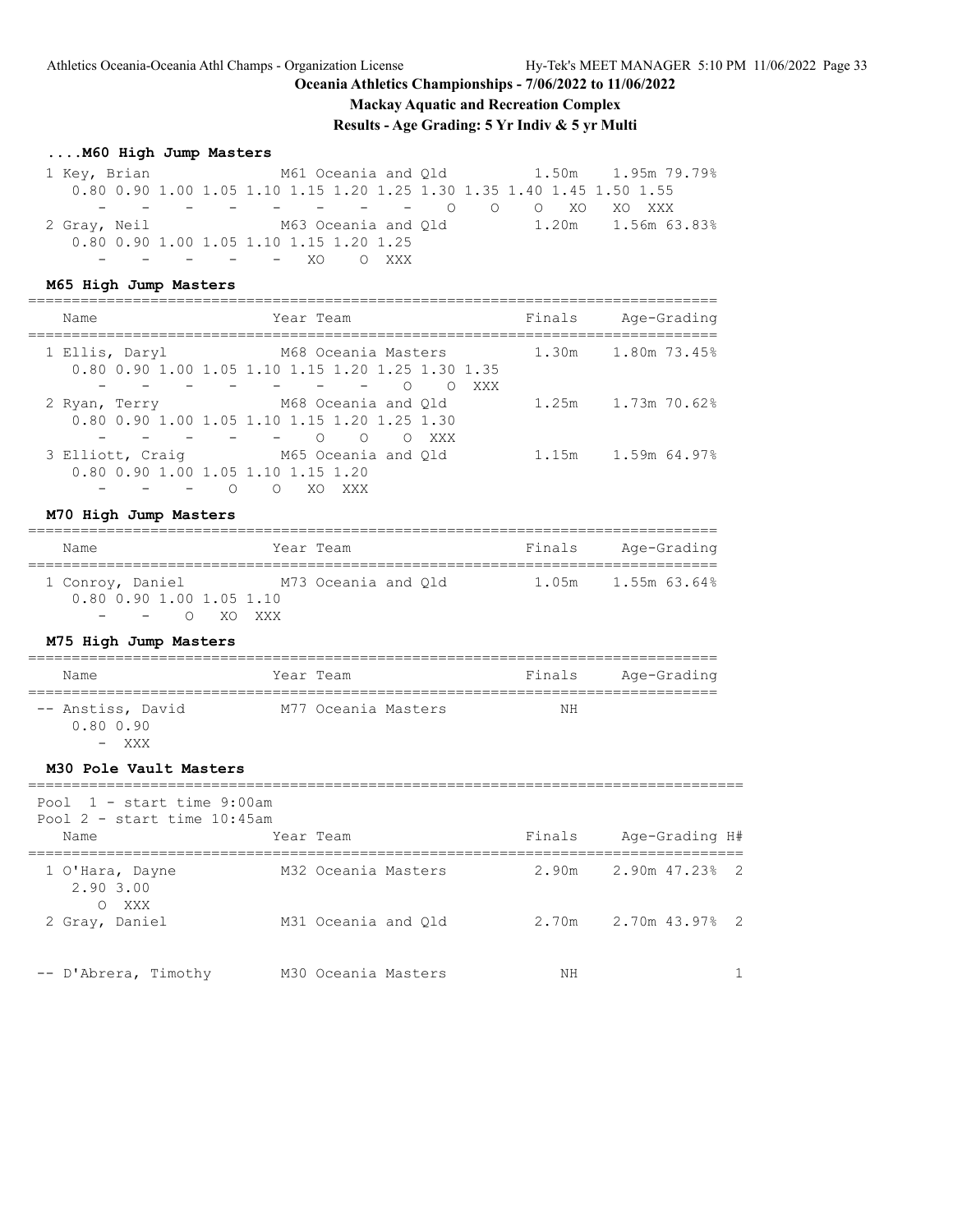# **Mackay Aquatic and Recreation Complex**

**Results - Age Grading: 5 Yr Indiv & 5 yr Multi**

| M45 Pole Vault Masters                                                                          |                                                                                                              |                   |                                            |              |
|-------------------------------------------------------------------------------------------------|--------------------------------------------------------------------------------------------------------------|-------------------|--------------------------------------------|--------------|
| Pool $1 - start$ time 9:00am<br>Pool $2$ - start time $10:45$ am<br>Name                        | Year Team                                                                                                    |                   | Finals Age-Grading H#<br>_________________ |              |
| 1 Casey, Paul                                                                                   | M46 Oceania and Qld<br>2.90 3.00 3.10 3.20 3.30 3.30 3.40 3.50 3.60 3.70<br>- - - - XO XO<br>$- XO$<br>– XXX |                   | 3.50m  4.01m  65.42%                       | $^{\circ}$ 2 |
| M50 Pole Vault Masters                                                                          |                                                                                                              |                   |                                            |              |
| Pool $1$ - start time 9:00am<br>Pool $2$ - start time $10:45$ am<br>Name                        | Year Team                                                                                                    | Finals            | Age-Grading H#                             |              |
| 1 Arbuthnot, Howard                                                                             | M54 Oceania and Qld<br>2.90 3.00 3.10 3.20 3.30 3.30 3.40 3.60 3.80 3.90 4.00 4.11<br>$\Omega$               | 4.00m<br>- xo xxx | =========<br>4.90m 80.00% 2                |              |
| 2 Gardner, Caleb<br>2.20 2.60 2.70 2.80 2.90 3.00 3.10<br>$\Omega$                              | M54 Oceania Masters<br>- O XO XXX                                                                            |                   | 3.00m 3.68m 60.00% 1                       |              |
| M55 Pole Vault Masters                                                                          |                                                                                                              |                   |                                            |              |
| ___________________________<br>Pool $1 - start$ time 9:00am<br>Pool $2$ - start time $10:45$ am | ----------------------------------                                                                           |                   |                                            |              |
| Name                                                                                            | Year Team                                                                                                    |                   | Finals Age-Grading                         |              |
| 2.20 2.30 2.40 2.50 2.60 2.70<br>$-$ 0 0 XO XXX<br>$\circ$                                      | 1 Hughes, Michael M58 Oceania and Q1d 2.60m 3.42m 55.79%                                                     |                   |                                            |              |
| M60 Pole Vault Masters                                                                          |                                                                                                              |                   |                                            |              |
| Pool $1$ - start time 9:00am<br>Pool $2$ - start time $10:45$ am                                |                                                                                                              |                   |                                            |              |
| Name                                                                                            | Year Team                                                                                                    |                   | Finals Age-Grading                         |              |
| 1 Gray, Neil<br>2.20 2.60<br>XXX XXX                                                            | M63 Oceania and Qld 2.10m                                                                                    |                   | 2.98m 48.72%                               |              |
| M65 Pole Vault Masters                                                                          |                                                                                                              |                   |                                            |              |
| 1 - start time 9:00am<br>Pool<br>Pool $2$ - start time $10:45$ am                               |                                                                                                              |                   |                                            |              |
| Name<br>======================                                                                  | Year Team                                                                                                    | Finals            | Age-Grading<br>==================          |              |
| 1 Elliott, Craig<br>2.20 2.30 2.40 2.50<br>Ω<br>$\circ$<br>O XXX                                | M65 Oceania and Qld                                                                                          | 2.40m             | 3.71m 60.45%                               |              |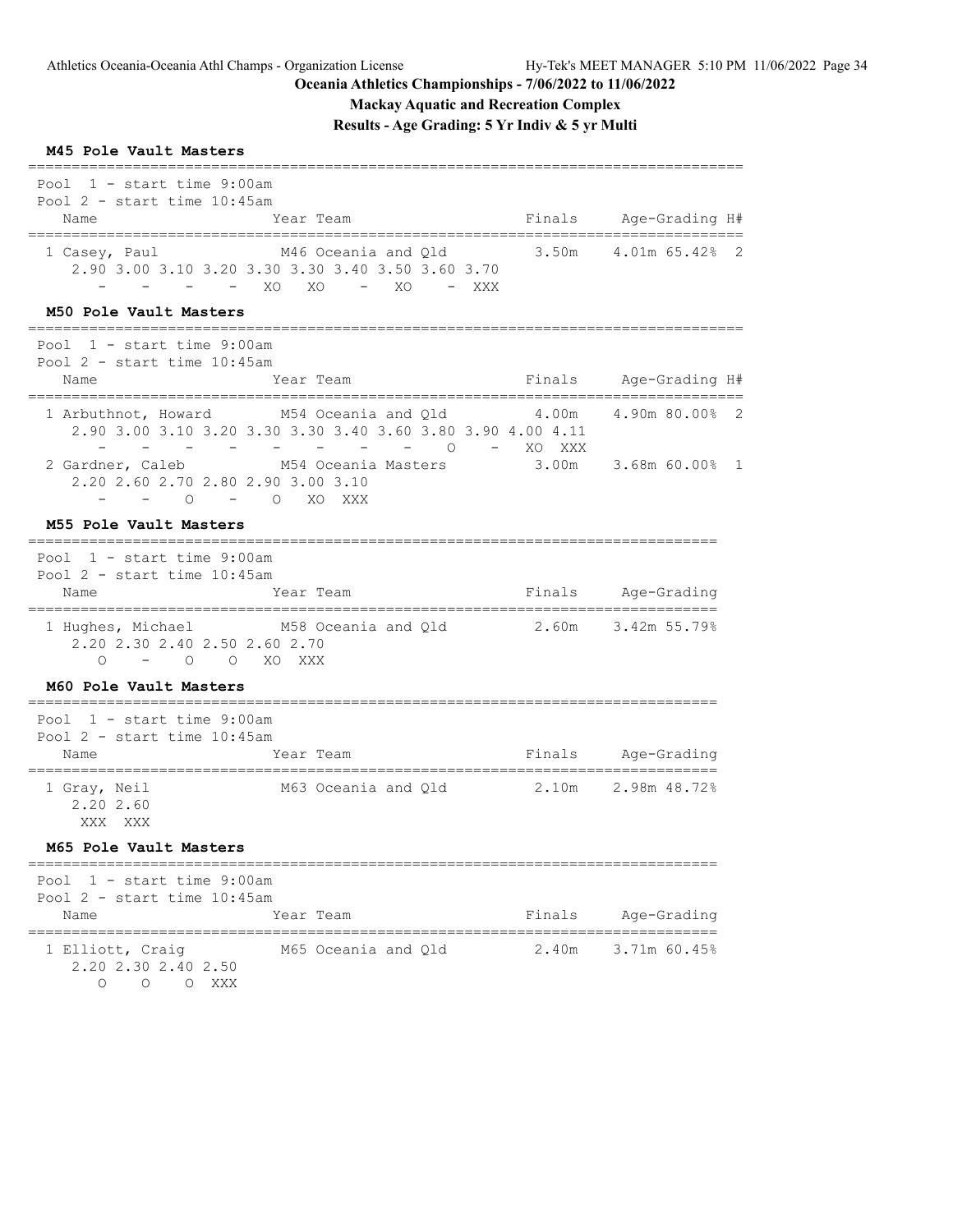### **Oceania Athletics Championships - 7/06/2022 to 11/06/2022**

| Oceania Athletics Championships - 7/06/2022 to 11/06/2022<br><b>Mackay Aquatic and Recreation Complex</b><br>Results - Age Grading: 5 Yr Indiv & 5 yr Multi<br>M70 Pole Vault Masters |                                                                                                     |             |      |                        |
|---------------------------------------------------------------------------------------------------------------------------------------------------------------------------------------|-----------------------------------------------------------------------------------------------------|-------------|------|------------------------|
| =========================<br>Pool $1$ - start time 9:00am<br>Pool $2$ - start time $10:45$ am                                                                                         |                                                                                                     |             |      |                        |
| Name                                                                                                                                                                                  | Year Team                                                                                           |             |      | Finals Age-Grading H#  |
|                                                                                                                                                                                       | 1 Cameron, Allan M71 Queensland Maste 2.50m 4.23m 69.06% 2                                          |             |      |                        |
| M75 Pole Vault Masters<br>=====================================                                                                                                                       |                                                                                                     |             |      |                        |
| Pool $1 - start$ time 9:00am<br>Pool $2$ - start time $10:45$ am<br>Name                                                                                                              | Year Team                                                                                           | Finals      |      | Age-Grading            |
| 2.20 2.30 2.40 2.50<br>O XXO O XXX                                                                                                                                                    | 1 Anstiss, David M77 Oceania Masters 2.40m 4.49m 73.17%                                             |             |      |                        |
| M30 Long Jump Masters                                                                                                                                                                 |                                                                                                     |             |      |                        |
| Name                                                                                                                                                                                  | Year Team                                                                                           | Finals      | Wind | Age-Grading            |
| 1 Gray, Daniel<br>-- Gunasinghe, Ruwan                                                                                                                                                | M31 Oceania and Qld<br>$4.97m(3.0)$ $4.83m(+0.0)$ $4.80m(1.9)$ $4.76m(+0.0)$<br>M30 Oceania Masters | DNS         | NWI  | 4.97m 3.0 4.97m 55.53% |
| M35 Long Jump Masters                                                                                                                                                                 |                                                                                                     |             |      |                        |
| Name                                                                                                                                                                                  | Year Team                                                                                           | Finals Wind |      | Age-Grading            |
| 1 Ross, Benjamin                                                                                                                                                                      | M36 Oceania Masters<br>$4.67m(1.9)$ $4.67m(2.4)$ $4.53m(1.7)$ $4.80m(3.2)$                          |             |      | 4.80m 3.2 4.95m 55.30% |
| M40 Long Jump Masters                                                                                                                                                                 |                                                                                                     |             |      |                        |
| Name                                                                                                                                                                                  | Year Team                                                                                           | Finals Wind |      | Age-Grading            |
|                                                                                                                                                                                       | 1 Dowling, Ryan M43 Oceania Masters                                                                 |             |      | 5.46m 2.3 5.95m 66.50% |
| $2.74m(3.9) 5.46m(2.3) 5.41m(+0.0) -$<br>2 Alexander, Bruce<br>$3.07m(1.9) - 4.56m(2.0)$                                                                                              | M42 Oceania Masters                                                                                 |             |      | 4.56m 2.0 4.96m 55.54% |
| M45 Long Jump Masters                                                                                                                                                                 |                                                                                                     |             |      |                        |
| Name                                                                                                                                                                                  | Year Team                                                                                           | Finals      | Wind | Age-Grading            |
| 1 McLean, Andrew                                                                                                                                                                      | M45 Oceania and Qld<br>$5.61m(2.3) 5.61m(2.4) 5.75m(1.7) 5.84m(2.3)$                                | 5.84m       | 2.3  | 6.74m 75.35%           |
| 2 McMahon, Ashley<br>$5.11m(2.0) 5.08m(2.1) -$                                                                                                                                        | M46 Oceania and Qld                                                                                 | 5.11m       |      | 2.0 5.90m 65.94%       |

3 Carney, Chris M45 Oceania and Qld 4.79m 2.0 5.53m 61.81%

4.50m(NWI) 4.79m(2.0) 4.53m(2.0) -(1.0)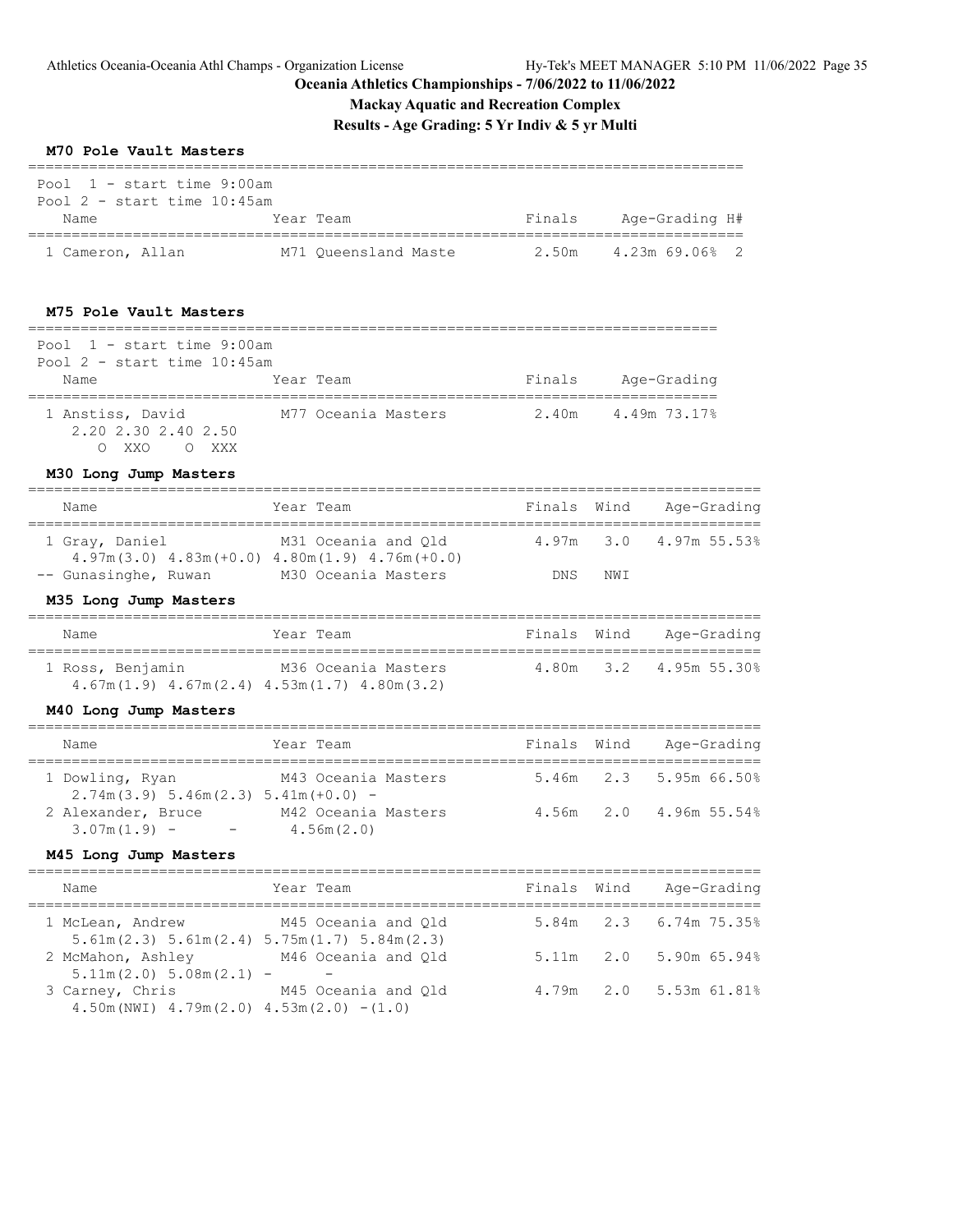**Mackay Aquatic and Recreation Complex**

**Results - Age Grading: 5 Yr Indiv & 5 yr Multi**

### **M55 Long Jump Masters**

| Name                                                               | Year Team                                                                                                                         | Finals | Wind | Age-Grading                  |                            |
|--------------------------------------------------------------------|-----------------------------------------------------------------------------------------------------------------------------------|--------|------|------------------------------|----------------------------|
| 1 Hughes, Michael                                                  | M58 Oceania and Qld                                                                                                               | 4.24m  | 2.3  | 5.56m 62.17%                 |                            |
| $2.21m(2.6)$ $2.25m(1.9)$ -                                        | $X(2.4)$ 4.24m(2.3) 4.04m(2.8) 4.06m(2.8)<br>2 Otto, Rene M55 Oceania and Q1d                                                     | 2.25m  | 1.9  | 2.95m 32.99%                 |                            |
| M60 Long Jump Masters                                              |                                                                                                                                   |        |      |                              |                            |
| Name                                                               | Year Team                                                                                                                         | Finals | Wind | Age-Grading H#               |                            |
| 1 Gray, Neil                                                       | M63 Oceania and Qld<br>$3.60m(3.6)$ $3.37m(2.8)$ $3.47m(2.7)$ $3.52m(1.9)$                                                        | 3.60m  | 3.6  | 5.06m 56.608                 | $\overline{2}$             |
| M65 Long Jump Masters                                              |                                                                                                                                   |        |      |                              |                            |
| Name                                                               | Year Team                                                                                                                         | Finals | Wind | Age-Grading H#               |                            |
| 1 Ellis, Daryl                                                     | M68 Oceania Masters                                                                                                               | 4.13m  | 1.7  | $6.27m$ $70.12%$             | $\overline{\phantom{0}}^2$ |
| 2 Elliott, Craig                                                   | $4.04m(2.4)$ $4.13m(1.7)$ $4.08m(2.3)$ $3.95m(2.2)$<br>M65 Oceania and Qld<br>$2.99m(1.5)$ $2.98m(1.2)$ $3.45m(3.1)$ $3.16m(1.2)$ | 3.45m  | 3.1  | 5.23m 58.57%                 | 2                          |
| 3 Cooper, John<br>3.09m(2.9) X(2.3) X(2.8) X(2.1)                  | M69 Oceania Masters                                                                                                               | 3.09m  | 2.9  | 4.69m 52.46%                 | $\overline{2}$             |
| M70 Long Jump Masters                                              |                                                                                                                                   |        |      |                              |                            |
| Name                                                               | Year Team                                                                                                                         | Finals | Wind | Age-Grading H#               |                            |
| 1 Cameron, Allan                                                   | M71 Queensland Maste<br>$3.64m(1.9)$ $3.75m(2.2)$ $3.69m(2.0)$ $3.79m(1.1)$                                                       | 3.79m  | 1.1  | $6.24m$ 69.80%               | $\overline{2}$             |
| 2 Griffith, Denis                                                  | M73 Oceania and Qld<br>$3.30m(3.7)$ $3.32m(1.9)$ $3.28m(2.1)$ $3.06m(0.7)$                                                        | 3.32m  | 1.9  | 5.47m 61.14%                 | 2                          |
| $X(3.0)$ $X(2.6)$ $2.40m(1.3)$ $3.24m(1.7)$                        | 3 Conroy, Daniel M73 Oceania and Qld                                                                                              | 3.24m  | 1.7  | 5.34m 59.67%                 | $\overline{2}$             |
| M75 Long Jump Masters                                              |                                                                                                                                   |        |      |                              |                            |
| Name                                                               | Year Team                                                                                                                         | Finals | Wind | Age-Grading H#               |                            |
| $3.86m(2.5)$ $3.55m(2.4)$ $4.00m(0.8)$ -                           | 1 Anstiss, David M77 Oceania Masters                                                                                              | 4.00m  | 0.8  | 7.20m 80.48% 2               |                            |
| M85 Long Jump Masters<br>==============<br>$=$ $=$ $=$ $=$ $=$ $=$ |                                                                                                                                   |        |      |                              |                            |
| Name                                                               | Year Team                                                                                                                         | Finals | Wind | Age-Grading H#               |                            |
| -- Jones, James Robert                                             | M87 Oceania Masters                                                                                                               | DNS    | NWI  |                              | 2                          |
| M30 Triple Jump Masters<br>==================================      |                                                                                                                                   |        |      |                              |                            |
| Name                                                               | Year Team                                                                                                                         | Finals | Wind | Age-Grading                  |                            |
| 1 Almond, Ash                                                      | M31 Oceania Masters                                                                                                               |        |      | $10.47m - 1.4$ 10.47m 57.24% |                            |

9.83m(1.2) 9.50m(+0.0) 10.47m(-1.4) 10.34m(+0.0)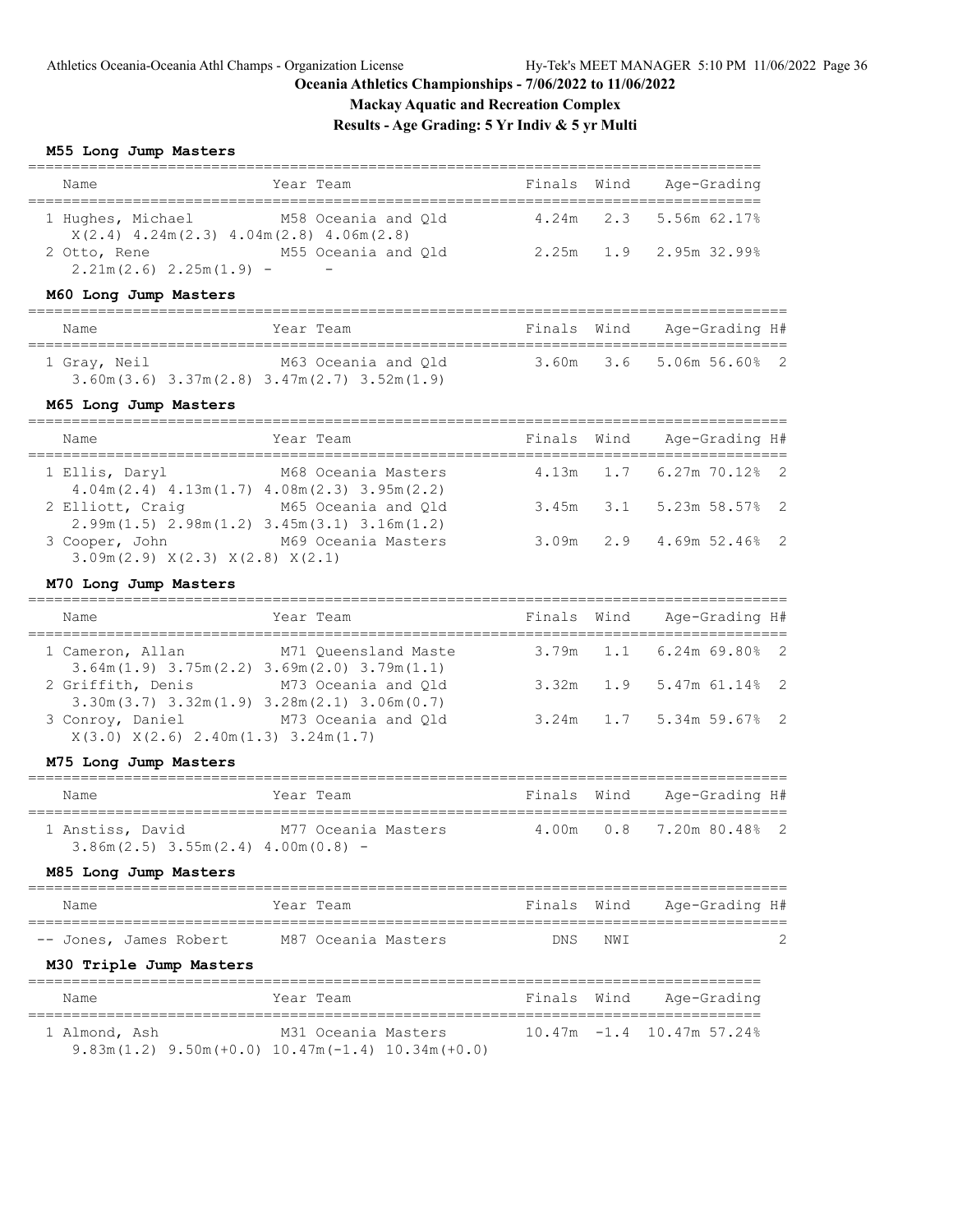9.80m 53.60%

# **Oceania Athletics Championships - 7/06/2022 to 11/06/2022**

# **Mackay Aquatic and Recreation Complex**

# **Results - Age Grading: 5 Yr Indiv & 5 yr Multi**

### **M35 Triple Jump Masters**

| Name                                                          | Year Team           |             | Finals Wind Age-Grading           |
|---------------------------------------------------------------|---------------------|-------------|-----------------------------------|
| 1 Ross, Benjamin<br>$X(+0.0)$ $X(-0.3)$ 9.34m(+0.0) $X(+0.0)$ | M36 Oceania Masters |             | $9.34m + 0.0$ 9.40m 51.43%        |
| M40 Triple Jump Masters                                       |                     |             |                                   |
| Name                                                          | Year Team           | Finals Wind | Age-Grading                       |
| 1 Alexander, Bruce<br>$8.64m(+0.0) -$                         | M42 Oceania Masters |             | $8.64m + 0.0$ 9.18m 50.23%        |
| M45 Triple Jump Masters                                       |                     |             |                                   |
| Name                                                          | Year Team           | Finals Wind | Age-Grading                       |
| 1 McLean, Andrew                                              | M45 Oceania and Old |             | $11.93m + 0.0$ $13.44m$ $73.51\%$ |

|                 | $11.93m (+0.0) 11.83m (+0.0) -$    | $11.89m(-0.9)$      |               |  |
|-----------------|------------------------------------|---------------------|---------------|--|
| 2 Carney, Chris |                                    | M45 Oceania and Old | $8.70m + 0.0$ |  |
| $8.70m(+0.0) -$ | $\overline{\phantom{0}}$<br>$\sim$ |                     |               |  |

# **M55 Triple Jump Masters**

| Name                                                                                 | Year Team                                       | Finals Wind | Age-Grading                |
|--------------------------------------------------------------------------------------|-------------------------------------------------|-------------|----------------------------|
| 1 Hughes, Michael<br>$8.70$ m (+0.0) $8.84$ m (+0.0) $8.67$ m (-1.6) $8.79$ m (-0.2) | M58 Oceania and Old                             |             | 8.84m +0.0 11.31m 61.86%   |
| 2 Otto, Rene<br>$4.62m (+0.0)$ $4.54m (+0.0)$ -                                      | M55 Oceania and Old<br>$\overline{\phantom{0}}$ |             | $4.62m + 0.0$ 5.91m 32.33% |

# **M65 Triple Jump Masters**

| Name           | Year Team |                                                                                    | Finals Wind | Age-Grading                 |
|----------------|-----------|------------------------------------------------------------------------------------|-------------|-----------------------------|
| 1 Ellis, Daryl |           | M68 Oceania Masters<br>$9.02m (+0.0)$ $9.24m (+0.0)$ $9.41m (-0.4)$ $9.36m (-0.6)$ |             | $9.41m - 0.4$ 13.92m 76.13% |

# **M70 Triple Jump Masters**

| Name                                                        | Year Team                                                                          | Finals Wind | Age-Grading                   |
|-------------------------------------------------------------|------------------------------------------------------------------------------------|-------------|-------------------------------|
| 1 Griffith, Denis<br>$6.53m(0.4) 6.68m(+0.0) 6.87m(-0.7) -$ | M73 Oceania and Old                                                                |             | $6.87m - 0.7$ 11.03m $60.328$ |
| 2 Conroy, Daniel                                            | M73 Oceania and Old<br>$5.15m (+0.0)$ $5.55m (+0.0)$ $5.90m (-1.3)$ $5.97m (-0.1)$ |             | $5.97m - 0.1$ 9.58m 52.41%    |

### **M75 Triple Jump Masters**

| Name             | Year Team                                                   | Finals Wind | Age-Grading                 |
|------------------|-------------------------------------------------------------|-------------|-----------------------------|
| 1 Anstiss, David | M77 Oceania Masters                                         |             | $8.53m + 0.0$ 14.96m 81.86% |
|                  | $8.53m (+0.0)$ $8.49m (+0.0)$ $8.23m (-0.9)$ $8.50m (+0.0)$ |             |                             |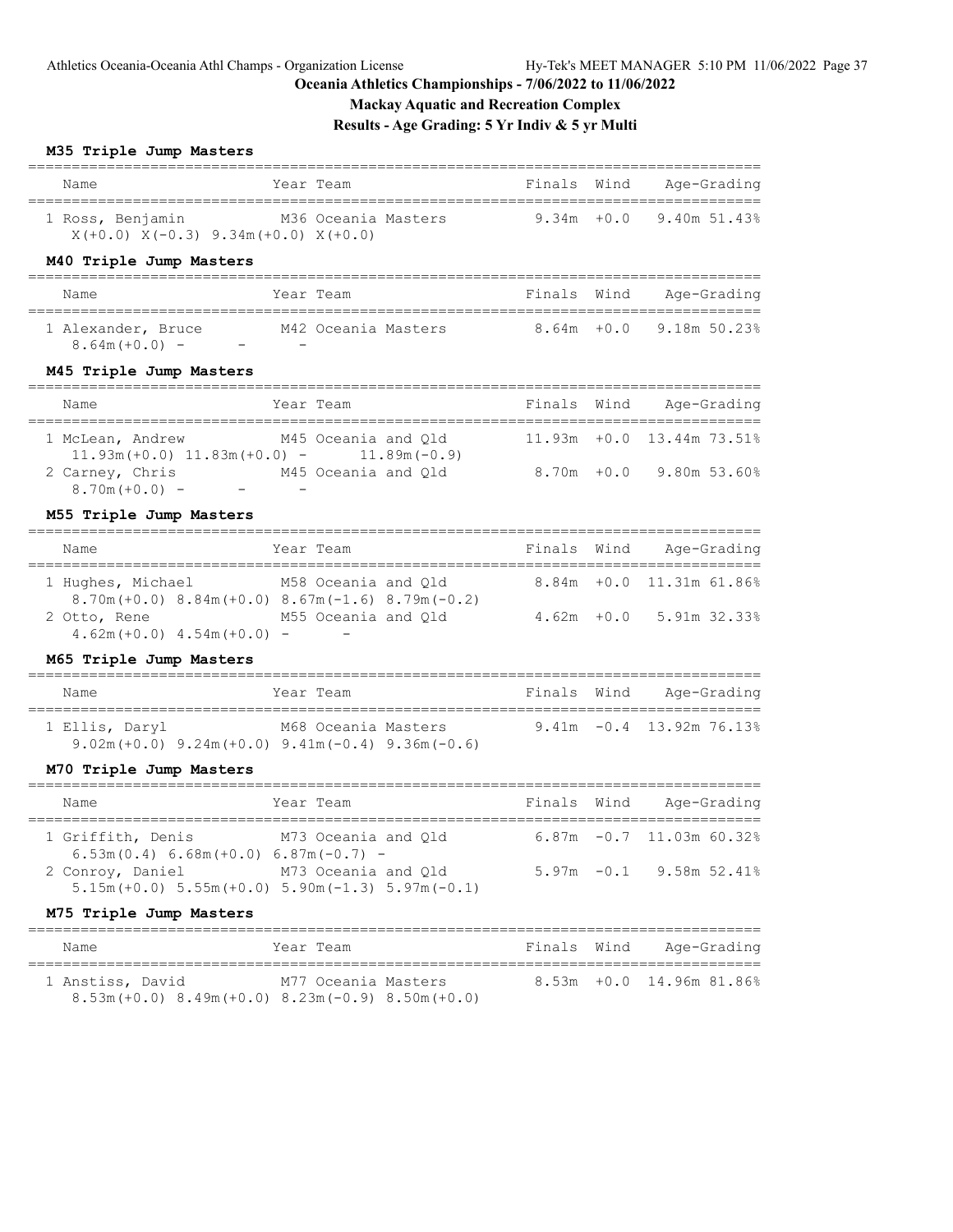8.75m 9.09m 8.54m 9.02m

8.55m 8.31m 8.78m 8.15m

==============================

# **Oceania Athletics Championships - 7/06/2022 to 11/06/2022**

# **Mackay Aquatic and Recreation Complex**

**Results - Age Grading: 5 Yr Indiv & 5 yr Multi**

M58 Oceania and Qld 8.78m 11.15m 48.24%

#### **M35 Shot Put Masters**

| Year Team<br>Name                                                                                       |        | Finals Age-Grading       |
|---------------------------------------------------------------------------------------------------------|--------|--------------------------|
| 1 Subaweerage, Niroshan th M39 Oceania and Qld<br>10.49m  10.39m  10.08m  10.36m                        |        | 10.49m  10.88m  47.06%   |
| 2 Pharmin, Orrin M35 Oceania Masters                                                                    |        | 8.60m 8.91m 38.58%       |
| 8.01m 8.60m 7.87m 8.44m<br>3 Ross, Benjamin M36 Oceania Masters<br>$6.79m$ $7.92m$ $7.67m$ -            |        | 7.92m 8.21m 35.53%       |
| M40 Shot Put Masters                                                                                    |        |                          |
| Year Team<br>Name                                                                                       |        | Finals Age-Grading       |
| 1 Alexander, Bruce M42 Oceania Masters 8.68m 9.66m 41.81%<br>$8.68m - - -$                              |        |                          |
| 2 Abdy, Raymond M42 Oceania and Q1d 7.48m 8.33m 36.03%<br>7.45m 7.48m 7.40m 7.34m                       |        |                          |
| M45 Shot Put Masters                                                                                    |        |                          |
| =================================<br>Name<br>Year Team                                                  | Finals | Age-Grading              |
| 1 McMahon, Ashley M46 Oceania and Qld                                                                   |        | 11.51m   13.83m   59.85% |
| 10.82m 10.92m 11.22m 11.51m<br>2 Clifford, Morgan M45 Oceania Masters<br>9.88m 10.09m 10.13m 10.67m     | 10.67m | 12.82m 55.49%            |
| 3 Doel, Rene<br>M46 Oceania and Qld<br>10.11m  10.48m  10.36m  9.47m                                    | 10.48m | 12.60m 54.50%            |
| M47 Oceania and Qld<br>4 Galketiya, Suminda<br>8.85m 9.06m 9.60m 8.84m                                  | 9.60m  | 11.54m 49.92%            |
| 5 Campodonico, Clayton M49 Oceania and Qld<br>7.52m 8.63m X 8.50m                                       | 8.63m  | 10.37m 44.88%            |
| M50 Shot Put Masters                                                                                    |        |                          |
| Name<br>Year Team                                                                                       |        | Finals Age-Grading       |
| M50 Oceania Masters<br>1 Hall, Matthew                                                                  | 11.28m | 13.22m 57.17%            |
| 10.70m X 10.59m 11.28m<br>2 Harris, Richard Laurance M51 Oceania and Qld<br>10.72m 11.21m 11.19m 10.97m | 11.21m | 13.13m 56.82%            |
| 3 Galea, Kevin M54 Oceania and Qld<br>10.80m  10.99m  10.06m<br>10.53m                                  | 10.99m | 12.88m 55.70%            |
| M55 Shot Put Masters                                                                                    |        |                          |
| Year Team<br>Name                                                                                       | Finals | Age-Grading              |
| 1 Otto, Rene<br>M55 Oceania and Qld                                                                     | 9.58m  | 12.17m 52.64%            |
| 8.79m 9.43m<br>9.58m 8.99m<br>2 Lowrey, Tim<br>M55 Oceania and Qld                                      | 9.09m  | 11.54m 49.95%            |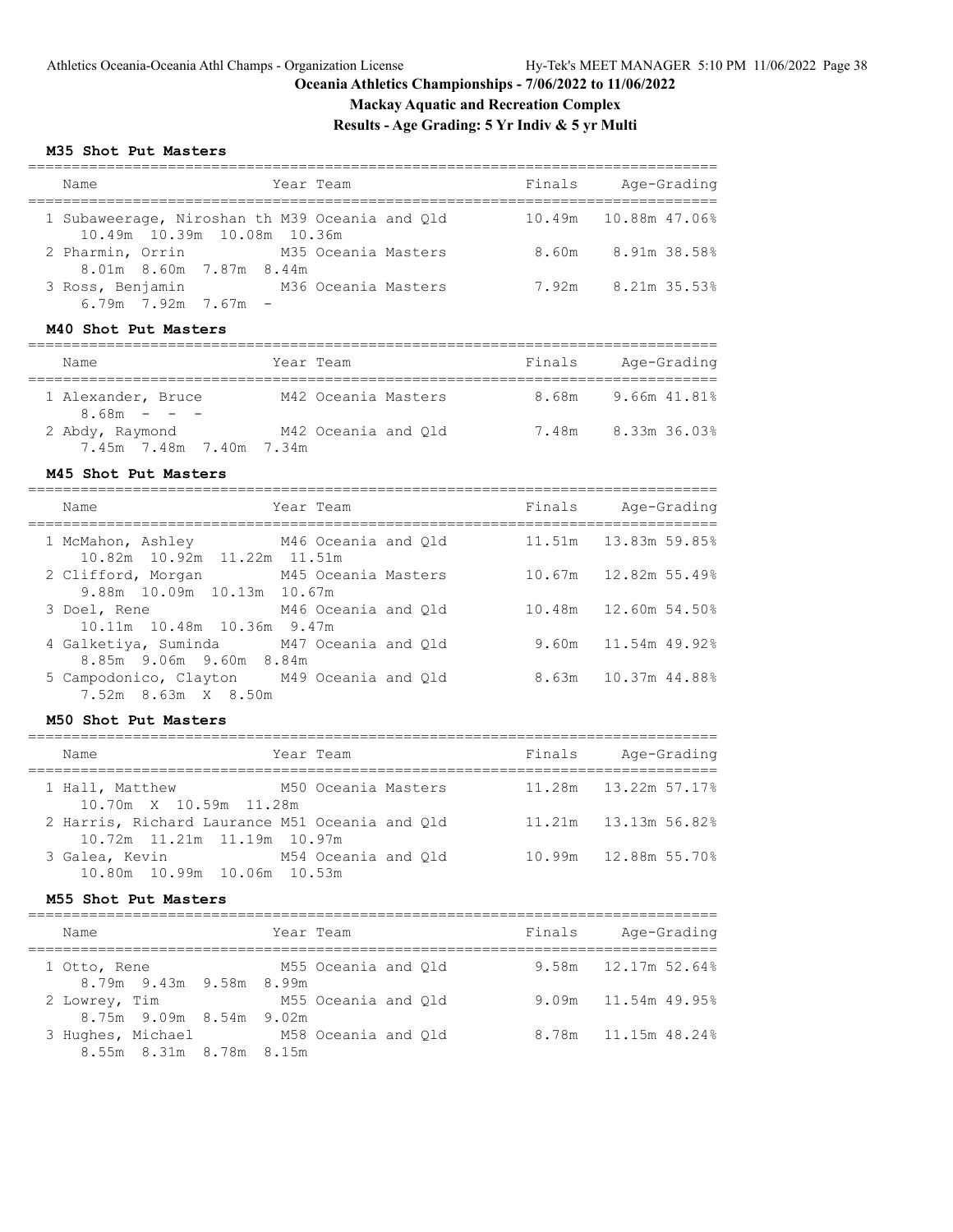# **Mackay Aquatic and Recreation Complex**

# **Results - Age Grading: 5 Yr Indiv & 5 yr Multi**

### **M60 Shot Put Masters**

| Name                                                                                 | Year Team                              | Finals | Age-Grading         |
|--------------------------------------------------------------------------------------|----------------------------------------|--------|---------------------|
| 1 Milne, John<br>9.74m 8.92m 9.86m 9.18m                                             | M60 Oceania and Qld                    | 9.86m  | 12.30m 53.24%       |
| 2 Gray, Neil<br>7.78m 7.64m 7.56m 7.72m                                              |                                        |        |                     |
| M65 Shot Put Masters                                                                 |                                        |        |                     |
| Name                                                                                 | Year Team                              | Finals | Age-Grading         |
| 1 Fielder, Wayne                                                                     | M68 Oceania and Qld                    | 8.23m  | 11.19m 48.44%       |
| 8.23m 7.87m 7.75m 8.05m<br>2 Elliott, Craig<br>6.96m 7.34m 6.22m 6.71m               | M65 Oceania and Qld 3.34m 3.98m 43.20% |        |                     |
| M70 Shot Put Masters                                                                 |                                        |        |                     |
| Name                                                                                 | Year Team                              | Finals | Age-Grading         |
| 1 Holzer, Robert                                                                     | M73 Oceania Masters                    | 7.85m  | 10.05m 43.49%       |
| $7.85m X - -$<br>-- Haggith, David                                                   | M70 Oceania and Qld                    | DNS    |                     |
| M75 Shot Put Masters                                                                 |                                        |        |                     |
| Name                                                                                 | Year Team                              | Finals | Aqe-Grading         |
| 1 Wallis, John<br>5.55m 5.67m 5.80m 5.83m                                            | M75 Oceania Masters                    |        | 5,83m 8,15m 35,29%  |
| 2 Perkins, Stan M75 Queensland Maste 5.81m 8.12m 35.17%<br>5.81m 5.47m 5.57m 5.60m   |                                        |        |                     |
| M80 Shot Put Masters                                                                 |                                        |        |                     |
| Name                                                                                 | Year Team                              | Finals | Age-Grading         |
| 1 Quarterman, Guy M80 Oceania and Q1d 9.26m 13.93m 60.29%<br>9.03m 9.26m 9.02m 9.03m |                                        |        |                     |
| M85 Shot Put Masters                                                                 |                                        |        |                     |
| Name                                                                                 | Year Team                              | Finals | Age-Grading         |
| 1 Hanson, Peter M85 Oceania Masters<br>8.09m 8.16m 7.67m 7.18m                       |                                        |        | 8.16m 13.76m 59.52% |
| M95 Shot Put Masters                                                                 |                                        |        |                     |
| Name                                                                                 | Year Team                              |        | Finals Age-Grading  |
| 1 Dauphinet, Maurice M96 Oceania and Qld<br>4.48m 4.37m 4.33m 4.49m                  |                                        |        | 4.49m 10.79m 46.67% |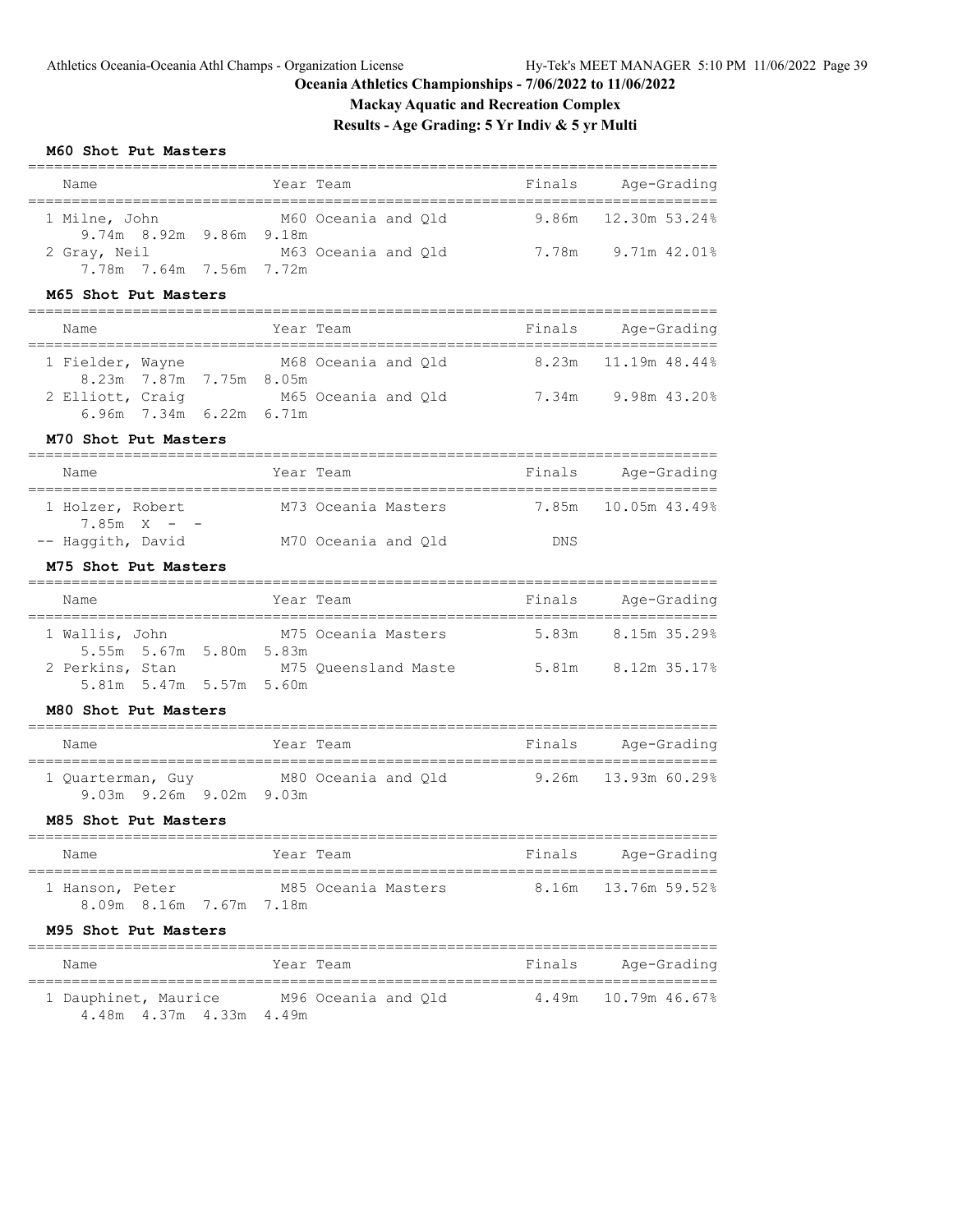===============================================================================

# **Oceania Athletics Championships - 7/06/2022 to 11/06/2022**

# **Mackay Aquatic and Recreation Complex**

# **Results - Age Grading: 5 Yr Indiv & 5 yr Multi**

### **M30 Discus Throw Masters**

| Name                                | Year Team |                     | Finals | Age-Grading                 |  |  |  |  |
|-------------------------------------|-----------|---------------------|--------|-----------------------------|--|--|--|--|
| 1 Almond, Ash<br>X 25.98m X 27.55m  |           | M31 Oceania Masters |        | 27.55m 27.55m 37.19%        |  |  |  |  |
| 2 Gray, Daniel<br>27.14m X X 25.04m |           | M31 Oceania and Qld |        | $27.14m$ $27.14m$ $36.64\%$ |  |  |  |  |

#### **M35 Discus Throw Masters**

| Name                                                                          | Year Team           | Finals | Age-Grading          |
|-------------------------------------------------------------------------------|---------------------|--------|----------------------|
| 1 Subaweerage, Niroshan th M39 Oceania and Q1d<br>24.64m 24.64m 22.70m 23.03m |                     |        | 24.64m 24.99m 33.73% |
| 2 Ross, Benjamin<br>19.30m 23.03m 22.61m 21.50m                               | M36 Oceania Masters |        | 23.03m 23.35m 31.53% |

#### **M40 Discus Throw Masters**

| Name                                            | Year Team           | Finals | Age-Grading          |
|-------------------------------------------------|---------------------|--------|----------------------|
| 1 Abdy, Raymond<br>$15.10m$ $18.35m$ X $16.11m$ | M42 Oceania and Old |        | 18.35m 20.21m 27.28% |

### **M45 Discus Throw Masters**

| Name                                                                    | Year Team | Finals | Age-Grading                 |
|-------------------------------------------------------------------------|-----------|--------|-----------------------------|
| 1 Clifford, Morgan M45 Oceania Masters<br>24.07m 25.95m 24.97m X        |           |        | 25.95m 31.26m 42.21%        |
| 2 Campodonico, Clayton M49 Oceania and Qld<br>23.09m 22.75m 22.87m X    |           |        | 23.09m 27.82m 37.56%        |
| 3 Galketiya, Suminda M47 Oceania and Old<br>22.39m 22.26m 21.03m 20.67m |           |        | $22.39m$ $26.97m$ $36.42\%$ |

### **M50 Discus Throw Masters**

| Name                                                                          | Year Team |                     | Finals               | Age-Grading |
|-------------------------------------------------------------------------------|-----------|---------------------|----------------------|-------------|
| 1 Harris, Richard Laurance M51 Oceania and Old<br>34.58m 35.25m 34.92m 35.88m |           |                     | 35.88m 36.66m 49.49% |             |
| 2 Hall, Matthew M50 Oceania Masters<br>34.66m 34.60m 31.08m 33.91m            |           |                     | 34.66m 35.41m 47.81% |             |
| M54 Oceania and Old<br>3 Galea, Kevin<br>32.66m 30.65m 23.36m X               |           |                     | 32.66m 33.37m 45.05% |             |
| 4 Lennon, Matthew M53 Oceania Masters<br>13.08m 14.10m 15.51m 14.99m          |           |                     | 15.51m 15.84m 21.39% |             |
| -- Holzer, Justin                                                             |           | M51 Oceania and Old | <b>DNS</b>           |             |

# **M55 Discus Throw Masters**

| Name              |  |                        |  | Year Team           |  | Finals | Age-Grading          |  |  |
|-------------------|--|------------------------|--|---------------------|--|--------|----------------------|--|--|
| 1 Hughes, Michael |  |                        |  | M58 Oceania and Old |  |        | 31.25m 34.69m 46.84% |  |  |
|                   |  | X 28.12m 29.72m 31.25m |  |                     |  |        |                      |  |  |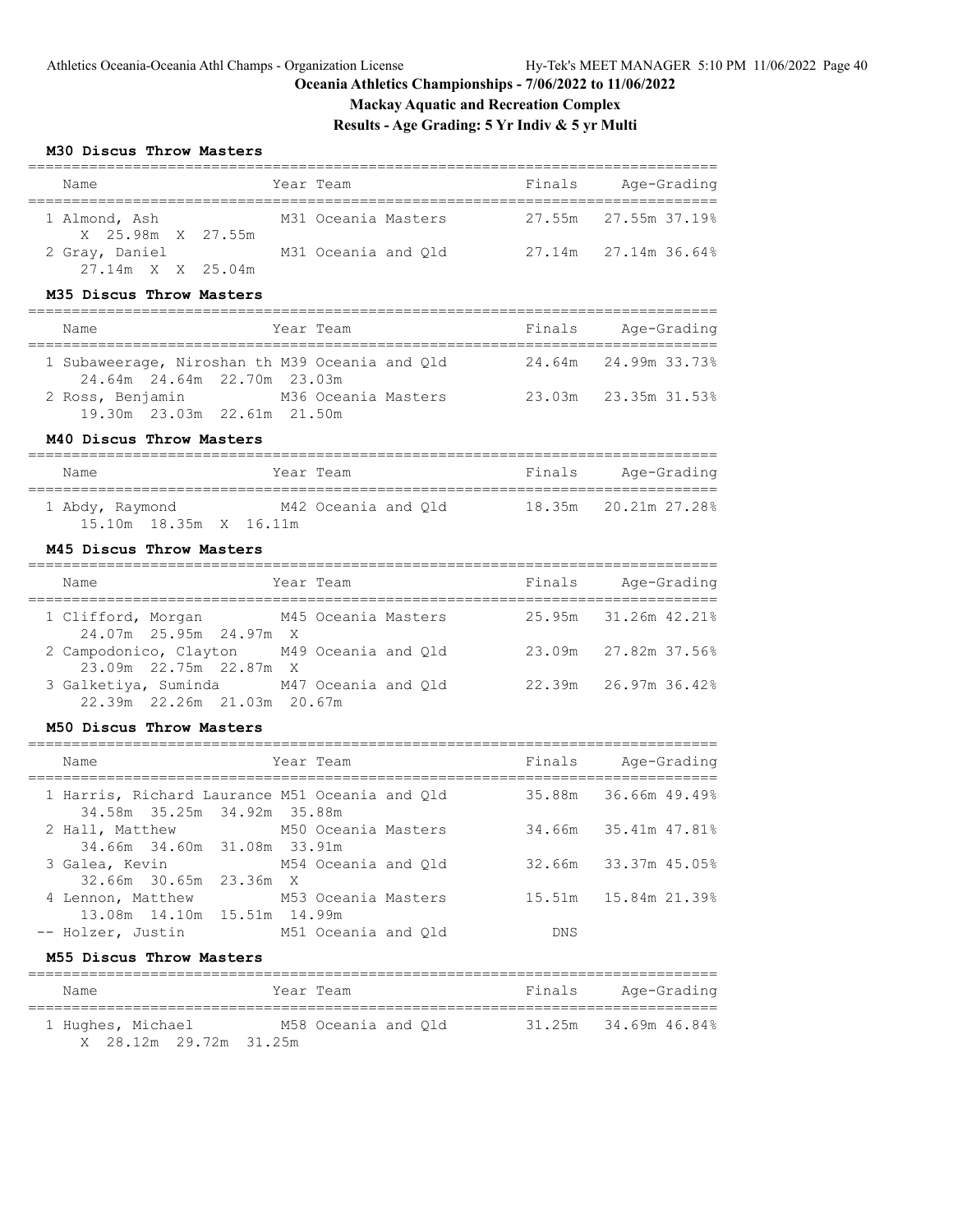# **Mackay Aquatic and Recreation Complex**

**Results - Age Grading: 5 Yr Indiv & 5 yr Multi**

### **....M55 Discus Throw Masters**

| 2 Otto, Rene           | M55 Oceania and Old | 29.59m 32.85m 44.35% |  |
|------------------------|---------------------|----------------------|--|
| 29.59m 26.16m X 26.51m |                     |                      |  |
| 3 Lowrey, Tim          | M55 Oceania and Old | 23.14m 25.69m 34.68% |  |
| X X 23.14m X           |                     |                      |  |

#### **M60 Discus Throw Masters**

===============================================================================

| Name                   | Year Team           | Finals | Age-Grading          |
|------------------------|---------------------|--------|----------------------|
| 1 Milne, John          | M60 Oceania and Old |        | 32.63m 34.67m 46.81% |
| X 32.63m 32.00m 30.71m |                     |        |                      |
| 2 Gray, Neil           | M63 Oceania and Old |        | 30.36m 32.26m 43.56% |
| X 26.06m 30.36m X      |                     |        |                      |

### **M65 Discus Throw Masters**

| Name                                            | Year Team |                     | Finals | Age-Grading          |
|-------------------------------------------------|-----------|---------------------|--------|----------------------|
| 1 Fielder, Wayne<br>30.17m 30.65m 30.42m 29.24m |           | M68 Oceania and Old |        | 30.65m 35.66m 48.15% |
| 2 Elliott, Craig<br>19.44m 21.17m 18.25m 19.39m |           | M65 Oceania and Old |        | 21.17m 24.63m 33.25% |
| 3 Ryan, Terry<br>X X X 18.39m                   |           | M68 Oceania and Old |        | 18.39m 21.40m 28.89% |

### **M70 Discus Throw Masters**

| Name                                  | Year Team           | Finals     | Age-Grading          |
|---------------------------------------|---------------------|------------|----------------------|
| 1 Holzer, Robert<br>X 23.60m X 23.15m | M73 Oceania Masters |            | 23.60m 30.16m 40.72% |
| -- Haqqith, David                     | M70 Oceania and Old | <b>DNS</b> |                      |

### **M75 Discus Throw Masters**

| Name           | Year Team                   | Finals | Age-Grading          |
|----------------|-----------------------------|--------|----------------------|
| 1 Wallis, John | M75 Oceania Masters         |        | 14.62m 20.95m 28.28% |
|                | 13.84m 14.62m 14.09m 14.35m |        |                      |

### **M80 Discus Throw Masters**

| Name                                             | Year Team           | Finals | Age-Grading          |
|--------------------------------------------------|---------------------|--------|----------------------|
| 1 Quarterman, Guy<br>24.03m 22.30m 20.67m 22.16m | M80 Oceania and Old |        | 24.03m 39.50m 53.33% |

#### **M95 Discus Throw Masters**

| Name |                      |                             | Year Team           |  | Finals               | Age-Grading |  |
|------|----------------------|-----------------------------|---------------------|--|----------------------|-------------|--|
|      | 1 Dauphinet, Maurice |                             | M96 Oceania and Old |  | 11.37m 38.06m 51.38% |             |  |
|      |                      | 10.20m 10.89m 10.83m 11.37m |                     |  |                      |             |  |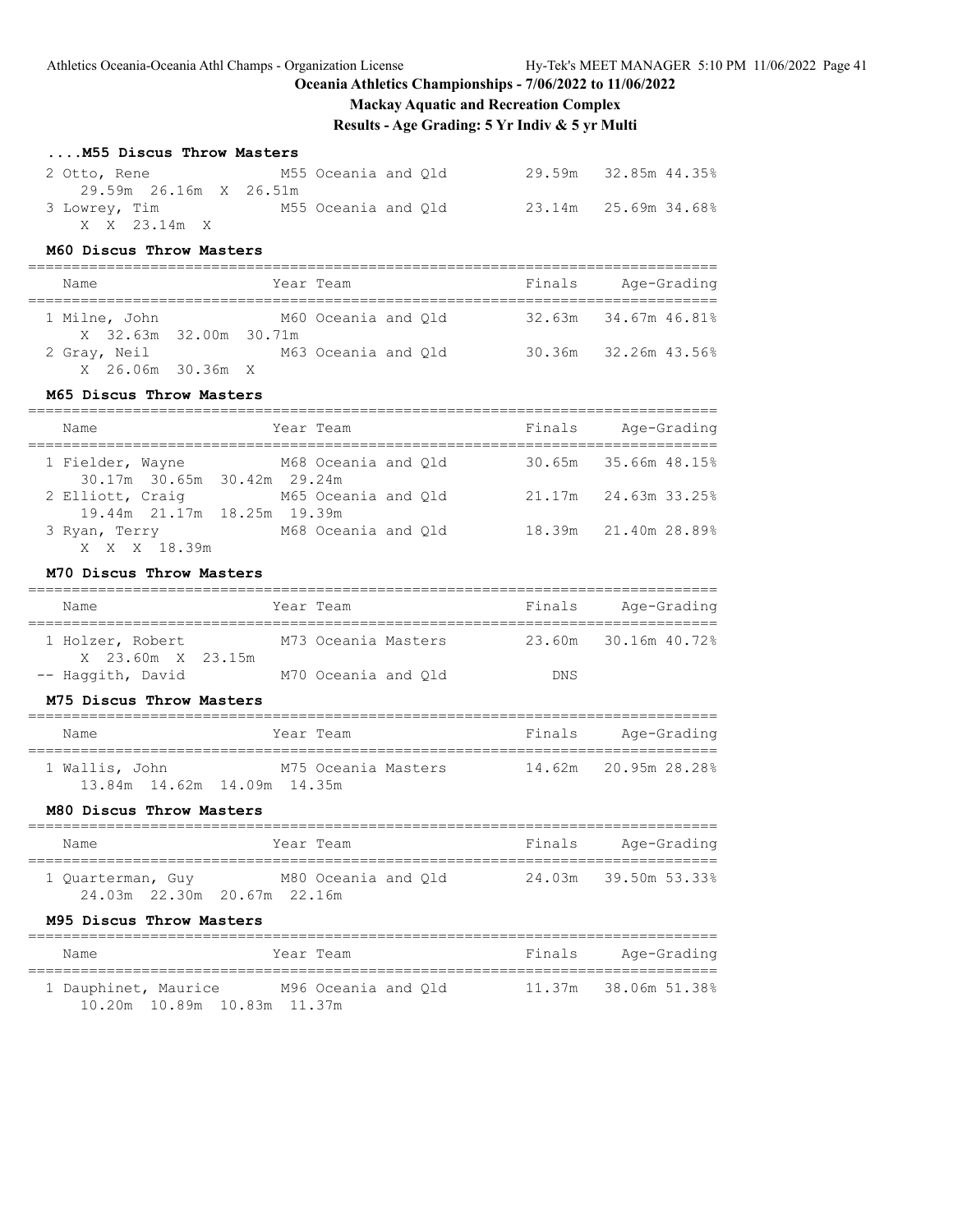# **Mackay Aquatic and Recreation Complex**

# **Results - Age Grading: 5 Yr Indiv & 5 yr Multi**

### **M35 Hammer Throw Masters**

| Name                        | Year Team           | Finals | Age-Grading          |  |  |  |
|-----------------------------|---------------------|--------|----------------------|--|--|--|
| 11 Ross, Benjamin           | M36 Oceania Masters |        | 16.29m 16.77m 19.34% |  |  |  |
| 15.38m 16.29m 16.23m 14.52m |                     |        |                      |  |  |  |

# **M40 Hammer Throw Masters**

| Name                   | Year Team           | Finals | Age-Grading          |
|------------------------|---------------------|--------|----------------------|
| 10 Abdy, Raymond       | M42 Oceania and Old |        | 19.99m 22.49m 25.93% |
| X 16.04m 18.39m 19.99m |                     |        |                      |

# **M45 Hammer Throw Masters**

| Name                                                                      | Year Team           | Finals | Age-Grading          |
|---------------------------------------------------------------------------|---------------------|--------|----------------------|
| 3 Doel, Rene<br>29.85m X 30.02m 31.39m                                    | M46 Oceania and Old |        | 31.39m 38.91m 44.86% |
| 6 Campodonico, Clayton M49 Oceania and Qld<br>20.09m 25.96m 27.47m 25.20m |                     |        | 27.47m 34.05m 39.26% |
| 8 Clifford, Morgan<br>23.63m X 24.43m 24.92m                              | M45 Oceania Masters |        | 24.92m 30.89m 35.62% |

### **M50 Hammer Throw Masters**

| Name                                                                     | Year Team          | Finals | Age-Grading          |
|--------------------------------------------------------------------------|--------------------|--------|----------------------|
| 1 Jones, Brentt<br>X 35.86m X 37.43m                                     | M53 Norfolk Island |        | 37.43m 44.40m 51.20% |
| 2 Harris, Richard Laurance M51 Oceania and Old<br>X 33.29m 31.33m 35.72m |                    |        | 35.72m 42.37m 48.86% |
| 4 Galea, Kevin M54 Oceania and Old<br>27.69m 30.16m 27.89m X             |                    |        | 30.16m 35.78m 41.25% |
| 7 Hall, Matthew M50 Oceania Masters<br>25.64m 27.46m 27.44m 26.02m       |                    |        | 27.46m 32.57m 37.56% |

### **M55 Hammer Throw Masters**

| Name                                         | Year Team           |  | Finals | Age-Grading                 |
|----------------------------------------------|---------------------|--|--------|-----------------------------|
| 5 Lowrey, Tim<br>24.87m 26.95m 26.97m 27.49m | M55 Oceania and Old |  |        | $27.49m$ $36.13m$ $41.66\%$ |
| 9 Otto, Rene<br>22.09m X X X                 | M55 Oceania and Old |  |        | $22.09m$ $29.03m$ $33.47\%$ |

### **M60 Hammer Throw Masters**

| Name                                   | Year Team           | Finals<br>Age-Grading |
|----------------------------------------|---------------------|-----------------------|
| 4 Milne, John<br>$22.11m$ $24.53m$ X X | M60 Oceania and Old | 24.53m 32.09m 37.00%  |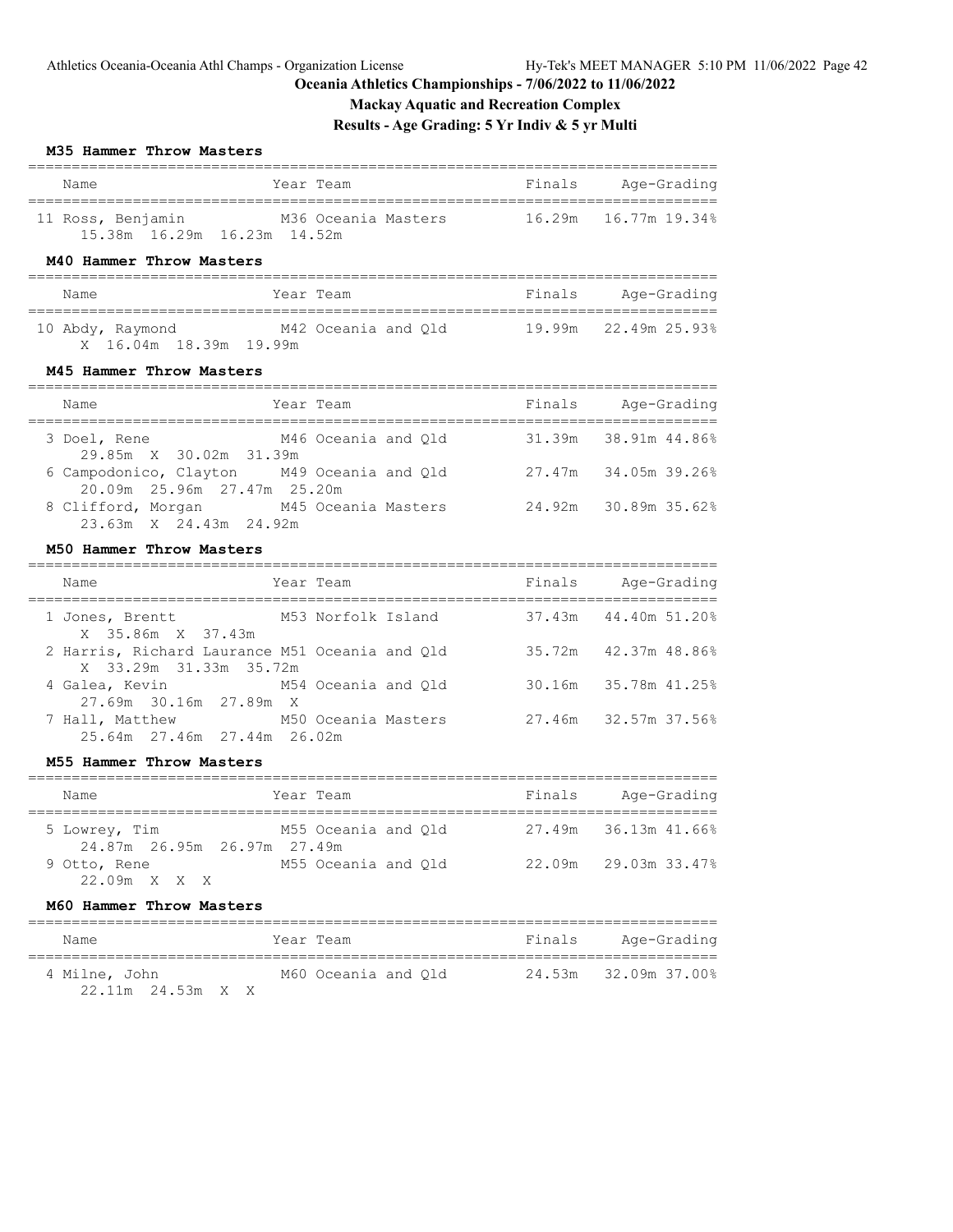# **Mackay Aquatic and Recreation Complex**

# **Results - Age Grading: 5 Yr Indiv & 5 yr Multi**

#### **M65 Hammer Throw Masters**

| Name                                                                                 |           | Year Team            |        | Finals Age-Grading           |
|--------------------------------------------------------------------------------------|-----------|----------------------|--------|------------------------------|
| 3 Fielder, Wayne M68 Oceania and Qld<br>27.56m 30.98m X 30.81m                       |           |                      | 30.98m | 45.40m 52.35%                |
| 5 Elliott, Craig 65 Oceania and Q1d 22.24m 32.59m 37.58%<br>18.74m 22.24m 22.09m X   |           |                      |        |                              |
| M70 Hammer Throw Masters                                                             |           |                      |        |                              |
| Name                                                                                 |           | Year Team            |        | Finals Age-Grading           |
| 1 Holzer, Robert<br>37.93m  40.05m  X  X                                             |           | M73 Oceania Masters  | 40.05m | 58.16m 67.06%                |
| -- Haggith, David                                                                    |           | M70 Oceania and Q1d  | DNS    |                              |
| M75 Hammer Throw Masters                                                             |           |                      |        |                              |
| Name                                                                                 |           | Year Team            |        | Finals Age-Grading           |
| 6 Perkins, Stan<br>X 16.99m 16.64m 16.35m                                            |           | M75 Queensland Maste |        | 16.99m 28.01m 32.30%         |
| 7 Wallis, John<br>14.84m  14.65m  16.06m  16.06m                                     |           | M75 Oceania Masters  |        | 16.06m 26.48m 30.53%         |
| M80 Hammer Throw Masters                                                             |           |                      |        |                              |
| Name                                                                                 |           | Year Team            |        | Finals Age-Grading           |
| 2 Quarterman, Guy M80 Oceania and Q1d 32.41m 60.45m 69.70%<br>27.67m 32.41m X 29.77m |           |                      |        |                              |
| M90+ Hammer Throw Masters                                                            |           |                      |        |                              |
| Name                                                                                 |           | Year Team            |        | Finals Age-Grading           |
| 1 Dauphinet, Maurice M96 Oceania and Q1d 9.77m 36.04m 41.56%<br>9.77m X 9.77m X      |           |                      |        |                              |
| -- Maurice, Dauphinet M96 Oceania and Q1d SCR                                        |           |                      |        |                              |
| M30 Javelin Throw Masters                                                            |           |                      |        |                              |
| Name                                                                                 | Year Team |                      | Finals | Age-Grading<br>============= |
| 1 Crandell, John<br>53.35m X 53.84m 53.87m                                           |           | M31 Oceania and Qld  | 53.87m | 53.87m 54.70%                |
| 2 Almond, Ash                                                                        |           | M31 Oceania Masters  | 46.35m | 46.35m 47.07%                |
| 44.60m  44.76m  43.53m  46.35m<br>3 Gray, Daniel<br>34.51m 35.23m 36.67m 36.71m      |           | M31 Oceania and Qld  | 36.71m | 36.71m 37.28%                |
| M35 Javelin Throw Masters                                                            |           |                      |        |                              |

| Name | Year Team | Finals | Age-Grading |
|------|-----------|--------|-------------|
|      |           |        |             |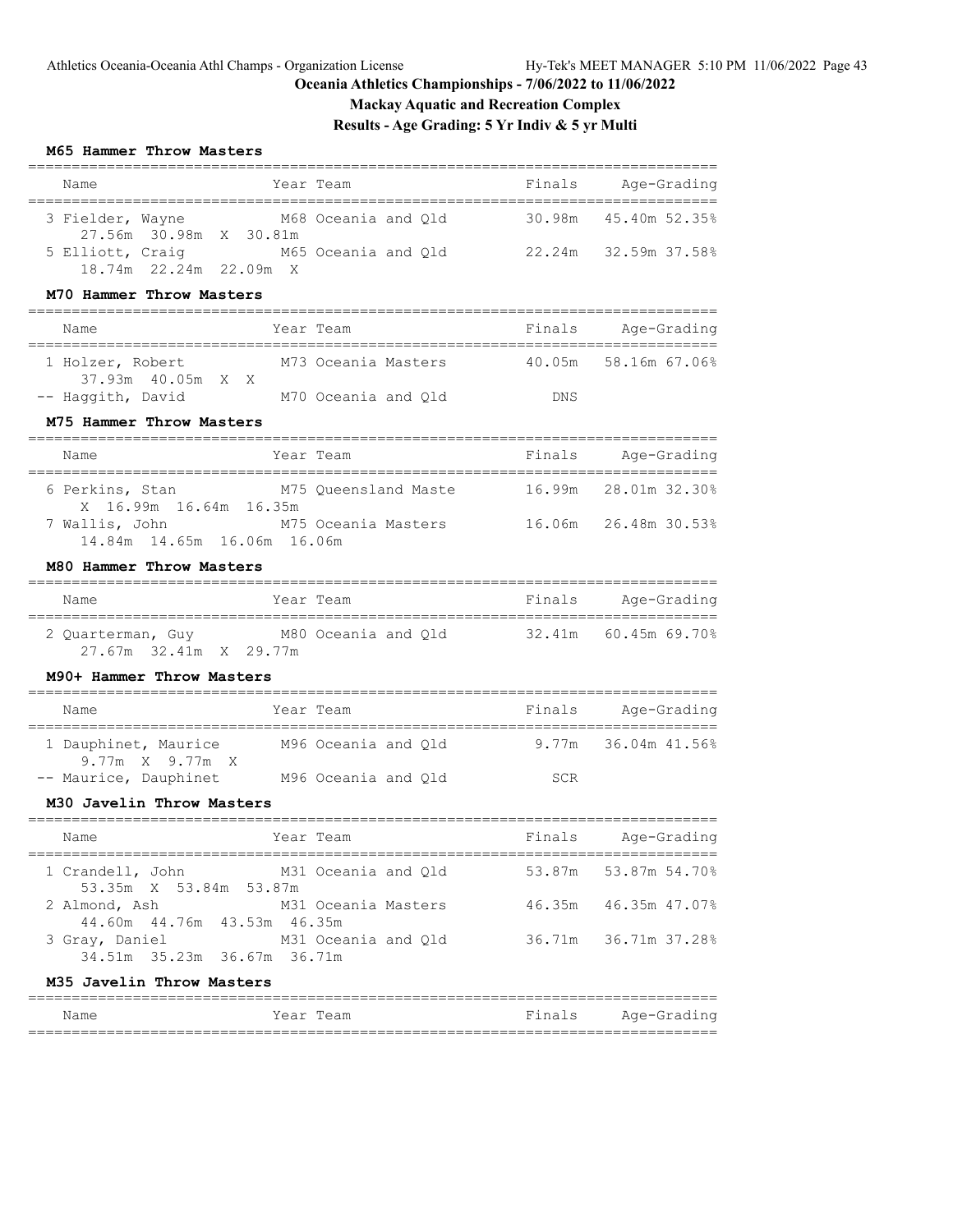# **Mackay Aquatic and Recreation Complex**

**Results - Age Grading: 5 Yr Indiv & 5 yr Multi**

### **....M35 Javelin Throw Masters**

| 1 Subaweerage, Niroshan th M39 Oceania and Old |  |  | 40.23m  40.73m  41.37% |
|------------------------------------------------|--|--|------------------------|
| 38.81m 37.27m 36.81m 40.23m                    |  |  |                        |
| 2 Ross, Benjamin M36 Oceania Masters           |  |  | 35.81m 36.26m 36.82%   |
| 31.21m 30.85m 35.81m 32.88m                    |  |  |                        |
| 3 Pharmin, Orrin M35 Oceania Masters           |  |  | 35.31m 35.75m 36.31%   |
| 28.54m 33.81m 33.03m 35.31m                    |  |  |                        |

# **M40 Javelin Throw Masters**

| Name                   | Year Team           | Finals | Age-Grading |
|------------------------|---------------------|--------|-------------|
| 1 Abdy, Raymond        | M42 Oceania and Old |        |             |
| X 15.28m 13.81m 16.43m |                     |        |             |

# **M45 Javelin Throw Masters**

| Name                   | Year Team                                                             | Finals | Age-Grading          |
|------------------------|-----------------------------------------------------------------------|--------|----------------------|
| 1 Doel, Rene           | M46 Oceania and Old<br>47.60m  45.66m  47.56m  49.62m                 |        | 49.62m 58.13m 59.03% |
|                        | 2 Clifford, Morgan M45 Oceania Masters<br>28.83m 30.54m 30.75m 30.58m |        | 30.75m 36.02m 36.58% |
| 19.91m 20.37m X 18.01m | 3 Campodonico, Clayton M49 Oceania and Qld                            |        | 20.37m 23.86m 24.23% |

### **M50 Javelin Throw Masters**

| Name                                                                  | Year Team           |                     | Finals | Age-Grading          |
|-----------------------------------------------------------------------|---------------------|---------------------|--------|----------------------|
| 1 Galea, Kevin<br>33.58m 30.98m 34.81m 32.54m                         |                     | M54 Oceania and Old |        | 34.81m 42.73m 43.40% |
| 2 Harris, Richard Laurance M51 Oceania and Old<br>$30.83m - X$ 29.19m |                     |                     |        | 30.83m 37.85m 38.44% |
| 3 Hall, Matthew<br>27.82m X X 26.57m                                  | M50 Oceania Masters |                     |        | 27.82m 34.15m 34.68% |

#### **M55 Javelin Throw Masters**

| Name                                         | Year Team           | Finals     | Age-Grading          |
|----------------------------------------------|---------------------|------------|----------------------|
| 1 Otto, Rene<br>$26.56m$ $21.31m$ X -        | M55 Oceania and Old |            | 26.56m 35.53m 36.09% |
| 2 Lowrey, Tim<br>21.48m 18.33m 21.07m 22.63m | M55 Oceania and Old |            | 22.63m 30.27m 30.75% |
| -- Mills, Brent                              | M59 Oceania and Old | <b>DNS</b> |                      |

===============================================================================

### **M60 Javelin Throw Masters**

| Name                                        | Year Team           | Finals | Age-Grading          |
|---------------------------------------------|---------------------|--------|----------------------|
| 1 Gray, Neil<br>25.39m 25.70m 28.01m 27.15m | M63 Oceania and Old |        | 28.01m 39.60m 40.22% |
| 2 Milne, John                               | M60 Oceania and Old |        | 23.49m 33.21m 33.73% |
| 22.95m 23.49m 22.33m X                      |                     |        |                      |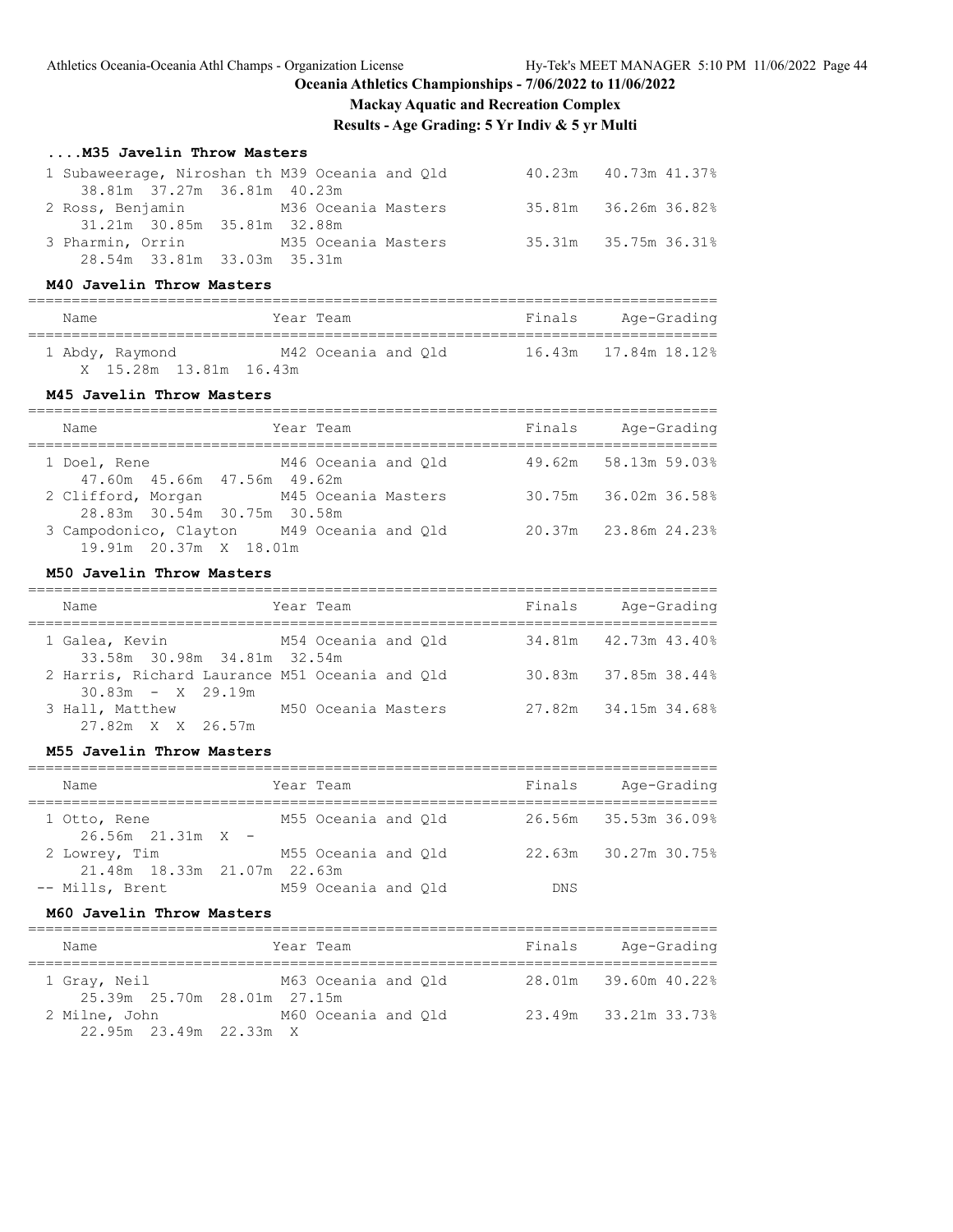**Mackay Aquatic and Recreation Complex**

**Results - Age Grading: 5 Yr Indiv & 5 yr Multi**

### **M65 Javelin Throw Masters**

| Name                                            | Year Team                                                    | Finals | Age-Grading                   |
|-------------------------------------------------|--------------------------------------------------------------|--------|-------------------------------|
| 1 Fielder, Wayne<br>24.90m 19.80m 24.75m 22.45m | M68 Oceania and Qld                                          | 24.90m | 38.89m 39.49%                 |
| 2 Elliott, Craig                                | M65 Oceania and Qld                                          | 19.88m | 31.05m 31.53%                 |
| 17.46m  17.24m  19.46m  19.88m                  | M68 Oceania and Qld                                          | 18.08m | 28.24m 28.68%                 |
| 3 Ryan, Terry<br>12.97m  11.99m  17.36m  18.08m |                                                              |        |                               |
| M70 Javelin Throw Masters                       |                                                              |        |                               |
| Name                                            | Year Team                                                    | Finals | Age-Grading                   |
| 1 Holzer, Robert<br>27.66m 30.77m 30.16m X      | M73 Oceania Masters                                          | 30.77m | 51.69m 52.49%                 |
| -- Haggith, David                               | M70 Oceania and Qld                                          | DNS    |                               |
| M75 Javelin Throw Masters                       |                                                              |        |                               |
| Name                                            | Year Team                                                    | Finals | Aqe-Grading                   |
| 9.83m X 9.27m 11.53m                            | 1 Wallis, John M75 Oceania Masters 11.53m 21.82m 22.16%      |        |                               |
| M80 Javelin Throw Masters                       |                                                              |        |                               |
| Name                                            | Year Team                                                    |        | Finals Age-Grading            |
| 25.42m 23.50m 23.62m 22.49m                     | 1 Quarterman, Guy M80 Oceania and Q1d 25.42m 53.25m 54.09%   |        |                               |
| M95 Javelin Throw Masters                       |                                                              |        |                               |
| Name                                            | Year Team                                                    |        | Finals Age-Grading            |
| 8.51m X 9.07m 9.09m                             | 1 Dauphinet, Maurice M96 Oceania and Q1d 9.09m 32.91m 33.42% |        |                               |
| M30 Weight Throw Masters                        |                                                              |        |                               |
| Name                                            | Year Team                                                    | Finals | Age-Grading                   |
| 1 Almond, Ash<br>9.29m 8.93m 9.28m 8.74m        | M31 Oceania Masters                                          | 9.29m  | =============<br>9.29m 35.92% |
| M35 Weight Throw Masters                        |                                                              |        |                               |
| Name                                            | Year Team                                                    | Finals | Age-Grading                   |
| 1 Ross, Benjamin                                | M36 Oceania Masters<br>6.15m  0.57m  5.92m  5.97m            | 6.15m  | $6.27m$ 24.26%                |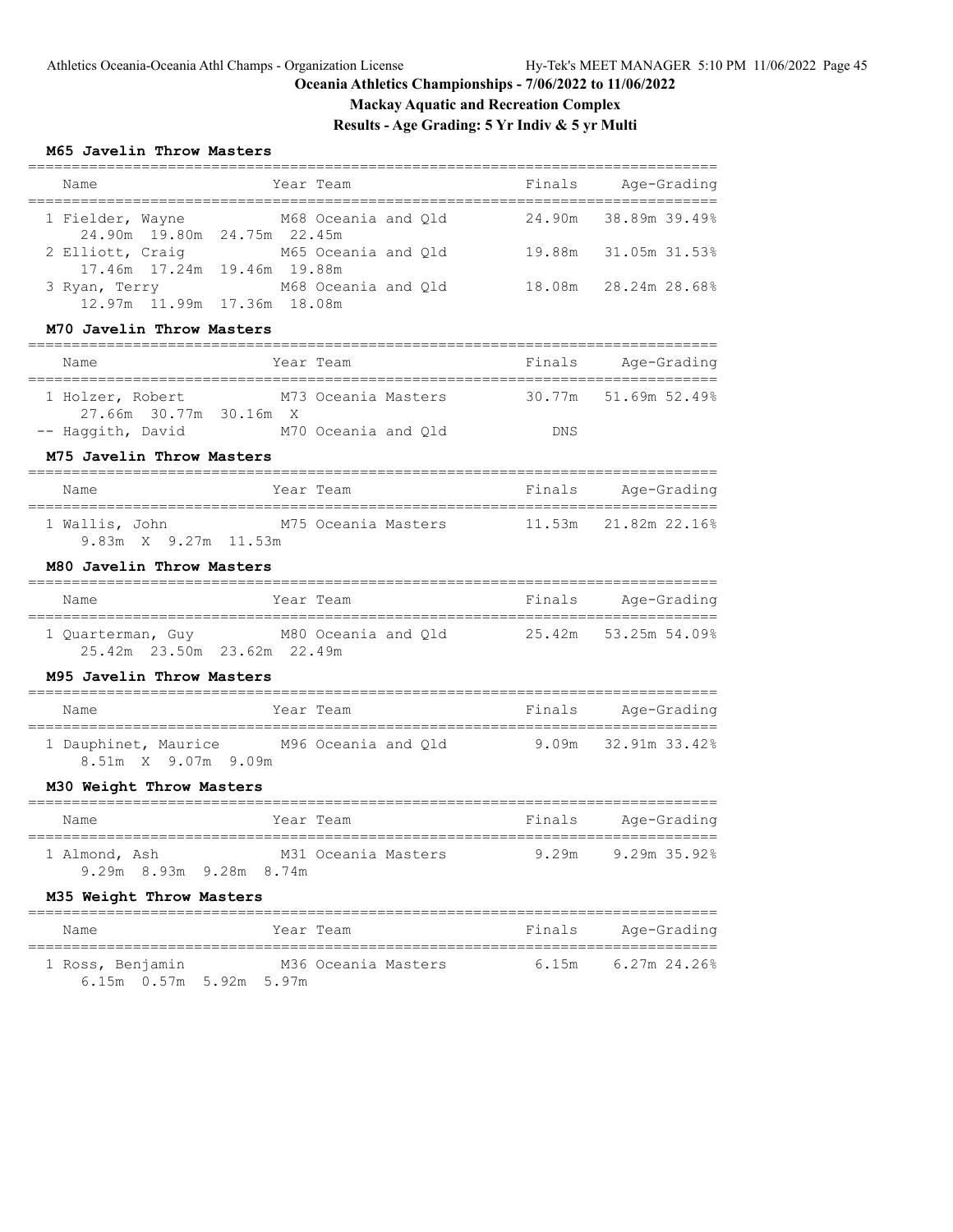# **Mackay Aquatic and Recreation Complex**

# **Results - Age Grading: 5 Yr Indiv & 5 yr Multi**

#### **M40 Weight Throw Masters**

| Name<br>Year Team                                                                                |                     | Finals Age-Grading                                    |
|--------------------------------------------------------------------------------------------------|---------------------|-------------------------------------------------------|
| 1 Abdy, Raymond M42 Oceania and Q1d 4.44m 4.83m 18.71%<br>$4.09m$ $3.71m$ $4.44m$ X              |                     |                                                       |
| M45 Weight Throw Masters                                                                         |                     |                                                       |
| Year Team<br>Name                                                                                |                     | Finals Age-Grading<br>=============================== |
| 1 Clifford, Morgan M45 Oceania Masters 9.64m 11.27m 43.60%<br>$9.42m$ $9.64m$ $9.14m$ $8.60m$    |                     |                                                       |
| 2 Campodonico, Clayton M49 Oceania and Q1d 6.91m 8.08m 31.25%<br>$6.45m$ $6.72m$ $6.61m$ $6.91m$ |                     |                                                       |
| M50 Weight Throw Masters                                                                         |                     |                                                       |
| Name<br>Year Team                                                                                |                     | Finals Age-Grading                                    |
| 1 Hall, Matthew<br>11.36m 11.08m 11.47m 11.58m                                                   | M50 Oceania Masters | $11.58m$ $12.14m$ $46.96\%$                           |
| 2 Harris, Richard Laurance M51 Oceania and Q1d 11.03m 11.56m 44.73%<br>X X 11.03m 10.84m         |                     |                                                       |
| 3 Galea, Kevin M54 Oceania and Q1d 10.22m 10.71m 41.44%<br>X 9.43m 8.90m 10.22m                  |                     |                                                       |
| M55 Weight Throw Masters                                                                         |                     |                                                       |

# =============================================================================== Name Tear Team Finals Age-Grading =============================================================================== 1 Otto, Rene M55 Oceania and Qld 10.47m 11.75m 45.44% 10.33m X 10.47m - 2 Lowrey, Tim M55 Oceania and Qld 9.68m 10.86m 42.01% X 9.68m X 8.97m

### **M60 Weight Throw Masters**

| Name                                 | Year Team           | Finals | Age-Grading         |
|--------------------------------------|---------------------|--------|---------------------|
| 1 Milne, John<br>9.18m 9.58m 9.85m X | M60 Oceania and Old |        | 9.85m 10.26m 39.70% |

#### **M65 Weight Throw Masters**

| Name             |                             |  | Year Team           |  | Finals |                             | Age-Grading  |
|------------------|-----------------------------|--|---------------------|--|--------|-----------------------------|--------------|
| 1 Fielder, Wayne | 10.32m 11.26m 11.00m 11.28m |  | M68 Oceania and Old |  |        | $11.28m$ $12.58m$ $48.64\%$ |              |
| 2 Elliott, Craig | $8.23m - - -$               |  | M65 Oceania and Old |  | 8.23m  |                             | 9.17m 35.49% |

### **M70 Weight Throw Masters**

| Name | Year Team | Finals | Age-Grading |
|------|-----------|--------|-------------|
|      |           |        |             |